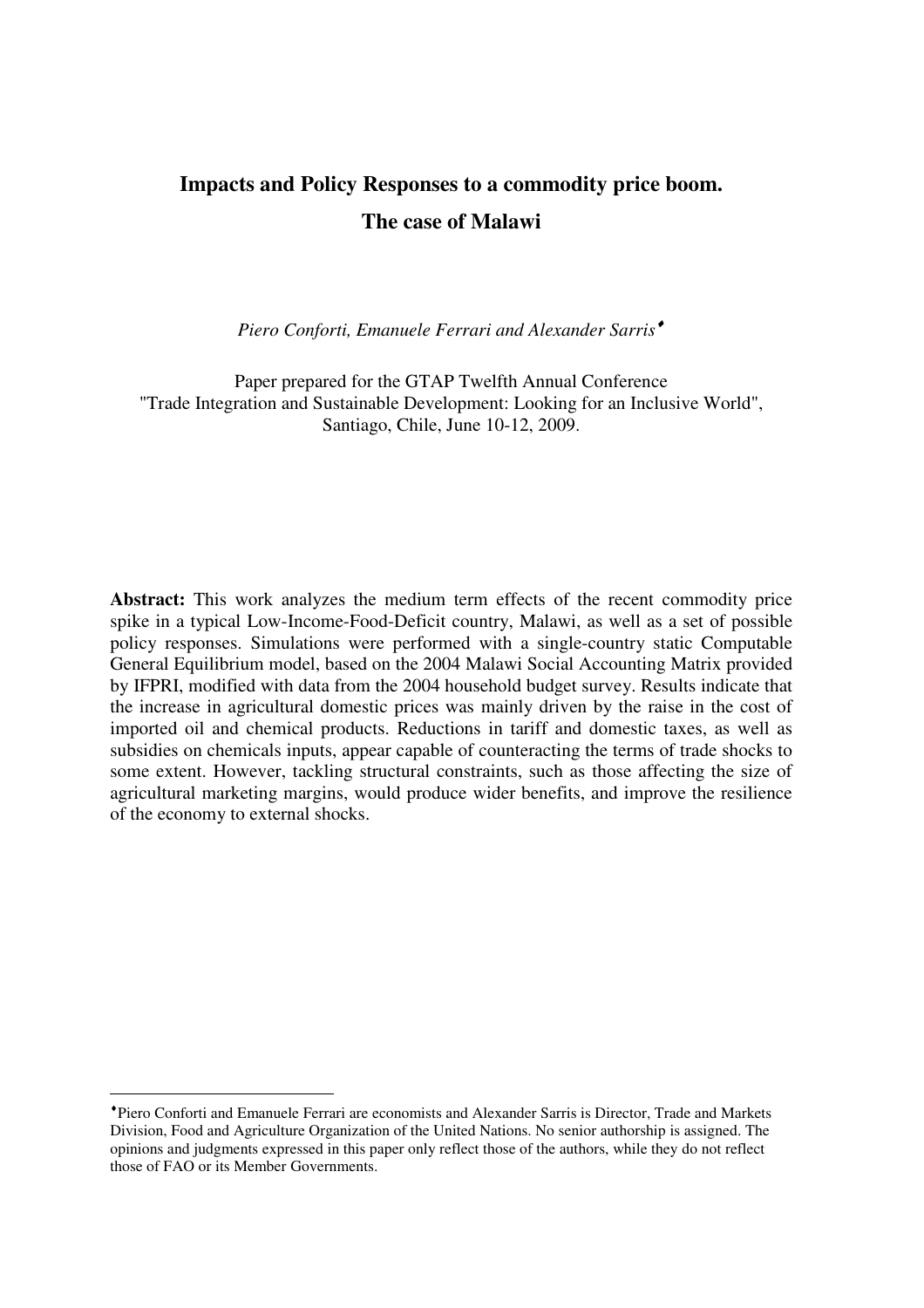## **1. Introduction**

The instability which was recently observed in world commodity prices has raised widespread concerns, especially for its possible consequences on weak economies such as those of the Least Developed Countries (LDCs) and the Low-Income Food-Deficit Countries (LIFDCs). During 2008, grain price rose by more than 60 percent, doubling the 2006 level. Rice prices almost tripled between January and May 2008. By mid-2008, agricultural commodity prices were showing signs of stabilization, followed by a consistent reduction. The last OECD-FAO Agriculture Outlook (OECD/FAO, 2008) argues that prices will remain at a high level compared to the last decade, at least in the medium term. The possibility of observing in the future more and wider spikes in commodity prices is also mentioned frequently, with reference to long-term global issues such as climate change and population dynamics.

Likely effects of the terms-of-trade shock in food- and oil-importing countries and LIFDCs are an increase in the import bill, and a shift of domestic production toward more tradable products. Such effect may have been further deepened by the depreciation of most LIFDCs currencies with respect to the US dollar.

Despite being over, the price spike is deemed to have triggered an increase in poverty and food insecurity, and to have contributed worsening income distribution in many developing countries, hence reversing positive recent achievements (World Bank, 2008a; FAO, 2008a). Likely macroeconomic impacts, such as imported inflation and balance of payments disequilibrium, amplify the vulnerability of poor countries and their ability to cope with similar types of shock in the future. Fiscal constraints can reduce the effectiveness of policies in alleviating negative effects on households; indeed, policies can shape size and distribution of terms-of-trade shocks.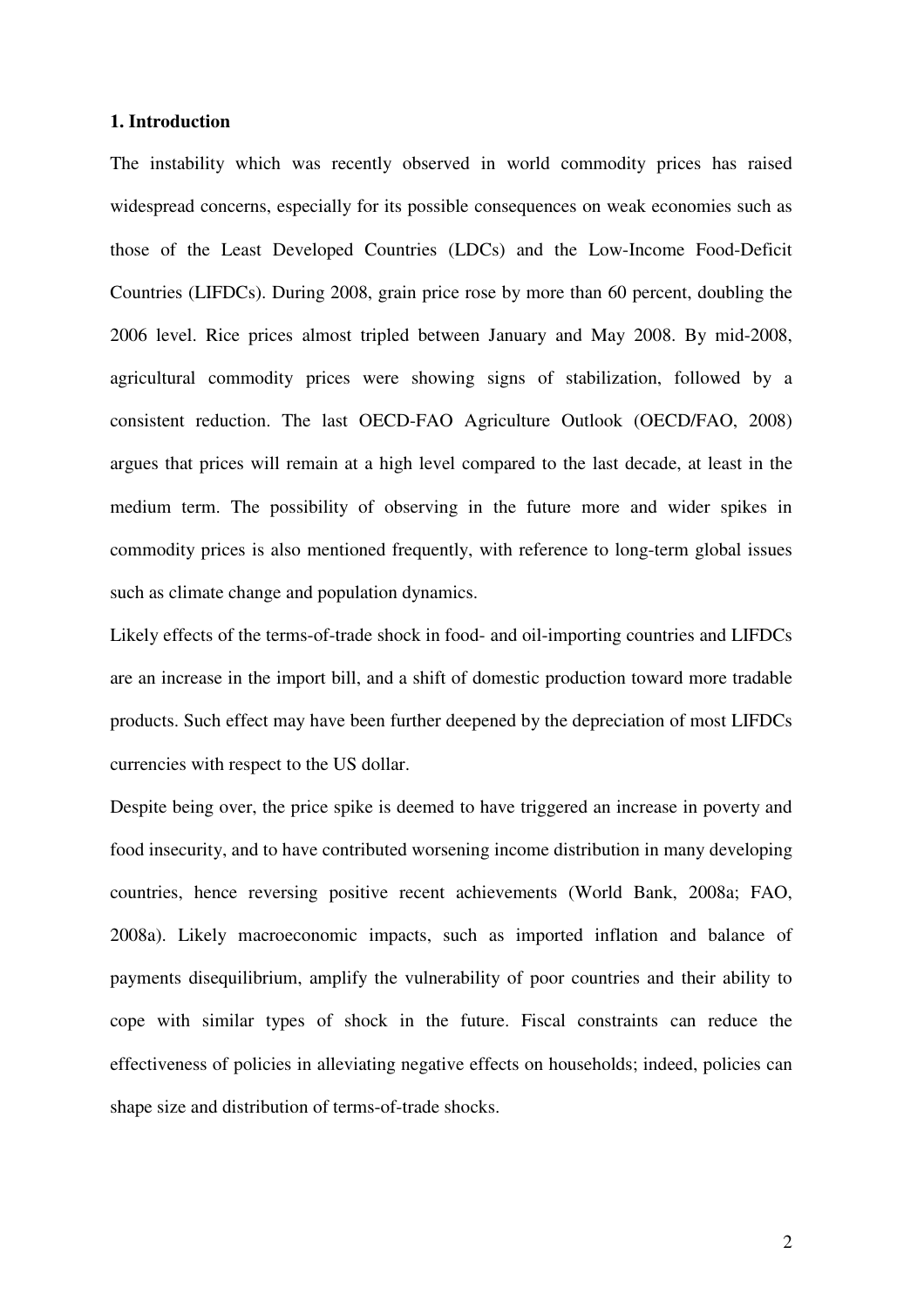Most governments reacted quickly to the price boom, with short-run measures. Some introduced consumer subsidies, or cuts in indirect taxation on food, and in import tariffs, to facilitate imports, while banning exports of certain goods to enlarge domestic availability. However easy to implement, these trade measures can bring about negative impacts in world food markets: by restricting supply they may drive prices further up. Also, they can contribute to tighten governments' budgets, which often rely on tariff revenues as a key source of finance.

The consequence of a terms-of-trade shock on the population certainly depends on the relative share of net food sellers and buyers, but not only on that. Labour markets in agriculture, which involve high shares of the population in low income countries, are likely to be affected: hence better prices may represent an opportunity to improve agricultural income. Also, higher prices affect import and export decisions, if producers manage to perceive and react fast enough to changes. Oil and fertilizers constitute key input costs for most agricultural and non-agricultural activities, and price changes can affect sectors to a different extent depending on their dependence upon petroleum. Moreover, the degree of price transmission between world and local markets determines the impact of world price change on domestic prices. Domestic trade policies, such as tariffs and subsidies, and the presence of high marketing margins following from infrastructural and institutional constraints, can inhibit arbitrage and reduce the transmission of price signals (Rapsomanikis et al., 2004).

Maize in Eastern and Southern Africa is presented as an example of poor price transmission between world and domestic markets (FAO, 2008b). High transport costs, a weak US dollar, consumers' preferences for white maize -- domestic and foreign maize are not always perfect substitutes – lack of access to markets, inadequate availability of finance and other inputs can combine to hinder the pass trough of world prices signals in

3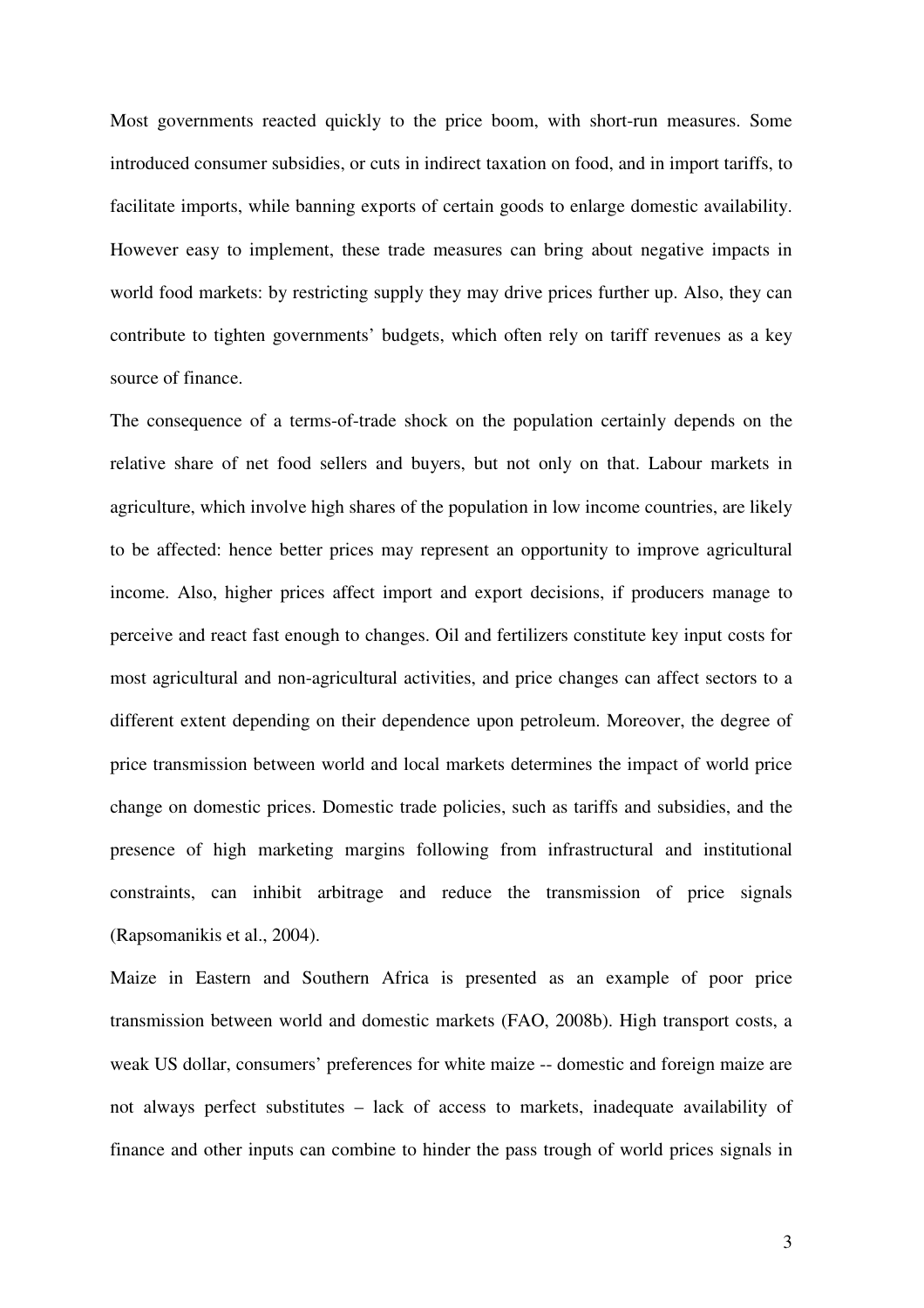the domestic markets. If this is the case, LIFDCs in the region should be protected from world price volatility. From a partial equilibrium perspective, this could be an advantage for consumers, at least in the short run; which can however hinder producers' gains over the medium term. However, the story can be more complex, given the mentioned interactions with the factor markets, trade and macroeconomic variables, as well as due to the structural constraints that characterize LIFDCs.

The causes of the recent price boom are multifaceted, and their analysis is beyond the scope of this paper<sup>1</sup>. Rather, our aim is to analyze the medium-run effects of the commodity price soar, and the possible policy responses in a typical LIFDC, like Malawi. Understanding the impacts of a price shock on the production structure and different population groups is important for the design of policies aimed both at counteracting such shocks, and especially at making the economy more resilient in the medium run. In order to accomplish this task while adding an original point of view on Malawi, we employed a single-country static Computable General Equilibrium (CGE) model provided by IFPRI (Lofgren et al., 2002), based on a 2004 SAM (Thurlow et al., 2008), which we modified with data from the 2004 Second Integrated Household Survey (NSO, 2005). CGEs provide a complete description of the economy which allows the assessment of second round effects in all markets - including those of factors – and of distributional effects; at the same time, macroeconomic constraints of an economy are taken into account. For this reason CGEs have been extensively used to analyze the impact of the recent price boom (Al-Amin et al., 2008; Arndt et al., 2008; Conforti and Sarris, 2008; Nouve and Wodon, 2008). The price shock we considered is the change in trade unit values for Malawi – food, nonfood and petroleum -- observed between 2004 which is the base period of our dataset, and

2007. Policy experiments were then implemented on top of the price scenarios, including

<sup>&</sup>lt;sup>1</sup> See FAO (2008a), World Bank (2008a), von Braun et al. (2008) for a complete discussion over the causes of soaring food prices.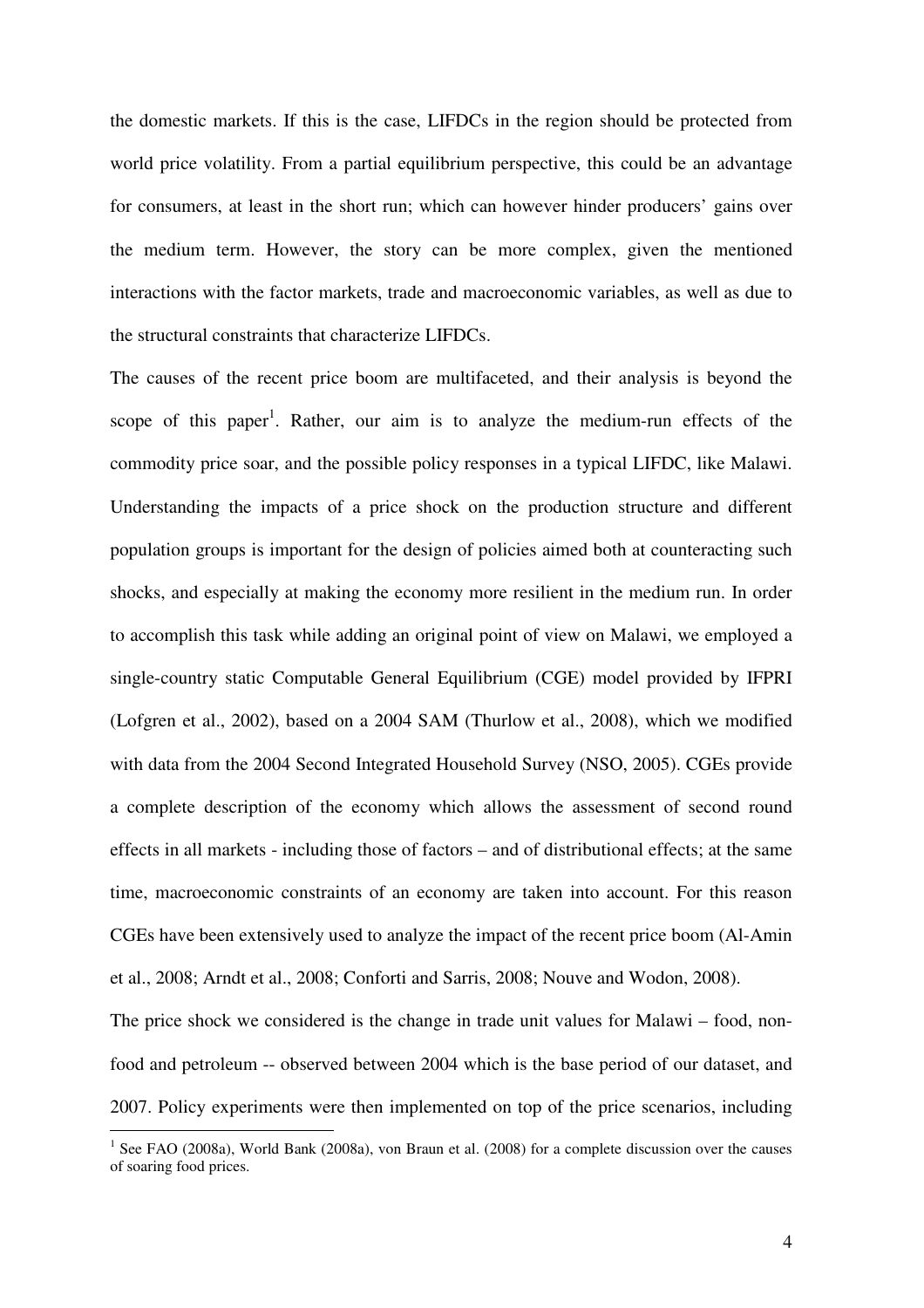changes in trade policies and different kinds of input subsidies, including those which have been promoted in recent years. Given that Malawi is a landlocked country, structural constraints play a significant role in shaping the response of the economy to external shocks. To capture these features, our policy scenarios were simulated on two different baselines: one reporting the observed marketing margins, and another one implying lower marketing margins; this allowed testing the differential effects of world prices and policies on the Malawian economy.

The remainder of the paper is organized as follows. Next section discusses a number of facts observed in Malawi during the recent world price soar, in connection with the general characteristics of the Malawian economy. Section 3 describes the dataset and the CGE model employed in the analysis, while the following section illustrates the price and policy scenarios. Section 5 analyzes the results of the simulations, as well as a set of validation and sensitivity experiments. Finally, the last section concludes.

## **2. Malawi and the 2007-08 price spike**

Malawi is an agricultural land-locked LIFDC country, and a net importer of oil, oil products and fertilizers. In 2005, the last Integrated Households Survey (IHS) showed that 52 percent of the population was living below the poverty line; a proportion that was even higher in rural areas (NSO, 2005). Poverty and productivity traps constrain economic development, and limit the ability of the economy to grow faster. In agriculture, the average plot size is 1.13 hectares (Benin et al., 2008), and low revenues reduce smallholders' chances to access fertilizer and other inputs; this is especially the case for maize, which is the main staple crop. The reduced availability of maize is judged to pose serious constrains to the achievement of poverty reduction and improvements in food security (Harrigan, 2008). As it is the case in most LIFDCs, backward technologies, the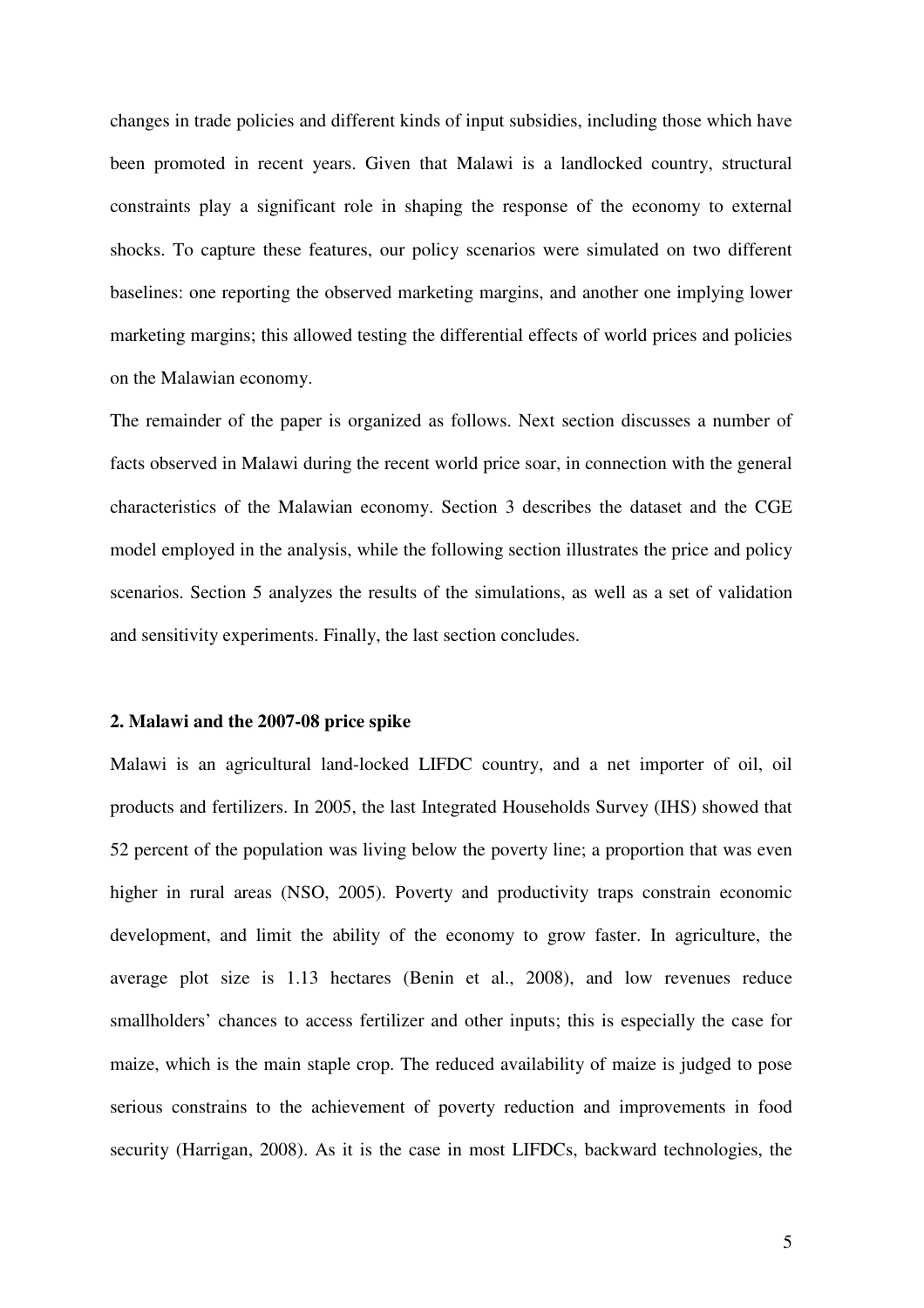lack of credit towards smallholders and the persistence of poor infrastructure and high transport costs, result in large marketing margins, which reduce the completeness and competitiveness of markets (Dorward et al., 2008). Consequently, in the last decade value added growth in agriculture has been erratic (NSO, 2007).

The Comprehensive Africa Agriculture Development Programme (CAADP) set a 6 percent target for agricultural growth<sup>2</sup>. Within this framework, the Government of Malawi committed to raise public expenditure in the sector, by financing an investment plan and an input subsidization programme. In fact, public resources allocated to agriculture are gaining momentum in absolute and relative terms (Benin et al., 2008). Nonetheless, public finance constitutes a key constraint.

Since the mid 1990s, adjustment and liberalization policies have removed most subsidies in the economy. In agriculture, this resulted in an increase of input prices (Dorward et al., 2008) and a rapid decline of soil fertility (Harrigan, 2008). By the end of the decade the Government decided to promote a new policy to support smallholders, involving input subsidies, in order to reduce poverty and food insecurity. Between 1998 and 2000, the Starter Pack Programme provided smallholders with hybrid maize and legume seeds and fertilizers. In 2000, critiques concerning the cost of such programme led to a downsizing of the Starter Pack, which was replaced by the Targeted Input Programme (TIP) (Harrigan, 2008). In 2005, the TIP was transformed into the Agricultural Input Subsidy Programmes (AISP) for seasons 2005-06 and 2006-07. The broad purpose of AISP is "to improve land and labour productivity and production of both food and cash crops by smallholder farmers with heavy cash constraints that preclude their purchase of inputs, to promote economic growth and reduce vulnerability to food insecurity, hunger and poverty" (Dorward et al., 2008, p. 20). Implementation was based on the distribution of coupons allowing to

<sup>&</sup>lt;sup>2</sup> CAADP is part of the New Partnership for Africa's Development (NEPAD) under the African Union (AU).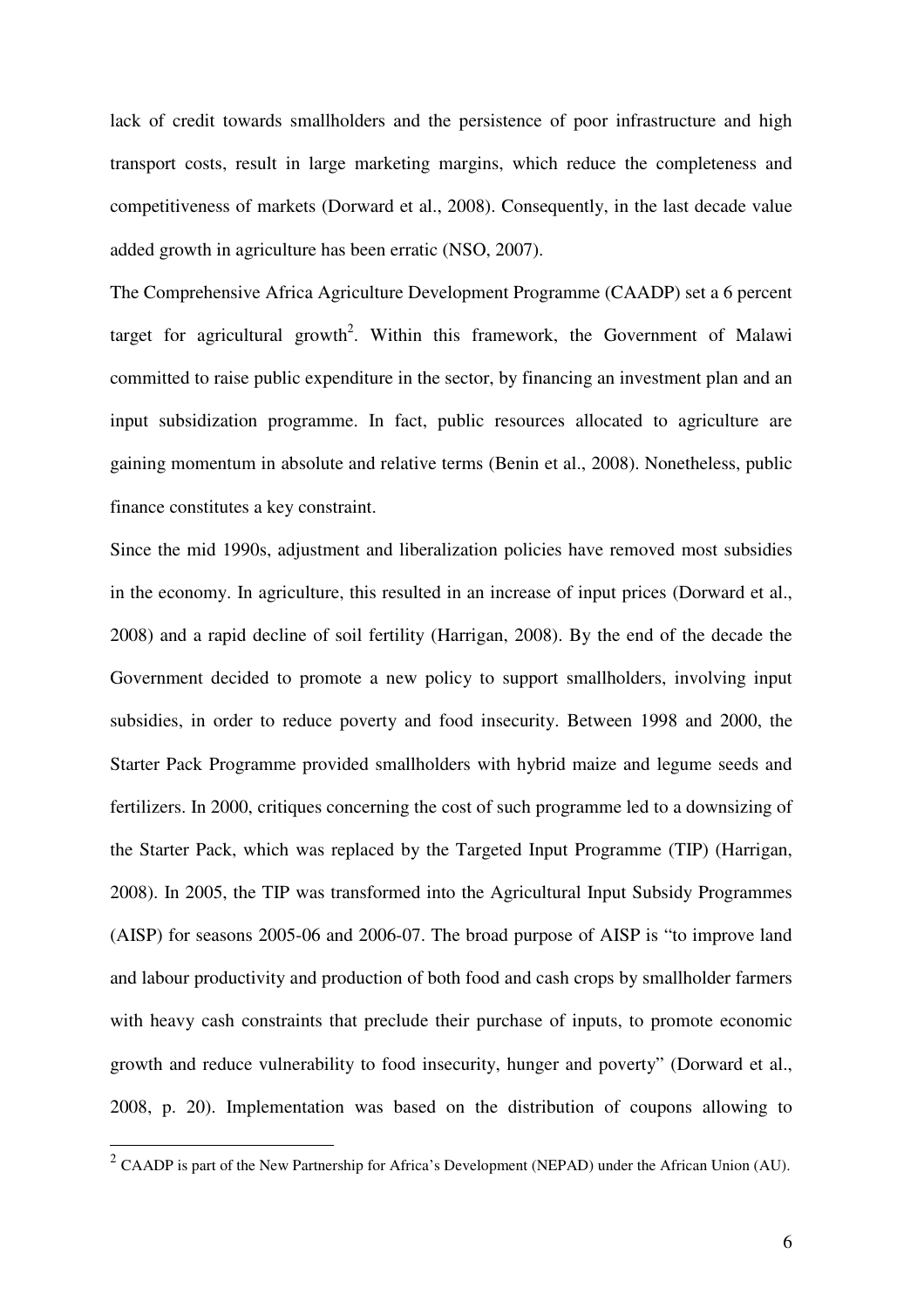purchase fertilizers for maize and tobacco at a subsidized price, and to receive hybrid maize seeds for free.

Given that 97 percent of Malawian households grow maize - either for sale or ownconsumption (NSO, 2005) -- the poverty elasticity of this product is estimated to be high, like that of pulses, groundnuts and horticulture, and certainly higher than that of export crops, such as tobacco, cotton, sugar and tea (Benin et al., 2008). The importance of maize stems from its large (potential) spill-over effects on other agricultural and non agricultural activities. Poor farmers are unable to afford fertilizers, whose limited use is among the reasons why maize yields are low. Higher maize price could make input use more profitable. At the same, only 10 percent of maize producers are net sellers, while 60 percent are net buyers and the majority of them are exclusively buyers (Dorward et al., 2008). Therefore, an increase in local price of maize can directly worsen food security and poverty conditions in many households.

In this context, the recent world price soar should have brought about mostly negative effects. Analyses simulating changes in food prices in a short-run model of partial equilibrium framework (Zezza et al., 2007; Ivanic and Martin, 2008), raised concerns for poor households in rural areas, where the median welfare losses of the last quintile were projected to be twice as large as in the first. Sarris and Rapsomanikis (2009) also found that an increase in maize and meat prices is likely to bring about an increase in poverty and food insecurity. However, these results were obtained by assuming that households would not adjust to the change in relative prices, neither in terms of production or consumption.

A number of international observers claimed recently that the 2008 spike in world food price did not affect Malawi to a significant extent (FAO, 2009; World Bank, 2008b; IMF, 2009). Still, the high prices of other key imported commodities, such as fuels and fertilizers, must have put some pressure on the balance of payments. In fact, the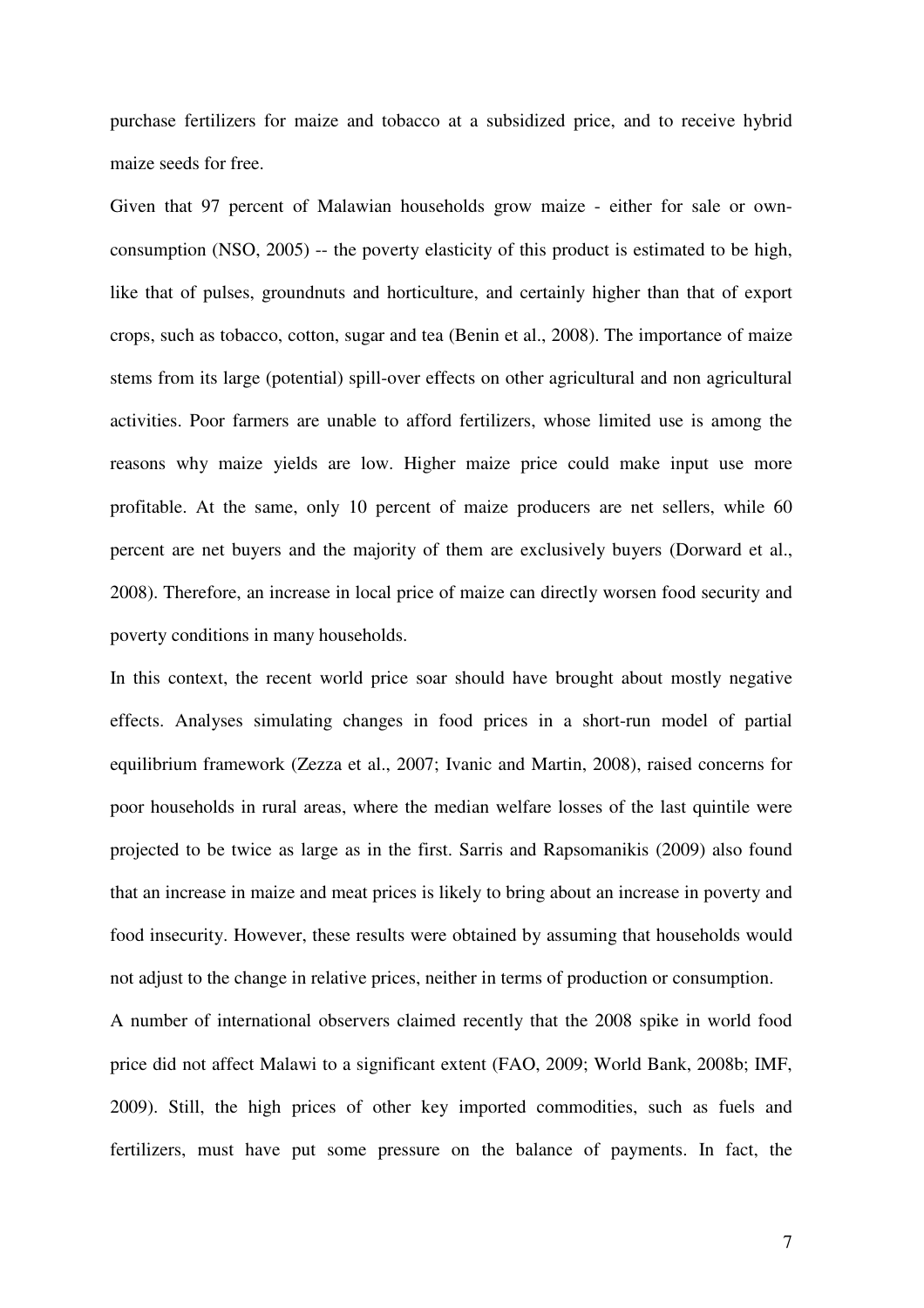Government requested and received from the International Monetary Fund (IMF) a oneyear Exogenous Shocks Facility Arrangement of 77 millions of US dollars (IMF, 2009). The impact of increased agricultural prices largely depends on the degree of integration between domestic and world markets. Evidence for Malawi, in this respect, is mixed. Chirwa and Zakeyo (2006) found weak price transmission, albeit showing improvement from the mid 1990s on, following trade and price liberalization. On the contrary, Sarris and Rapsomanikis (2009) show econometric evidence of price transmission between Malwian and world markets, particularly with South Africa. With few exceptions, domestic markets are found to be in a long-run equilibrium with world prices.

A comparison of world reference prices and retail prices in Lilongwe for maize and rice shows a similar pattern of growth between 2006 and 2008 (Figure 1; Figure 2). It is known that changes in retail prices in Lilongwe do not follow necessarily from changes in world reference prices. In 2007, for instance, a bumper harvest put pressure on prices (Jayne et al., 2008). From then on, maize prices have been increasing steadily. In August 2008, the maize price was 186 percent higher than in the same period of 2007 (FAO, 2009), due to a number of localized maize shortages in the 2007-08 season, as well as to the overestimation of maize production in the Government forecasts (Jayne et al., 2008). Based on those forecasts, the Government purchased more maize than the year before, in an attempt to prevent a further price decrease. This resulted in increased speculation, which contributed to determine the observed dramatic price surge. At that point, the Government resorted to banning private trade, with the stated objective of removing speculation, and the only authorized transactions were those operated by  $\triangle DMARC^3$  at fixed-prices (FAO, 2009). However, informal flows of maize from neighbouring countries continued, especially from Mozambique and Tanzania (Jayne et al., 2008). From the summer of 2008,

<sup>&</sup>lt;sup>3</sup> ADAMARC is the Agricultural Development and Marketing Corporation, a parastatal organization that provides input and output markets for smallholder farmers.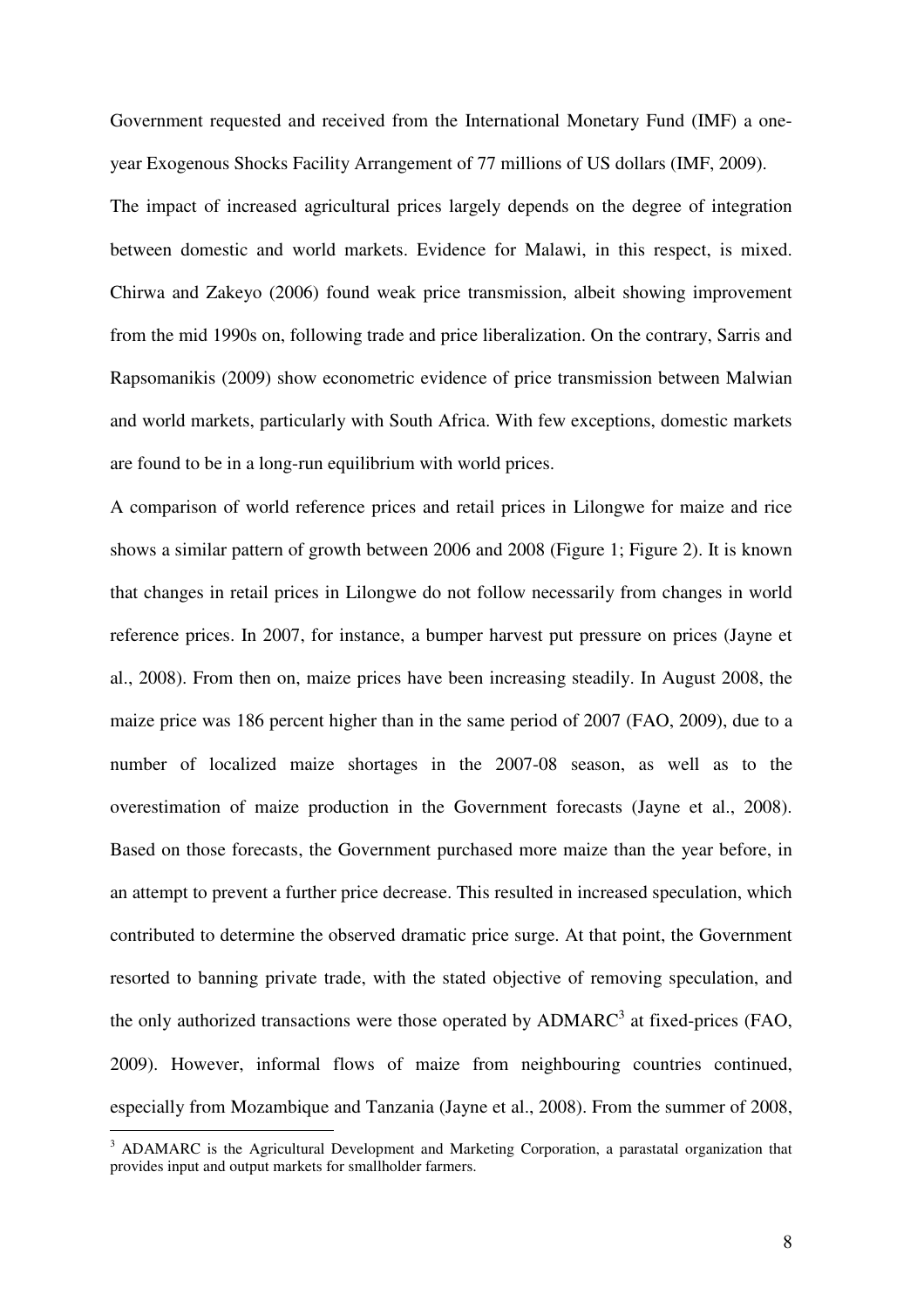when world cereal prices have started to fall sharply, maize prices in Lilongwe remained about 107 percent higher than the year before  $(FAO, 2008c)^4$ .

Inflation in Malawi soared between 2003 and 2005, when a drought reduced food supplies<sup>5</sup>. A new acceleration took place from 2007 to 2008 inflation, mainly pulled by world prices of oil and fertilizer; food inflation, instead, remained subdued (Figure 3). Only urban consumers perceived this rebound (Figure 4): thus one likely effect of the soar in food prices is an income transfer from urban households, who are net maize buyers, toward the share of rural households who sell maize (Jayne et al., 2008). Within urban areas, the low income population group experienced the highest increase in food CPI, as well as the net purchaser of staple food (Figure 5; Figure 6). Altogether, this evidence supports the idea that Malawi is protected from world price variability.

The objective of this paper is to contribute towards clarifying these dynamics by assessing the adjustment of the Malawian economy to the described price shock over the medium term from an economy-wide perspective. We started from the cumulative price changes between 2004, the dataset base year, and 2007, which is the last year for which reliable data on world trade are available. Previous works on this issue addressed price scenarios in two different ways: either by applying the changes observed in world reference prices for food and oil<sup>6</sup>; or by computing changes in import and export unit values (Conforti and Sarris, 2008). We followed the second approach, which captures the entire terms-of-trade shock. Table 1 shows cumulative changes in trade unit value expressed in current US

<sup>&</sup>lt;sup>4</sup> This increase is even higher in local currency terms.

<sup>&</sup>lt;sup>5</sup> According to some studies (Tschirley and Jayne, 2008) the price increase has been exacerbated by raising transport costs which accounted for almost half of the maize price rise.

 $<sup>6</sup>$  As stated by Arndt et al. (2008) some of the shocks, like for instance the price of oil that in 2006 was three</sup> folds its level of 2003, were so huge that the model could not response in a realistic way. So, they decide to reduce the size of price changes reducing the magnitude of the shocks.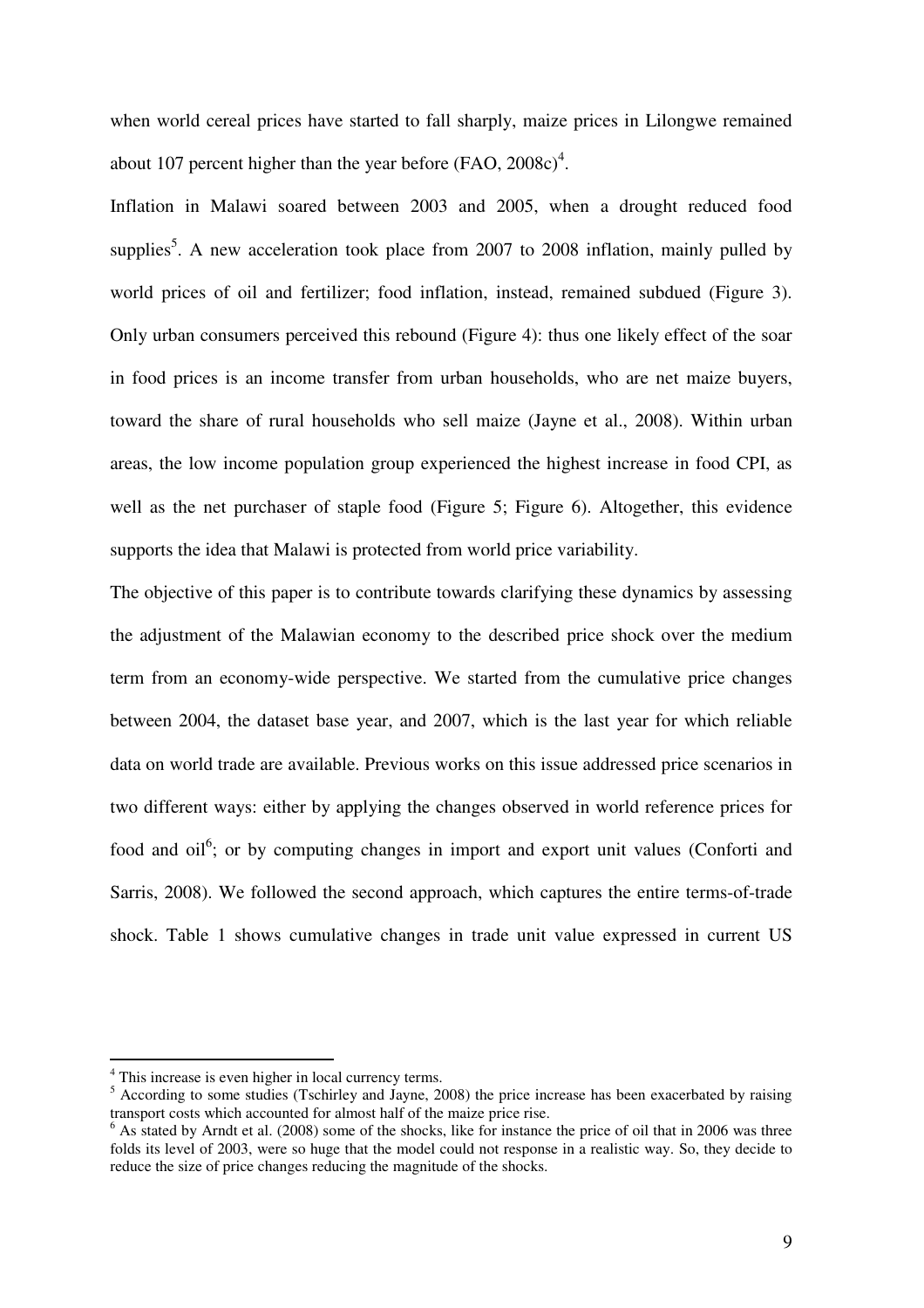dollars between 2004 and 2007<sup>7</sup>. Nominal changes in US dollars were deflated with the US GDP deflator.

Trade unit values show a considerable increase in chemicals, which includes oil and fertilizers; a more moderate rise of import unit value of some crops, as well as a reduction in the import unit value of maize and rice. A substantive share of maize is imported informally from Mozambique, where 2007 brought about a bumper harvest, albeit of low quality (Jayne et al., 2008). Apparently Mozambican farmers at the border to Malawi have few alternative market outlets other than Malawian traders: such oligopsony power, together with the bumper harvest, has most likely put pressure on import prices. For rice, data from COMTRADE show that between 2004 and 2007 Malawian rice imports were increasingly sourced from China, and less from the US. This has contributed to reduce the import unit value, and should in itself be considered a coping strategy against raising prices, which was implemented by several other LIFDCs even before the world price spike of  $2008^8$ .

A static measure of the terms-of-trade change that followed from the changes in trade unit values reveals that Malawi experienced a negative shock, corresponding to 2.5 percent of GDP (Table  $2$ )<sup>9</sup>. The shock arises primarily from the change in the import unit value of chemicals, which in itself correspond to 7 percent of the GDP. This is partially

<sup>&</sup>lt;sup>7</sup> Changes in unit values are computed from the COMTRADE database, using the SITC 2 classification at five digits. The resulting price changes have been compared with similar data provided by the Malawian National Statistical Office (NSO), which in most cases is consistent with the COMTRADE data. For some product groups, however, COMTRADE data would not appear to be reliable, due to changes in the composition of the group of products. In such cases, world price changes were retrieved from the database of the CO.SI.MO.-AGLINK model employed by OECD and FAO in the preparation of the world agricultural commodity outlook. For the same reason, the unit value changes for export of Manufacture, Tea and the Forestry were retrieved directly from the Malawian NSO, valued at current US dollars.

<sup>&</sup>lt;sup>8</sup> This change cannot be captured by the CGE model of this work where Malawi trades internationally with a single entity called "Rest of the World".

<sup>&</sup>lt;sup>9</sup> This is computed by considering changes in imports costs and export revenues in absence of any adjustment in the economy.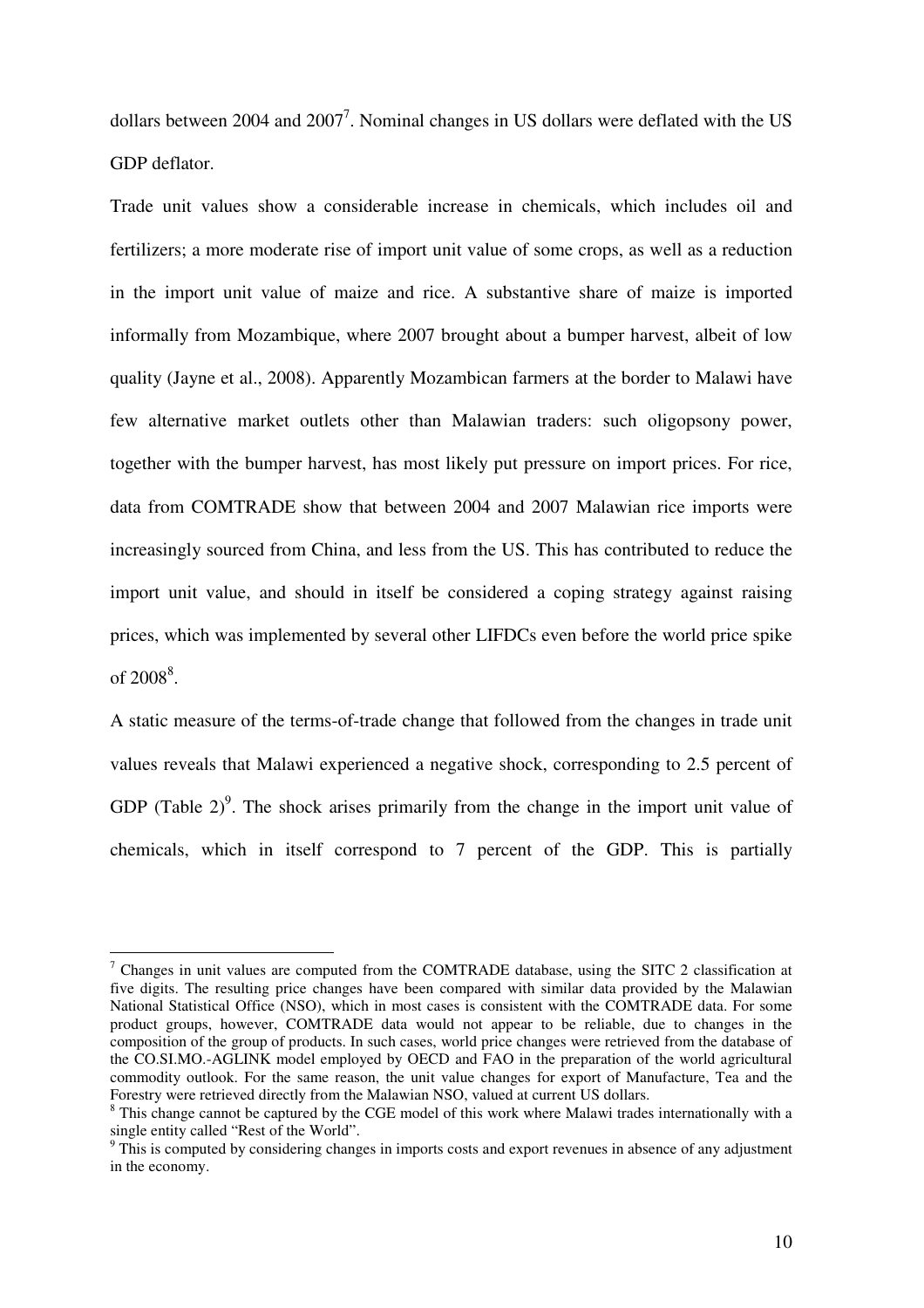compensated by gains in agricultural and food exports unit values. The importance of chemicals – both in terms of import share and intensity explains this result (Table 4). In order to assess the medium terms reaction to this shock we need a comprehensive dataset and a behavioural model for Malawi, which are described in the next section.

## **3. Data and model**

 $\overline{a}$ 

### *3.1. The Dataset: a Modified Social Accounting Matrix for Malawi*

The most recent Social Accounting Matrix (SAM) for Malawi, referred to year 2004, has been computed by Thurlow et al. (2008); it reports thirty-six activities, of which seventeen are part of agriculture, livestock, forestry and fisheries. Each activity produces one single commodity, and each commodity is produced by one single activity. Given our emphasis on agriculture, the first step in building our modified dataset, was to aggregate nonagriculture and non-food items into ten sectors: processed food, beverage and tobacco, one single manufacture sector, one chemical sector, and six service sectors, including trade and public administration. Hence the SAM we used includes twenty-seven sectors, twenty-one of which are related to agriculture and food production and processing.

The SAM reports details for nine factors of production: three types of labour, agricultural and non-agricultural capital and four kinds of land. Elementary labour is employed only in agriculture; unskilled labour is employed by all activities, while skilled labour is employed only in manufacture and services<sup>10</sup>. Land is employed only in agriculture, and is divided into four categories: small, medium, large plots -- which are held respectively by small, medium and large rural farmers – and urban land, which is cultivated by urban farmers.

<sup>&</sup>lt;sup>10</sup> Elementary labour is category 9; and unskilled labour includes categories from 8 to 4, while skilled workers are included in category 3 of the ISCO classification -- the ILO International Standard Classification of Occupations (http://www.ilo.org/public/english/bureau/stat/isco/index.htm).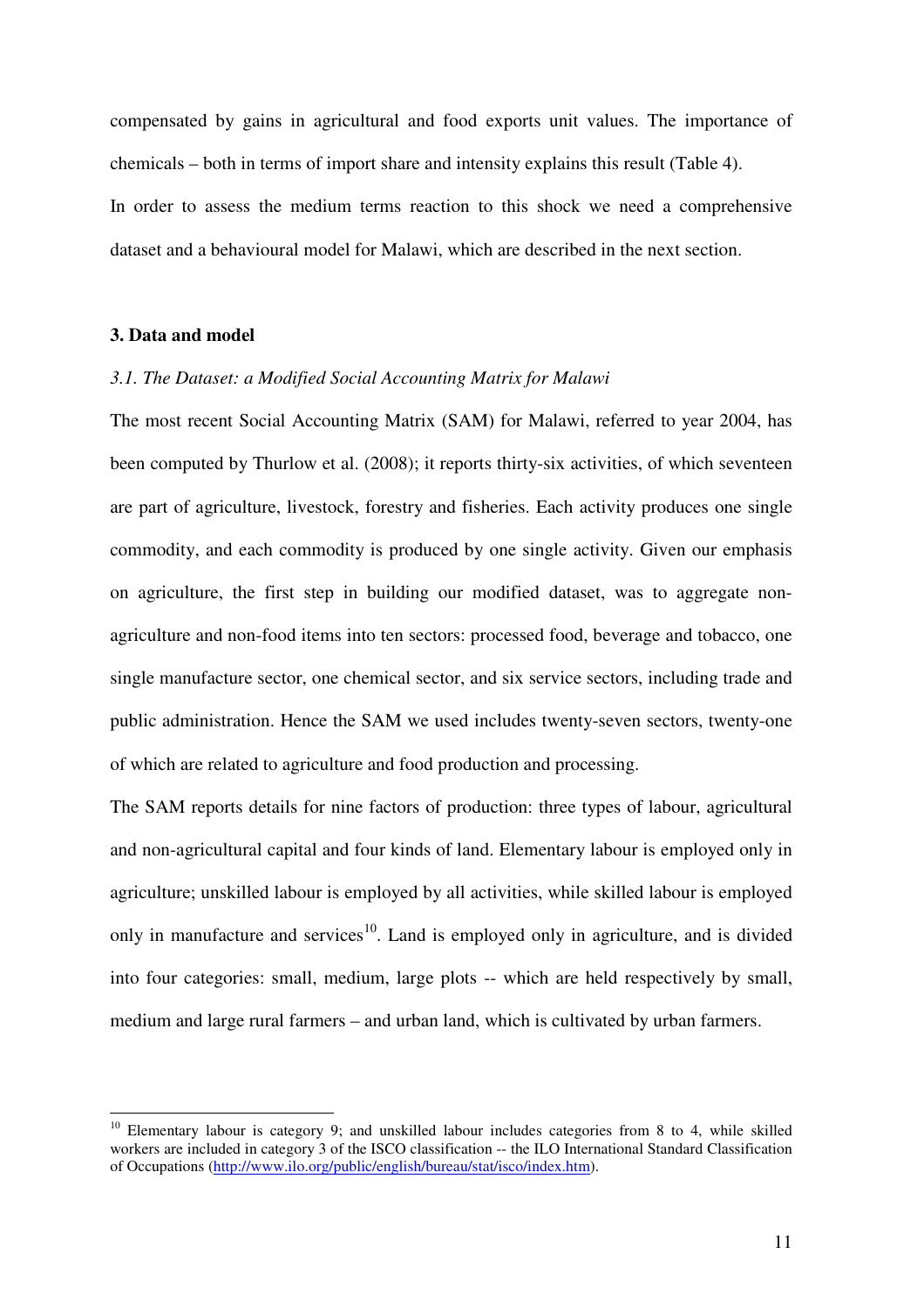Concerning institutions, the SAM takes into account the specificities of the Malawian economy. The country has one of the highest rural population densities in Sub-Saharan Africa, since more than 80 percent of households are rural (NSO, 2005). Hence land availability is a constraint in agriculture, as seen from the small size of the average plot. The SAM divides rural population into smallholders, medium scale farmers and large owners. Small farmers are those that access less than 0.75 hectares; they produce mainly maize, and few other crops. Medium size farmers, which are the majority of rural households, access between 0.75 and three hectares; they show a more differentiated cropping pattern, including maize and other crops. Large farmers are those that access more than three hectares, and produce mainly exportables: tobacco, which is the most important, followed by sugar, tea and cotton (Benin et al., 2008). Rural households, as defined in the SAM, also include non-farmer households. Other households are classified as urban and metropolitan – those living in Lilongwe and Blantyre – non-farmer, and urban farmers households. Therefore, the SAM includes seven households. The rest of the private sector is represented by an enterprise sector

The 2004 SAM by Thurlow et al. (2008), which we used as a starting point, does not report own-consumption, despite this is very common, especially in rural households, but also in urban households (NSO, 2005). Maize is the product whose share in own-consumption is higher, but high shares of the other agricultural and food product are also directly consumed, apart from livestock, fisheries and export crops. Therefore, we modified the original SAM computed by Thurlow et al. (2008) to include own-consumption of agricultural and foods based on data from the IHS  $(NSO, 2005)^{11}$ .

 $11$  For each commodity the SAM reports a value of total consumption. We assumed that this would correspond to the sum of the value of marketed consumption  $(P_m, Q_m)$  and the value of own-consumption  $(P_{\text{occ}})$  $Q_{\alpha c}$ ). We computed quantities of marketed and own-consumption from the IHS (NSO, 2005), which also reports market price of commodities. Based on these three terms we derived the implicit unit value of ownconsumed agricultural commodities *Poc*. and multiplying physical quantities for it, in order to obtain a value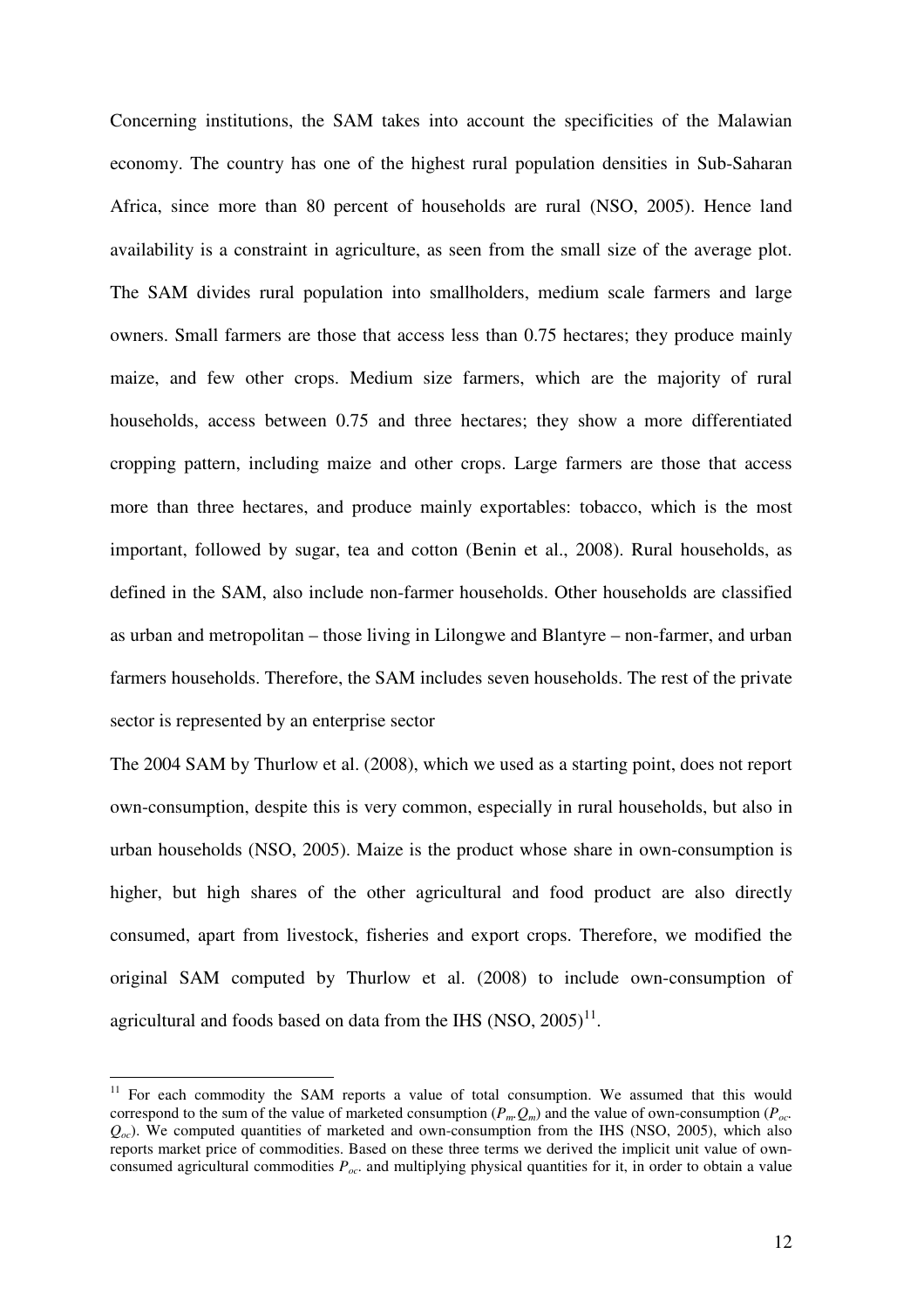Including own-consumption in the SAM required also another modification: the inclusion of marketing margins, which are a wedge between unit values of own-consumption and marketed consumption. Thurlow et al. (2008) report Agricultural and Non-Agricultural Trade as two separate distribution activities, for agricultural and non agricultural goods. For the purpose of our work, we treated margins as costs associated with domestic sales, exports and imports; hence we added three accounts representing margins, paid by the commodity account in exchange for the purchase of trade and transport services. In the modified SAM, income from these accounts accrues to a single trade sector which sums agricultural and non-agricultural margins.

In adding the margins, we also assumed that those reported by Thurlow et al. (2008) refer to the domestic market. The size of margins on imported and exported goods were assumed similar to those observed in other countries of the region, as reported by Arndt et al. (2000) for Mozambique, Wobst (2003) for the whole region; and Sarris et al. (2006) for Tanzania. Import and export margins were assumed to be percentages of the values of exported and imported commodities<sup>12</sup>. The difference in the SAM generated by the margins was subtracted from the income of the respective producers; consequently the SAM had to be rebalanced.

To this end, we adopted the cross entropy approach (Robinson and El-Said, 2000; Robinson et al., 2001), which allows to use all information, including errors in variables, inequality constraints, and prior knowledge about any part of the dataset. Starting from the

of own-consumption. We assumed that also in "Food processing", and "Beverages and Tobacco" households would consume directly part of the production. Since these items in the SAM collect highly heterogeneous activities, it was impossible to derive from the budget survey an implicit price; hence we applied an average share of own-consumption.

 $12$  For exported commodities, we assumed the margins amount to 50 percent of the exported marketed values for agricultural goods and to 25 percent for manufacture, as in Conforti and Sarris (2008). This high level of marketing margins come from the special position of Malawi which is land-locked, and from the analysis of the trade flows which reveal how the majority of Malawian exports reaches countries outside the region. For imports the same margin was set at 10 percent for maize, whose imports, instead, originate mainly neighbouring countries; for manufactured goods the margin was assumed to be 20 percent.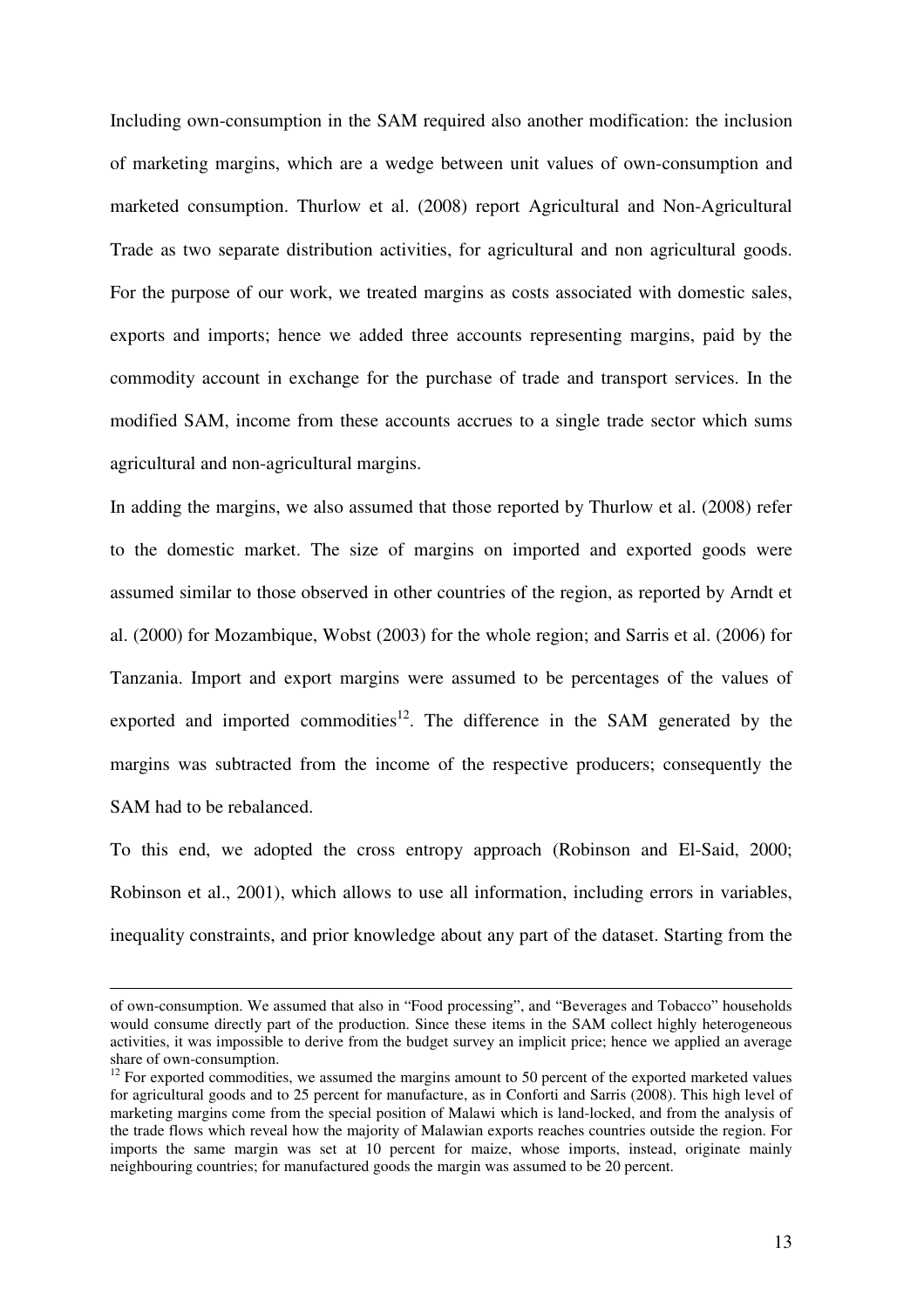original matrix and taking into account new information, cross entropy estimates a new group of matrix coefficients, which are as close as possible to the previous ones, minimizing the entropy 'distance' measure between the final and the prior, unbalanced SAM. Some of the data included in the original SAM was left unchanged: this is the case of the balance of payments, transfers, taxation, public expenditure and investments, as well as marketing margins. Constraints were imposed also on changes of the other data. A 1 percent maximum standard deviation constraint was imposed on prior error distribution in GDP at factor cost, investments, own-consumption and marketed consumption, while a maximum 5 percent standard deviation constraint was set for all other entries, so that the final SAM we obtained (Table 3) shows small deviations from the one computed by Thurlow et al. (2008).

Trade is the largest sector in terms of value added share (Table 4), followed by public administration, which includes government administration, health and education. In agriculture, maize is the main product, while tobacco accounts for a quarter of total Malawian exports in terms of value; export crops are not consumed domestically, apart from very small amounts. Agricultural commodities and processed foods represent 70 percent of Malawian exports, while manufactured goods are the main import items. Chemicals and agricultural and food products account for more than 15 percent of imports. Overall, import intensity, which is the share of imports in absorption, is more than 18 percent for maize, other cereals and other crops.<sup>13</sup>.

Parameters employed in the model were retrieved from the literature on Malawi and other countries in the region (Ecker and Qaim, 2008; Simler, 1997; Wobst, 2004; Conforti and Sarris, 2008). Demand elasticities for each household group for the domestic consumed

<sup>&</sup>lt;sup>13</sup> These characteristics are virtually unchanged in our SAM compared to the version produced by Thurlow et al (2008). Also in that version trade was the main activity in terms of value added share, followed by the public administration; and all other shares are also similar. Also, a comparison with the 1998 SAM (Wobst et al., 2004) shows that structural features are substantially unchanged.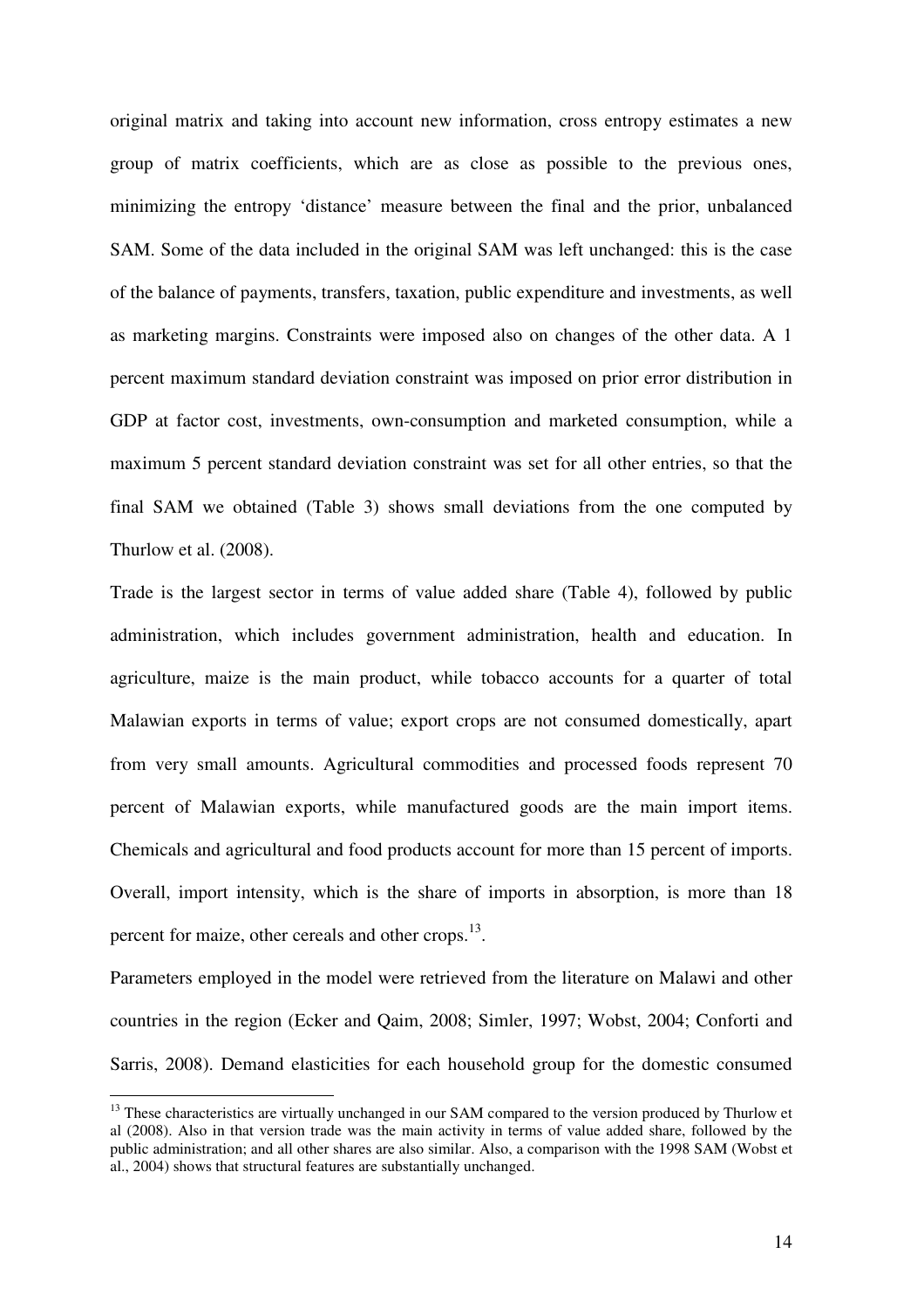food commodities were estimated on the basis of data from the 2004-05 IHS (NSO, 2005). For this purpose we employed a demand system in which Engel curves are compatible with those of the Linear Expenditure System (LES) included in the CGE model. Calibration ensured symmetry, homogeneity and negativity $14$ .

#### *3.2 The Computable General Equilibrium Model*

 $\overline{a}$ 

Computable General Equilibrium (CGE) models allow to capture the economic, distributional and structural effects of external shocks, and to analyze in detail the effect of policies (Benson et al., 2008). Several studies adopted this approach in analyzing the effect of the recent soar in commodity prices, particularly on developing countries, including Al-Amin et al. (2008) on Malaysia, Arndt et al. (2008) on Mozambique, Conforti and Sarris (2008) on Tanzania, and Nouve and Wodon (2008) on Mali.

Being an economy-wide model, a CGE includes a complete description of the economy, and shows the functioning of all markets, including commodities and factors of production. Compared to partial equilibrium models, CGEs allow evaluating second round effects of price changes, adjustments of agents on both the supply and the demand side, reactions in the labour market, and changes in resources allocation across activities. Moreover, CGEs capture the major budget constraints of an economy, particularly the balance of payment and the macroeconomic constraints; as well as the distributional impact on households in terms of both income and welfare.

In this work we present a set of simulations implemented with a single-country static CGE model provided by IFPRI (Lofgren et al., 2002) which follows standard specifications for production, allocation of output and consumption. Producers allocate value added and aggregate intermediate inputs according to a Leontief function, which determines the final

<sup>&</sup>lt;sup>14</sup> Details on this estimation were not included in the paper due to space reasons. They are available from the authors upon request.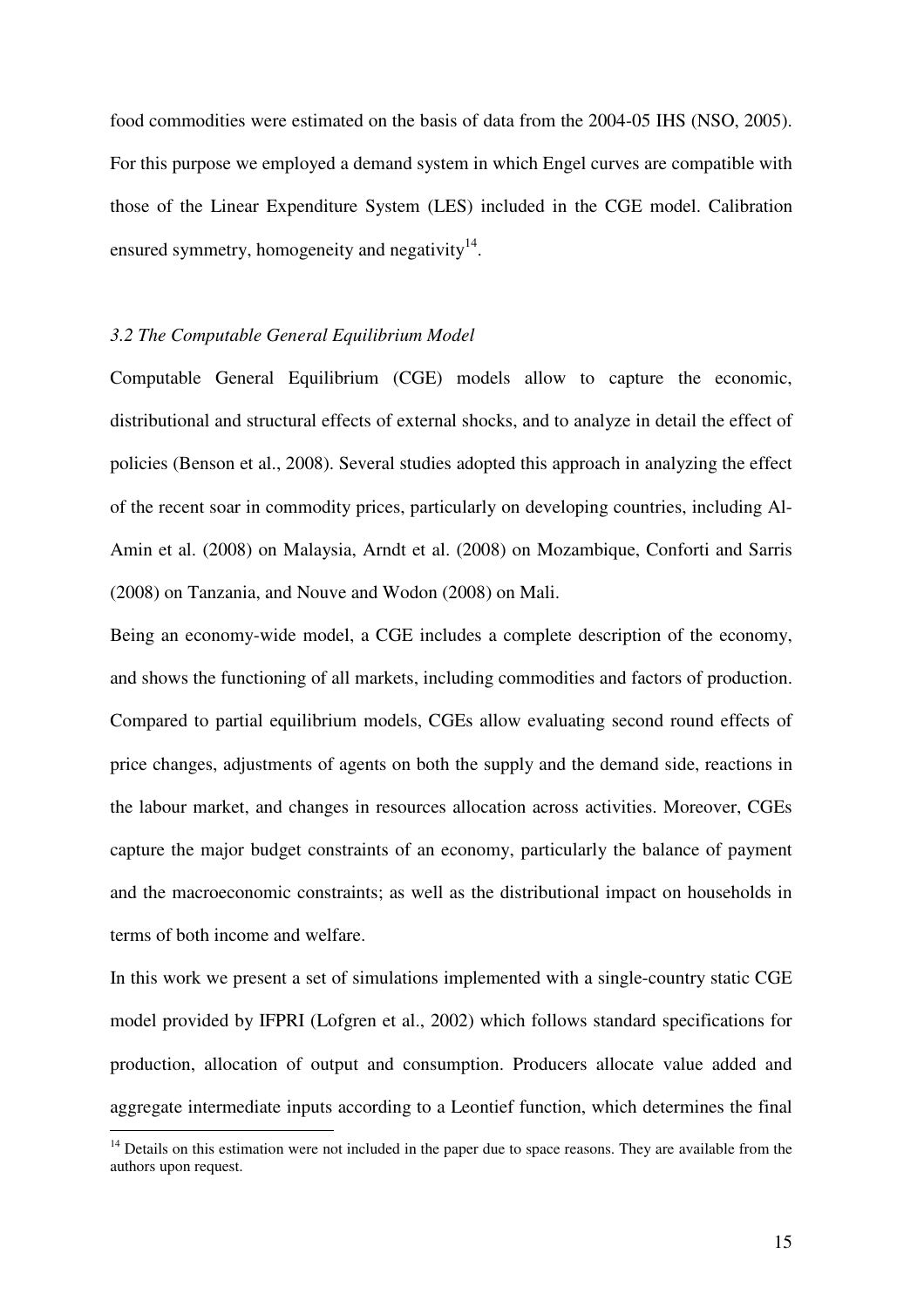domestic production of each activity. Factors allocation -- different kinds of labour, capital and land -- is determined by a Constant Elasticity of Substitution (CES) function. The profit maximization hypothesis ensures that marginal revenue equals marginal cost for each factor. Intermediate inputs are determined through fix coefficients, according to the Leontief specification.

Production is allocated to domestic market and exports through a Constant Elasticity of Transformation (CET) function, which allows producers to shift between markets according to changes in relative prices, following the assumption of imperfect substitutability. Export prices are world prices multiplied by the exchange rate, and adjusted for export taxes or subsidies and marketing costs. In the same vein, final domestic availability of outputs for consumption and intermediate use is determined through an Armington (1969) specification, implying imperfect substitutability between domestic and imported goods. Under a cost minimization assumption, the CES Armington function determines the quantity of composite goods on the basis of relative world and domestic prices, which are also adjusted for taxation and marketing costs. The small country assumption holds for imported and exported goods, whose world prices are assumed exogenous, with perfectly elastic world supply and demand. The trade sector collects all margins paid for by different commodities; margins take the form of exogenous wedges affecting price formation.

Households and enterprises receive incomes from factors, Government transfers and transfer from rest of the world. They save a quota of their earnings, receive transfers from enterprises, and consume the remaining income. Demand is modelled separately for ownconsumption and marketed consumption; the former surges directly from activities, and is evaluated at its opportunity cost, that is, at an activity-specific producer price without taxes and marketing margins. Marketed consumption is made up of composite goods, evaluated

16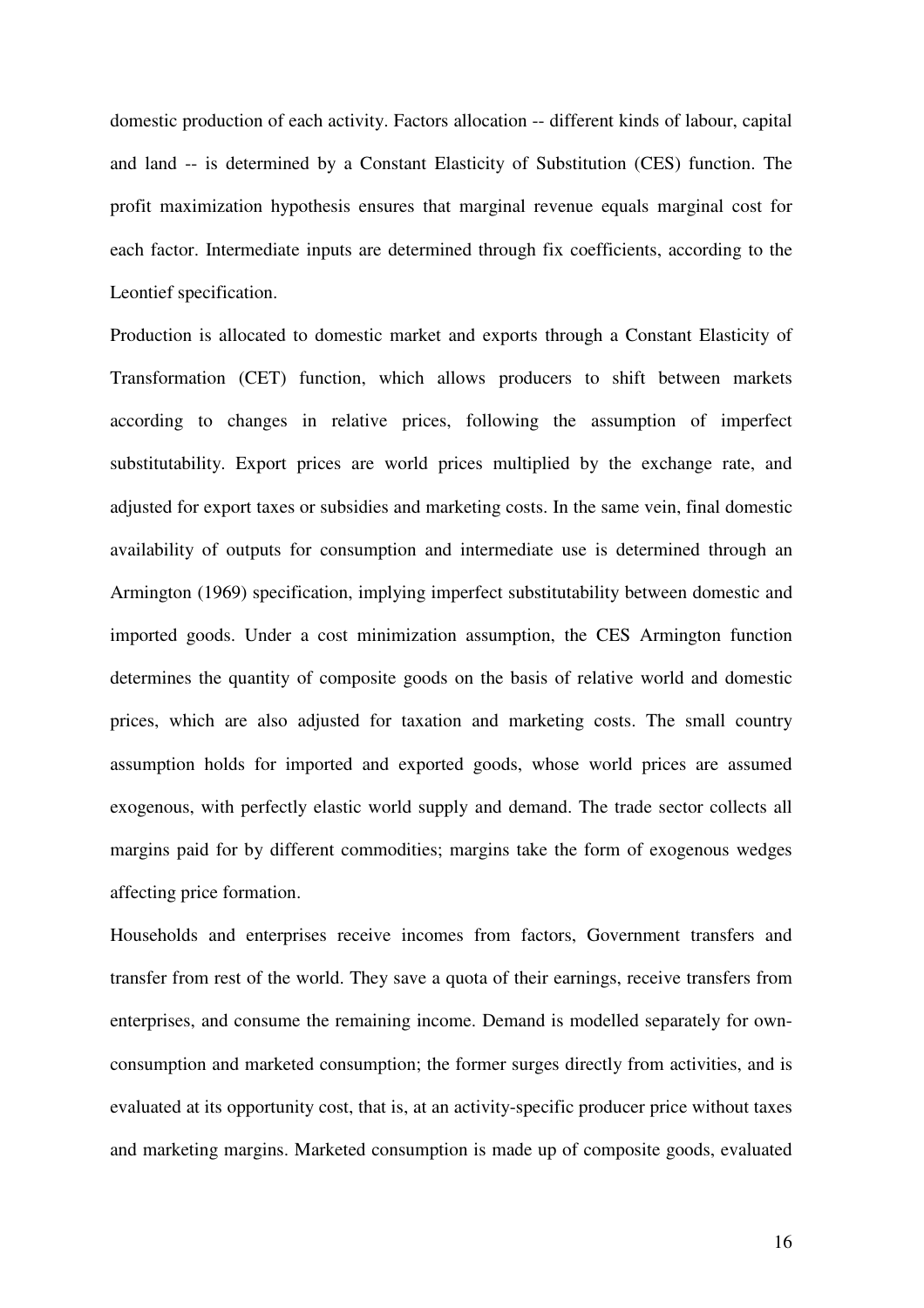at market price including taxes and trade margins. Households maximize a Stone-Geary utility function, subject to a consumption expenditure constraint. The first order condition of the demand system is a Linear Expenditure System (LES) function, where spending on a single commodity is a linear function of the total consumption. Two separate LES functions are employed to model the two types of consumption.

Government income is made up of indirect taxes on commodities, import tariffs and direct taxes - levied on enterprises, rural large landowners and urban households - and transfers from the rest of the world<sup>15</sup>. Government expenditure includes consumption, through the public administration, and transfers arising from industrial and welfare policies. The difference between Government income and expenditure is saved<sup>16</sup>. The sum of households, Government and foreign savings is collected by one single account, which finances investment spending. Investment demand is modelled by multiplying the baseyear amount of investments by an adjustment factor.

Changes in welfare are measured in terms of "Money Metric Utility (MMU) (Deaton, 1980). Households' expenditure under the simulated scenario is compared with the expenditure that the same household would have incurred in order to obtain the same welfare of the baseline, but at current prices.

Being comparative, the model does not report information on the adjustment path and the costs associated to each scenario. As a proxy of the adjustment costs associated with each simulation, we computed a Structural Change Index (SCI) (Clark et al., 1996), which offers a comparative measure of the amount of resources that migrate from one activity to another within the economy, and is computed as

$$
SCI = 0.5 \times \sum_i |a_{is} - a_{i0}|
$$

<sup>15</sup> No export taxes were imposed in Malawi in 2004.

<sup>&</sup>lt;sup>16</sup> In 2004, the Malawian Government reported positive savings.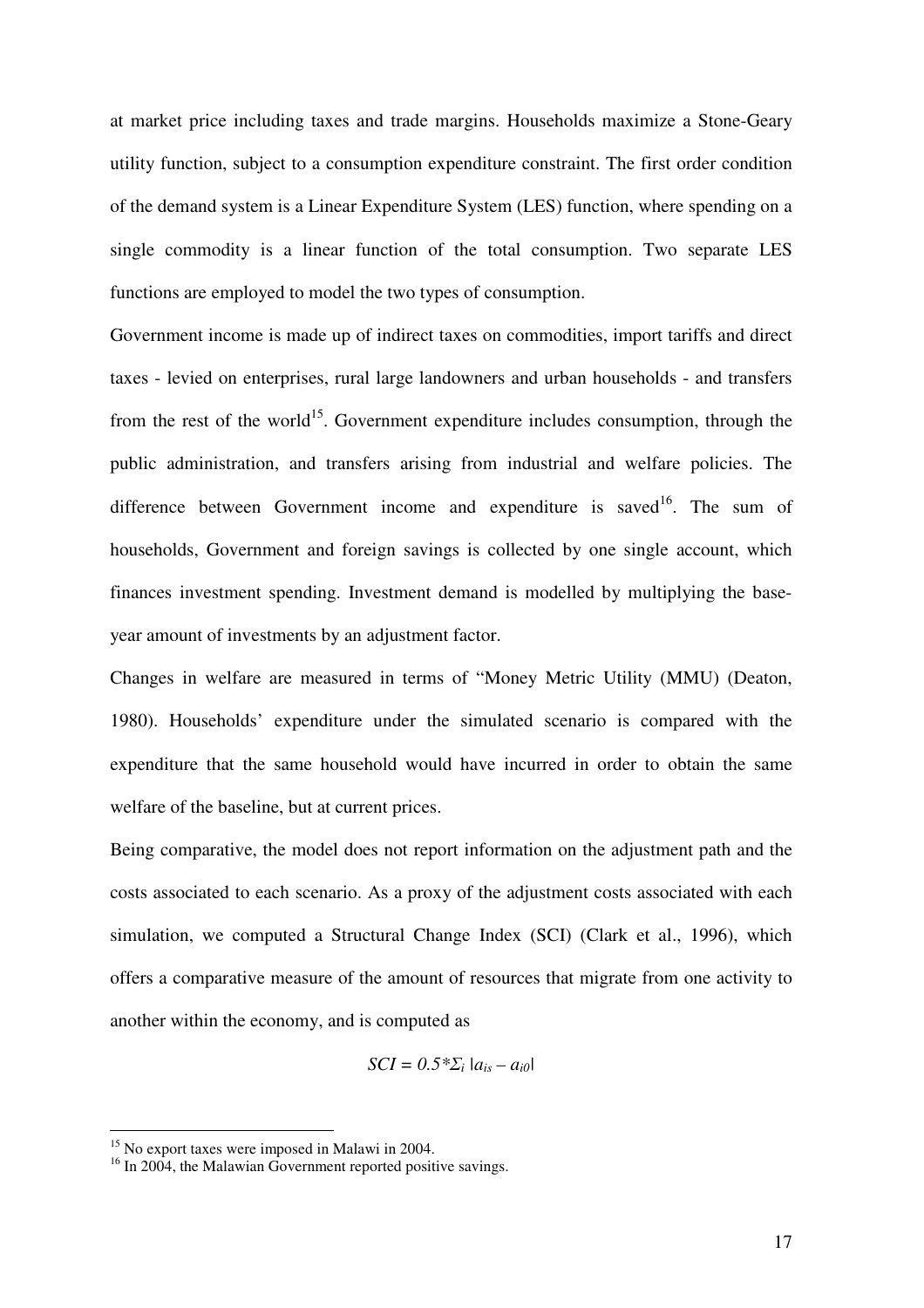where  $a_{is}$  and  $a_{i0}$  are the percentage shares in value added of sector *i* in the base run and the scenario respectively. The index can be computed for different variables, including skilled and unskilled labour in each activity, and is bounded between 0 and 100, with 0 meaning no structural change and 100 implying a complete transformation of the economic structure.

Being based on a complete representation of the real economy, CGEs require a number of assumptions on the functioning of markets, which are embedded in the so-called closure rule. This states how equilibrium is reached in commodities markets, factors markets, and in the three macroeconomic balances: the public sector, the external and the savinginvestment balance. The closure rule adopted in this work is based on available evidence for the Malawi. Commodity markets are assumed to close following a flexible price rule, since there are no output price controls in the economy.

The labour market is assumed to be segmented, with separate markets for skilled and unskilled labour, based on the assumption that movements of work force from one to the other are unlikely in the time framework of the model, and wages are different. Both markets, however, are assumed to adjust through wage changes and fixed supply. For skilled labour, the assumption is that this is a scarce factor in the country; for unskilled labour, evidence indicates that it is difficult to find unemployed unskilled workers (Alwang and Siegel, 1999; Dorward  $2008$ <sup>17</sup>. Also capital - both agricultural and non-agricultural – and land are assumed to be fixed and fully employed. Capital is immobile, and receives a fixed sector-specific return, while land can shift across agricultural activities following changes in relative prices.

Given the regime of flexible exchange rate adopted in Malawi, we assumed that the exchange rate is endogenously determined. For the public sector, we assume that

 $17$  It must be noted that this is an unusual condition in developing countries, where the presence of excess unskilled labours is deemed likely.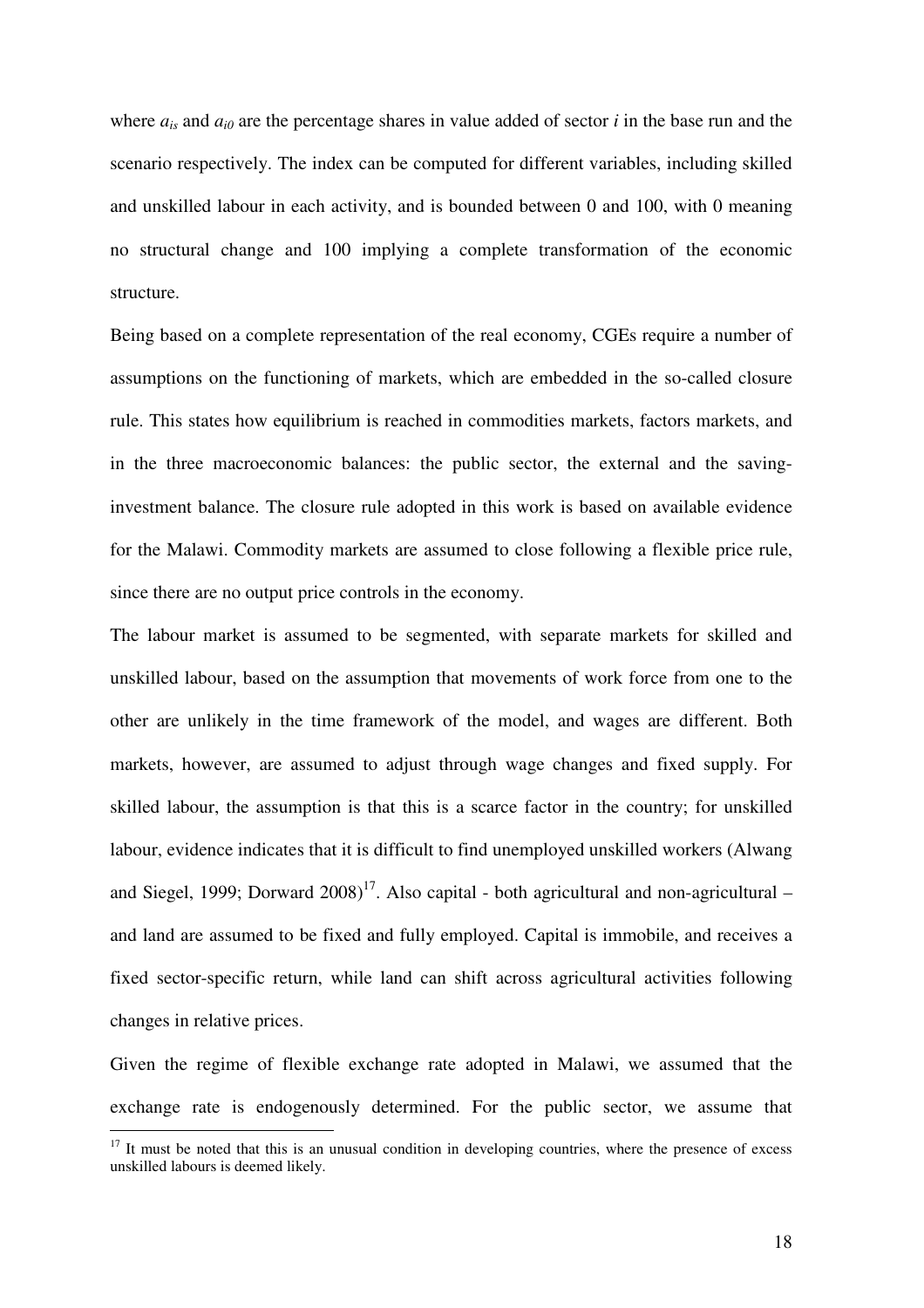Government savings are flexible, while direct taxation and other fiscal tools are exogenously determined by policymakers (Benin et al., 2008). Finally, investments are assumed to be determined by available savings, given that the lack of private savings is considered a binding constraint in the economy (Record and Davies, 2007).

#### **4. Scenarios**

The analysis is based on two distinct sets of counterfactual scenarios. Firstly, we analyzed the impact of world commodity price changes, as computed from the unit trade values of the COMTRADE database between 2004 and 2007 (Table 1). In order to assess the differential effect of the structural constraint and the landlocked condition of the Malawian economy, we implemented the price change scenarios on two different baselines (Table 5). The first one reports marketing margins as in the SAM, and is called BASE. A because it is just the calibration of the SAM. The second one, called BASE\_B, includes 20 percent lower marketing margins, both on foreign trade and the domestic market. This allows to gauge the importance of the marketing margins in constraining trade, and to compare the effects of the price shocks under two different structural conditions. BASEPR\_A implements exogenous world price changes, whereas in BASEPR\_B the same price shocks apply to a SAM with reduced marketing margins (Table 5).

Secondly, we analyze a number of policy scenarios, which are run on top of world price changes, as they are meant to represent possible reactions to the terms of trade shock. Policy experiments are also run on the two alternative baselines, implying different marketing margins. Hence there are two versions for each policy experiment. In TARCUT A and TARCUT B, the Government is assumed to reduce import tariffs by 20 percent (Table 6), in order to downsize the impact of the world prices rise on domestic consumers (Table 5).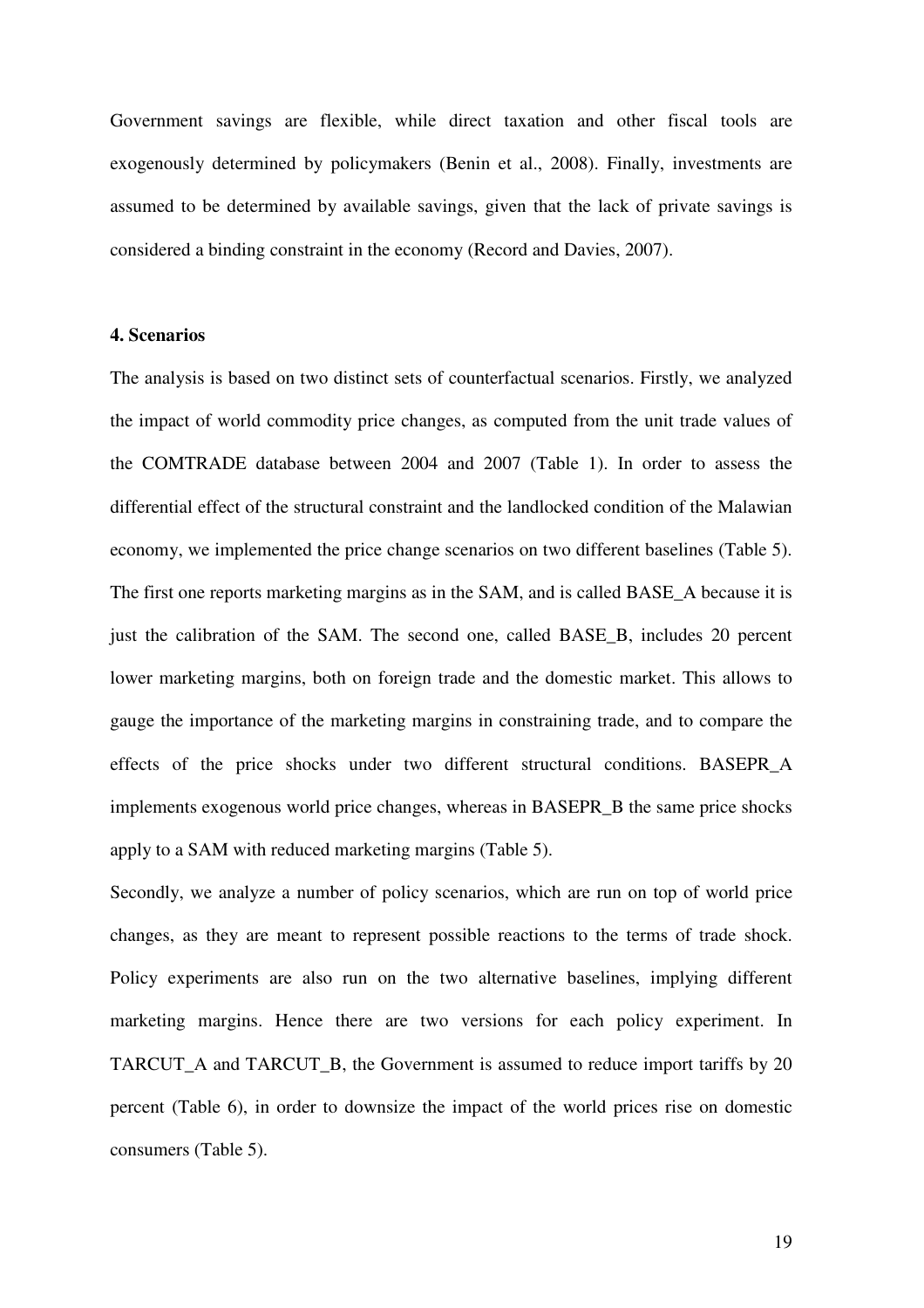Scenarios EXPTAX\_A and EXPTAX\_B simulate the introduction of a 5 percent export tax (Table 6). The Government may consider this policy as a mean to lower the incentive to produce exportables, while raising supply of domestic staples, and redistributing the advantages accruing to large farmers.

Scenarios DOMTAX\_A and DOMTAX\_B imply a 20 percent reduction in indirect taxes on agricultural products and processed foods (Table 6). This option could be considered as a mean to alleviate the position of net food buyer households, by reducing food prices.

The last three couples of scenarios analyze the effect of the input subsidization policies discussed in Section 2, in relation to the terms of trade shock. As seen, the AISP is currently distributing coupons for purchasing fertilizers for maize and tobacco at a subsidized price, and to receive hybrid maize seeds for free. Scenarios CHEMSEL\_A and CHEMSEL\_B are aimed at mimicking this policy: maize and tobacco receive an input subsidy corresponding to 50 percent of the value of chemicals utilized. The true discount on market price granted under the programme is 70 percent, and only applies to poor smallholders and to certain chemical fertilisers (Dorward et al., 2008); in absence of specific information on small-scale maize and tobacco activities and on the specific chemicals, we arbitrarily set the subsidy at a lower level, to take targeting into account.

Given that observed changes in trade unit values highlighted the importance of oil and chemicals in producing inflationary pressure (Table 1), we explored the impact of a wider scheme of subsidization, as a possible measure to counteract changes in world prices. Based on the assumption that resources to finance this type of policies would be limited, it is assumed that less targeted subsidies, compared to the AISP, would imply a lower degree of subsidization. Hence scenarios CHEMAGR\_A and CHEMAGR\_B assume a 15 percent subsidy on chemical use in all agricultural products except cassava, pulses, groundnuts, livestock and forestry products which are not reported using chemicals. Finally, scenarios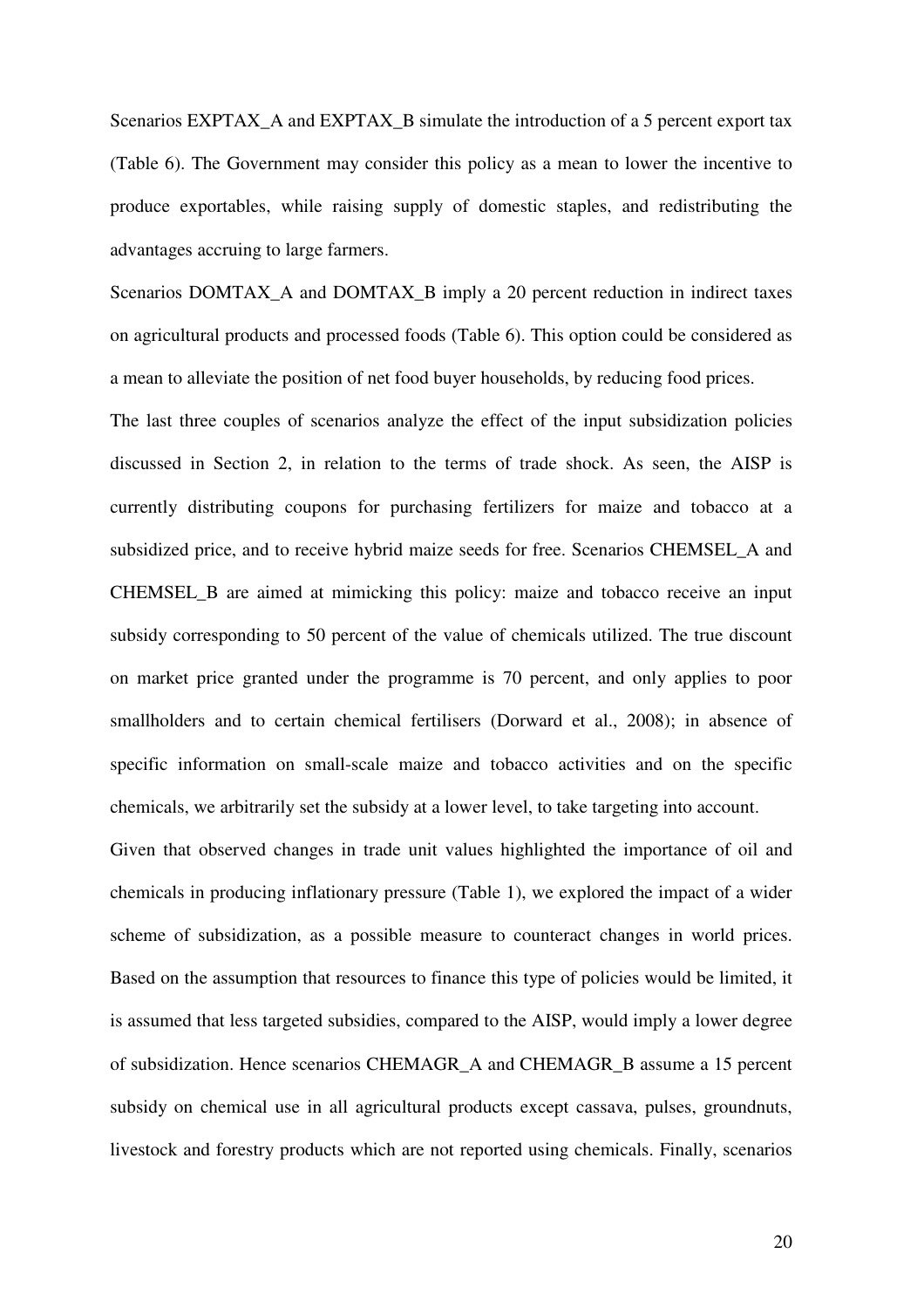CHEMALL\_A and CHEMALL\_B, are built on the same logic: a 10 percent subsidy is assumed to be granted on chemicals use in all agricultural and non agricultural activities.

## **5. Results**

 $\overline{a}$ 

## *5.1 Changes in world prices*

The simulations presented here highlight the full medium to long-run reaction of the economy to the negative terms-of-trade shock (Table 7). BASEPR\_A shows that the reduction in maize and rice import unit values causes a significant increase in imports of these products, and in total imports<sup>18</sup>, which implies a positive effect on consumption. Imports of non-agricultural products decline, due to increased world prices of chemicals and manufactured goods, and to the decrease in urban consumers' income, consumption and investments, which account for most of the demand for these products. Given that the closure maintains the current account in equilibrium, the nominal exchange rate appreciates to reduce the value of imports and enhance that of exports. The depreciation of the real exchange rate – which is computed as a ratio of the price of tradables and nontradables – shows an improvement in Malawian price competitiveness.

The contraction in maize and rice production makes land and labour available for other activities<sup>19</sup>. Output of other cereals increases, following the raise in import unit values, as well as output of fruits and vegetables; the latter products gain importance among export crops <sup>20</sup>. Tobacco and sugar outputs also increase, while cotton and tea are downsized. With very few exceptions, the domestic price of agricultural goods increases: this is due to the

<sup>&</sup>lt;sup>18</sup> Maize imports represent 4 percent of imports in the baseline; under BASEPR they reach 6 percent. This is also the largest observed increase in absolute terms.

<sup>&</sup>lt;sup>19</sup> For all scenarios, the main results are in the Tables included in the text; more details on output and domestic prices are reported in the Appendix.

<sup>&</sup>lt;sup>20</sup> The wide increase in the export unit value of fruits, vegetables and other crops doesn't seem to be arising from a composition effect: products grouped under these items appear to be fairly stable in the COMTRADE data between 2004 and 2007.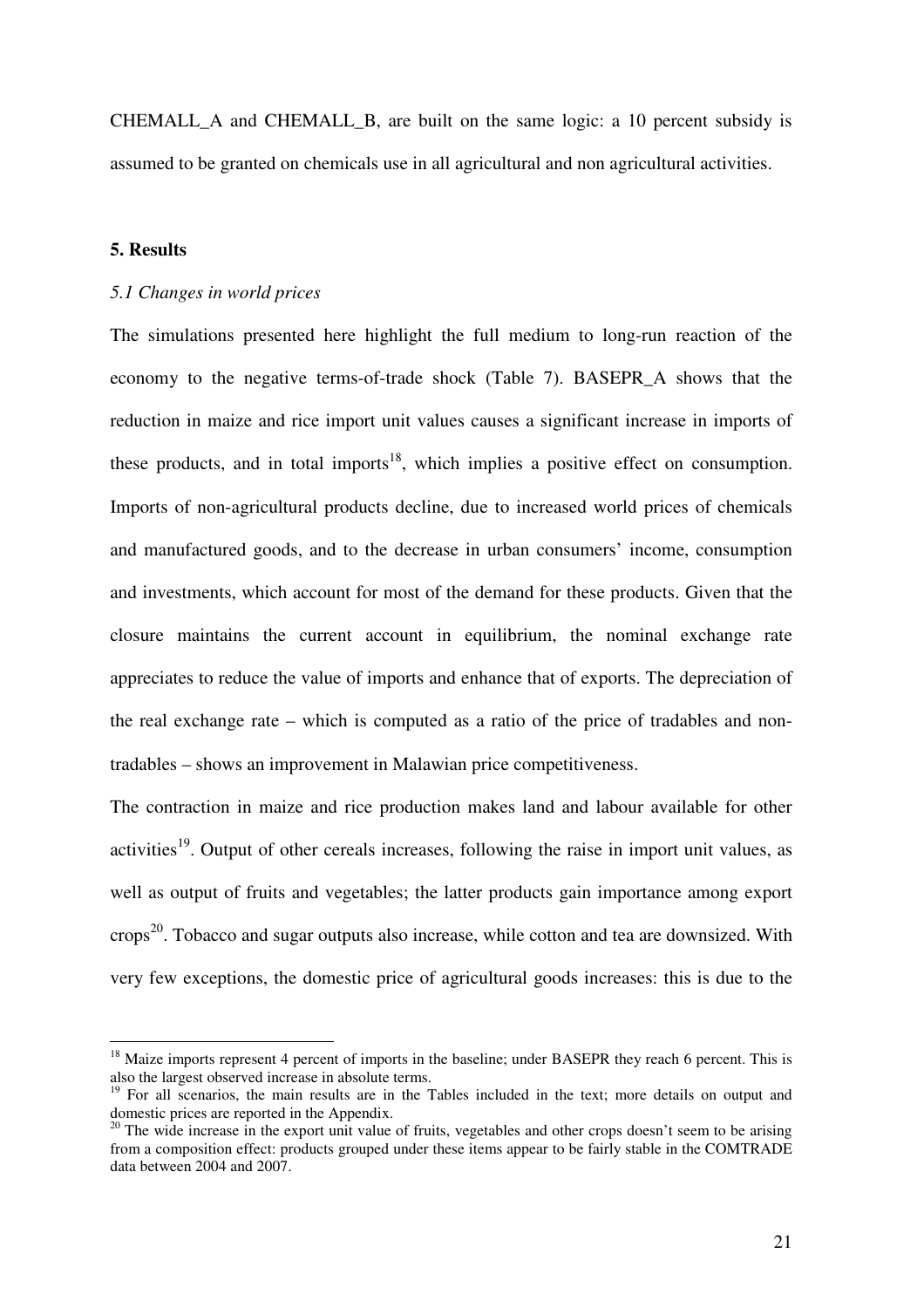generalized increase in oil and chemical prices employed in agriculture. Therefore, rather than the transmission of world food prices changes to the domestic markets, the CGE model emphasizes the impact of the increase in oil and chemical prices. Changes in the production pattern point to a specialization of the economy in unskilled-labour-intensive products, like cereals other than maize and rice, fruits and vegetables; while wages are reduced in skilled employment (Table 8).

The observed decrease in Government savings (Table 7) is due to the appreciation of the exchange rate, which reduces the value of foreign transfers; these account for almost 40 percent of Government's revenues. The reduction in Government savings and urban households' income – the households with the highest propensity to save – determines a contraction of investments.

Under BASEPR\_A, all farmers, rural and urban, benefit in terms of welfare (Table 9). Much of this stems from the increase in land and elementary labour wages. Urban households, instead, experience a welfare reduction, due to the contraction of skilled labour wages, and the increase in domestic prices of agriculture and foods. For urban consumers, such price increase is not counteracted by an increase in own-consumption, as it happens for rural households. The SAM does not report details in terms of households' income levels; hence we cannot detect the outcome for vulnerable groups. Consistently with what was observed in Figure 4 for inflation, households located in large urban areas and rural landless are the hardest hit.

The SCIs is consistent with what was observed in terms of specialization towards unskilled-labour-intensive sectors, as a reaction to the terms-of-trade shock: unskilled labour is the factor that would be subject to the highest changes under the price change scenarios (Table 10).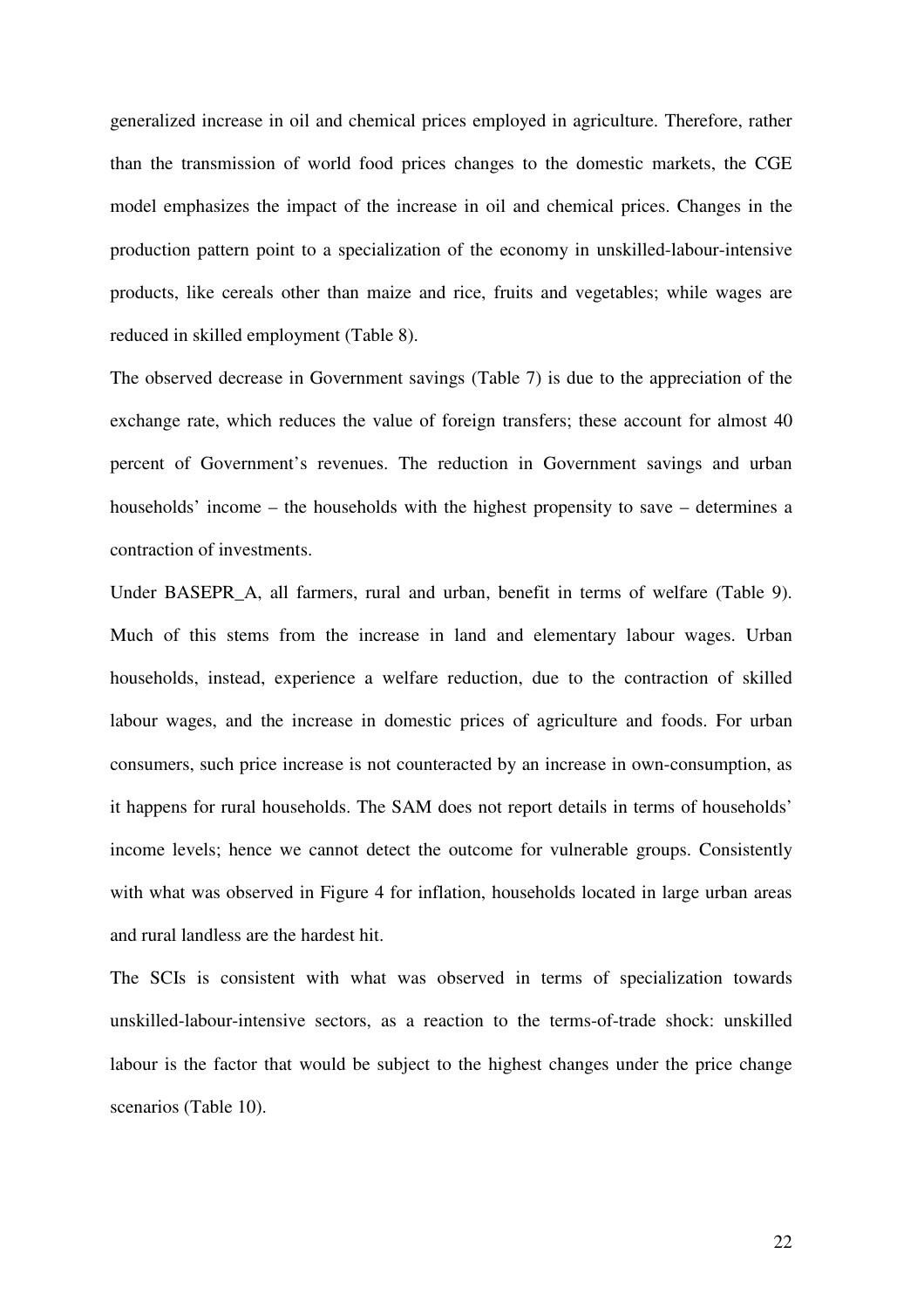Compared to the standard baselines, those with reduced marketing margins (BASE\_B and BASEPR B) show how such wedges interact with foreign trade: both on the import and export side, the economy appears more sensitive and open to trade. The level of consumption would consequently be higher, while Government savings would be lower due to a higher price of the public administration services, and this would depress investments, which depends upon the public component to a large extent. Altogether, lowering margins appear to imply an effect similar to that of an increase in total factor productivity: economic efficiency is improved, hence more output is produced, and there's an almost generalized increase in the level of factors return (Table 8). As domestic prices become more similar to import and export prices, the former increase, in both tradable and non-tradable activities. Consequently, also welfare is higher for all households types, and especially for agricultural households, in both rural and urban areas, given the (assumed) wider size of margins in agriculture (Table 9).

Compared to the calibrated baseline, under the assumption of lower marketing margins the impact of the observed terms of trade shock would emphasize mainly the effect on imports, which would increase by a higher percentage, starting from an already higher base (Table 7). Agricultural exports would decrease - rather than increase as with standard parameters due to the reduced gap between domestic and export prices which would reduce incentives to move resources toward producing exportables. Changes in consumption would also be smaller, while Government savings, which would start from a smaller budget surplus, would shrink as a consequence of the increased price of public administration services. Changes in both the nominal and the real exchange rates would be amplified, due to the wider variation of trade, and the larger increase in the tradable to non tradable price ratio. Altogether, lower marketing margins would make the economy more resilient to the terms of trade shock: while foreign trade would react to a grater extent, there would be a smaller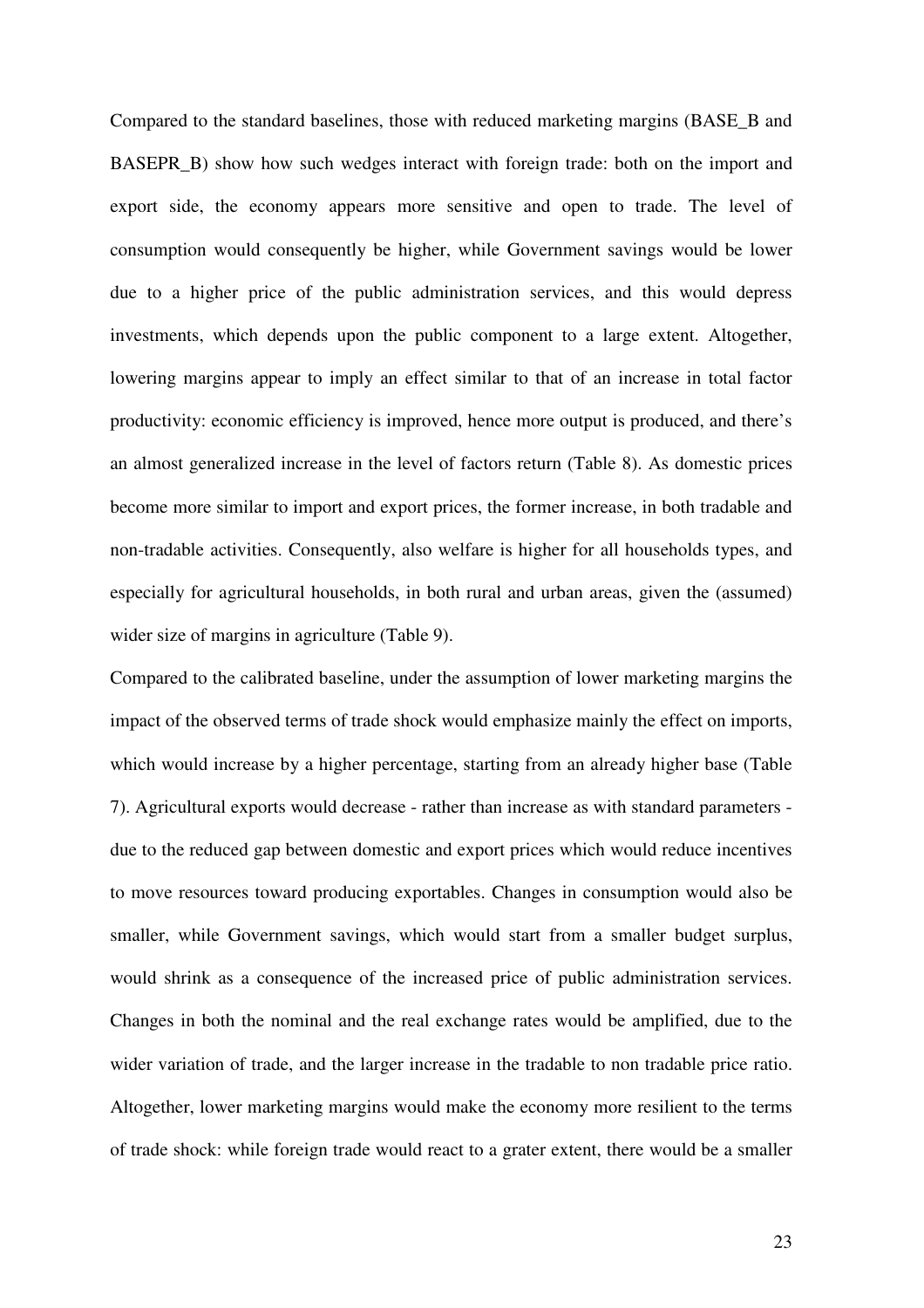shift of domestic agricultural resources towards exportables. Consequently, welfare gains would be higher for small scale rural agriculture and for urban agriculture (Table 9). Adjustment costs would also be smaller, as shown by the SCI for unskilled labour (Table 10).

In order to check the sensitivity of these results to the assumptions adopted in the labour market, we run a test with an alternative closure for elementary and unskilled labour markets, implying excess unskilled labour, with variable supply and returns are fixed at the base level. The last column of Table 6 reports results for BASEPR\_A with this unemployment closure. Discrepancies with the standard closure are small, both in terms of signs and in terms of the size of impacts. One minor difference which arises is the reduced pressure on agricultural prices arising from fixed wages, which causes a slightly increase in GDP, agricultural exports, production and consumption. The reduced price increase translates into a diminished welfare loss for urban consumers, and an increased gain for small, medium and urban farmers (Table 9).

### *5.2 Policy responses*

Policy experiments are performed on the two different baselines, reporting the marketing margins of the SAM (BASEPR A), and the 20 percent reduced margins (BASEPR B). Main results are in Tables 11 and 12. A generalized reduction in import tariffs - scenarios TARCUT\_A and TARCUT\_B - implies mainly a further growth of agricultural imports, entailing small benefits from the point of view of consumption. Total imports shrink, since the demand for manufactured products diminishes. The reduced Government savings induce a contraction in investments which contributes to reduce supply, more than demand. In terms of welfare, this policy shows a positive effect on all households, albeit minimal, which would however come at a considerable cost in terms of Government savings and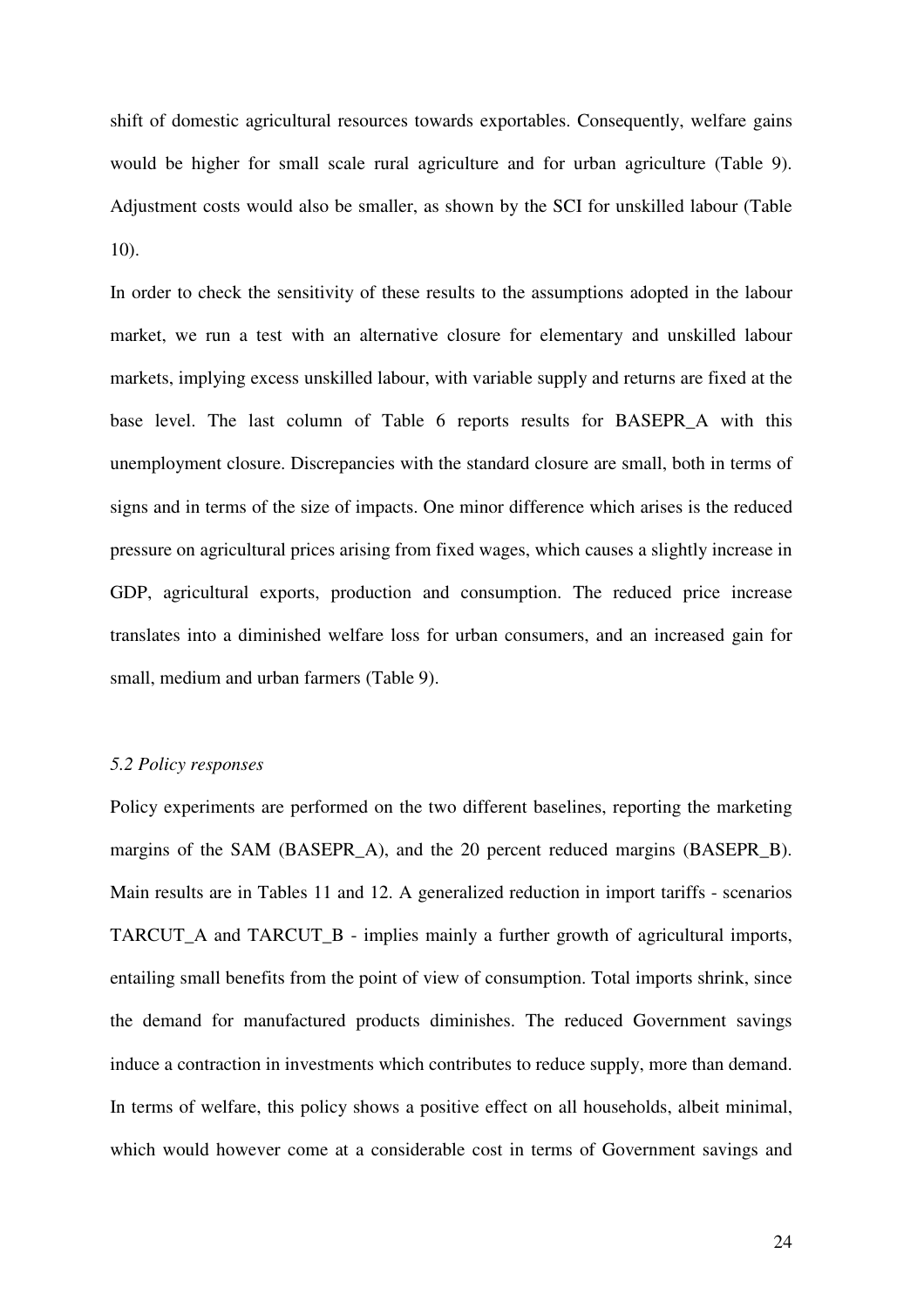reduced investment and consumption. The low impact of this policy in stabilizing domestic prices is due to the low level of applied tariff rates (Table 6) and the consequent impossibility to compensate with their reduction the high rise in international prices.

Taxing export revenues mostly imply negative consequences. An across-the-board tax on exports, modelled in scenarios EXPTAX\_A and EXPTAX\_B, produces counter-intuitive effects. By depressing returns to factors, the tax reduces output prices in most agricultural activities. The consequent changes in factors' allocation are such that domestic production migrates towards exportables, overshooting the reduction in export prices brought about by the tax. Hence exports end up increasing for most of the main agricultural exportable products<sup>21</sup>. At the same time, the reduction in factors' returns associated with the export tax depresses households' incomes and consumption, and results in a welfare loss. The only large gainer, under these scenarios, is the public sector, whose savings increase due to the proceedings of the export tax. Investment, in which public investment is a large share, increases as a consequence. Exports and imports growth brings about a significant devaluation of both the nominal and the real exchange rates.

Scenarios DOMTAX\_A and DOMTAX\_B simulate a reduction in domestic taxation on agricultural and food products. The effect of these policies on consumption shows the expected positive sign. Tax reduction enhances consumption and production, but it also drives up prices, especially those of agricultural products. In turn, this produces an increase in agricultural imports, which become relatively cheaper, with the exception of processed foods, whose price diminishes. Following the increase in consumption, welfare effects are positive for all households, and especially for urban consumers, due to their higher reliance on marketed production.

 $21$  A similar outcome is found by Conforti and Sarris (2008) for Tanzania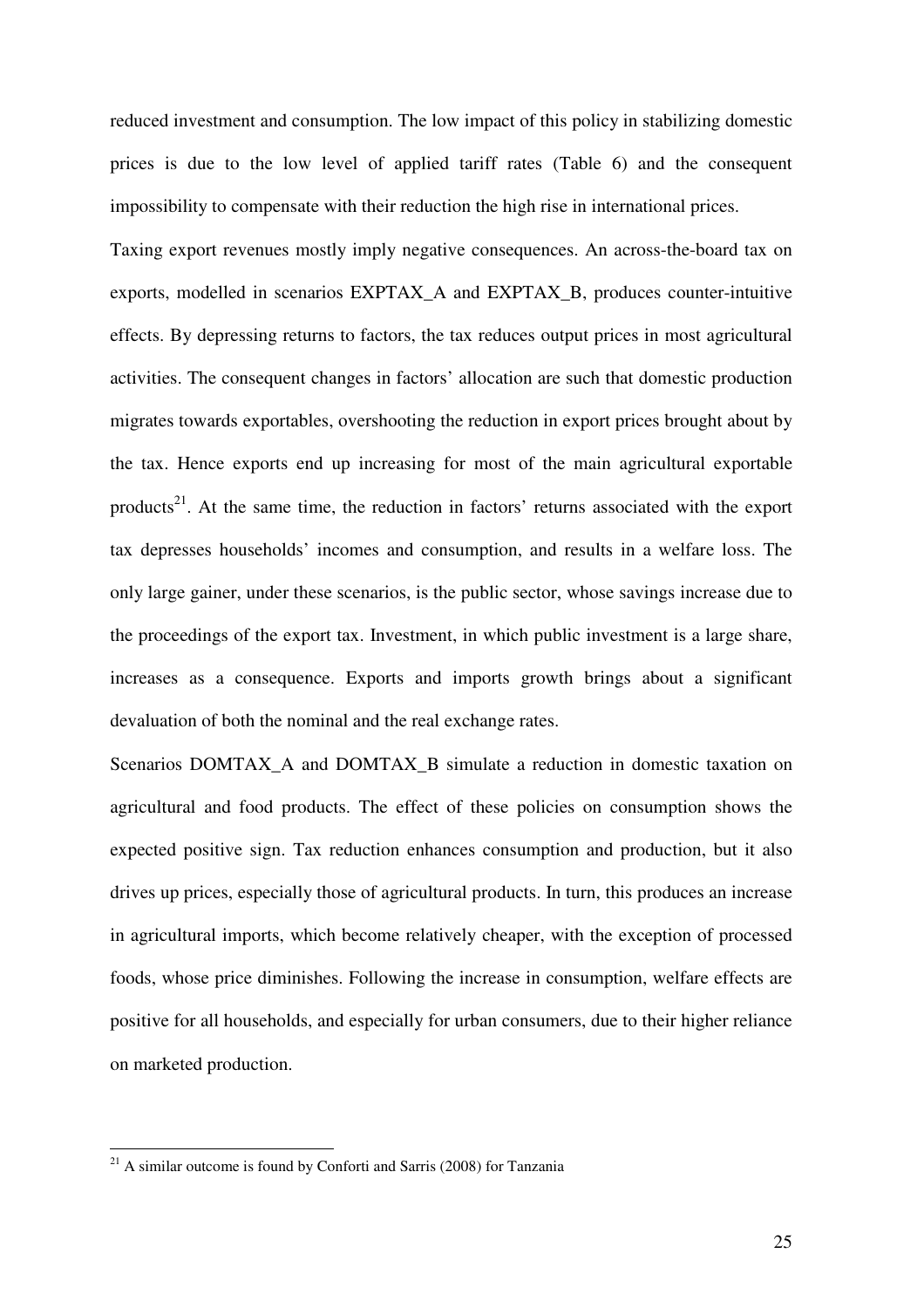Trade policy experiments show very little differentiation between the two alternative baselines. Only those implying across-the-board tariff changes and the introduction of export taxes in all sectors show marginally lower changes under the assumption of reduced marketing margins.

As mentioned, the last three policy experiments deal with input subsidization in agriculture. Those mimicking the AISP programme – CHEMSEL\_A and CHEMSEL\_B produce a decrease in the price of chemicals and in the domestic price of maize and tobacco, which drives up production of these crops, while reducing imports (Table 11). Following increased production of tobacco, agricultural exports increase. The reduction in maize imports under this scenario is stronger than the increase observed in other agricultural products, so that total agricultural imports shrink. Exports of other agricultural and non agricultural products also diminish, so that total exports decrease. Government revenues also decrease under this scenario, due to the reduced proceeding from import taxes, and the reduction in public savings shrinks investment. In turn, this determines a contraction in the demand for imported manufactured goods, which contributes to reduce total imports. This effect holds also for the other two policy experiments implying input subsidization; and so does also the appreciation of the real exchange, given that nontradables prices tend to increase relative to tradables. In terms of welfare agricultural households benefit relatively more from this policy (Table 12), and targeting tobacco implies benefits for large farmers. However, gains arise also for urban households, following the reduced domestic price of maize, which is the major staple, and increased wages for elementary labour, which contribute to increase consumption.

Differences in the results for the two baselines are minimal, and mostly related to the public sector accounts, which however depend from the difference in the starting points. Changes in output, domestic prices and trade are smaller under the assumption of reduced

26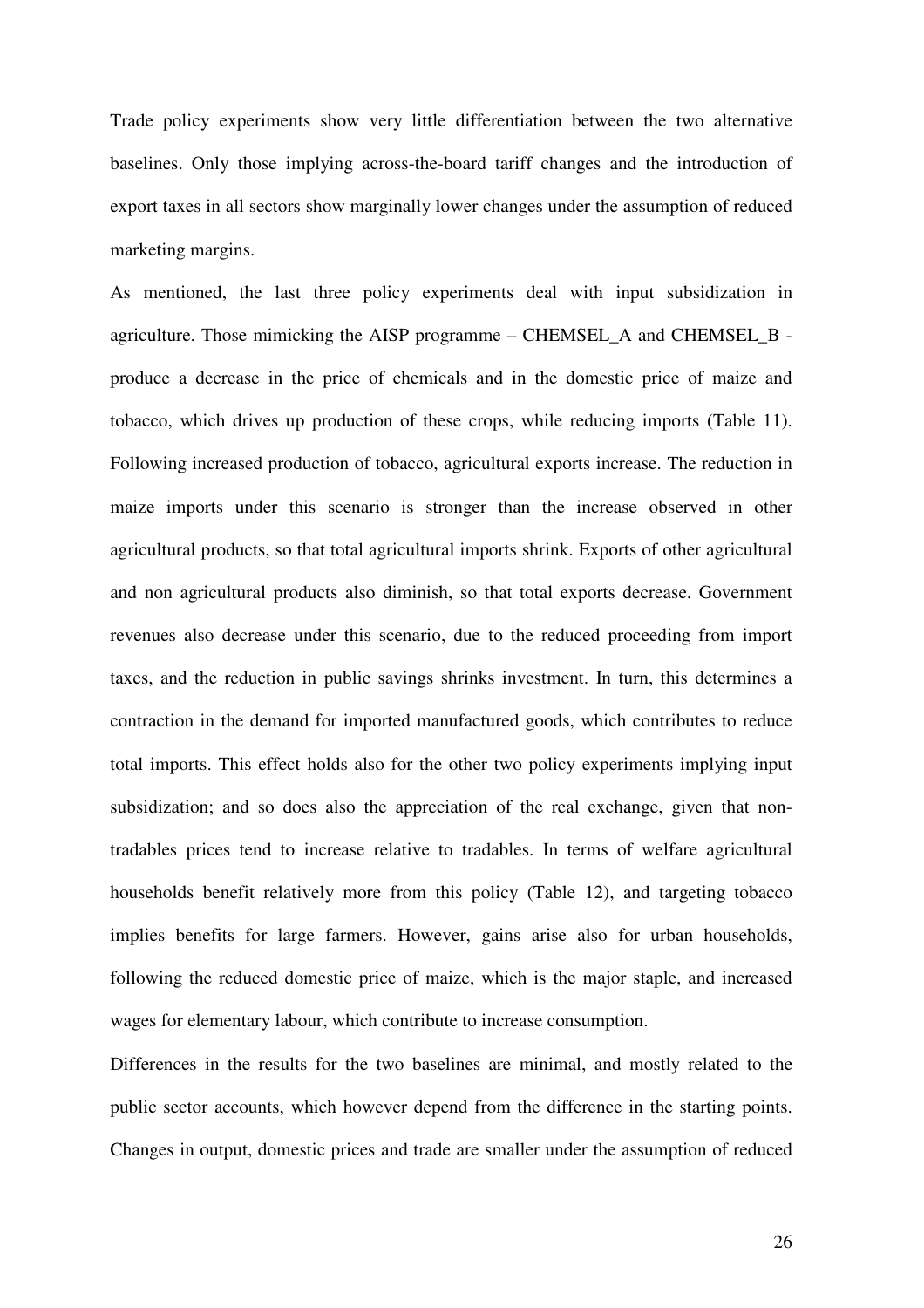marketing margins, indicating a higher resilience of the economy to the terms of trade shock.

Smaller and less targeted input subsidies, applying to the whole agriculture - scenarios CHEMAGR\_A and CHEMAGR\_B -- produce an increase in domestic prices of maize and other staples, such as cassava and pulses, as well as groundnuts; and a price decrease for exportables, such as tobacco. As a result, imports of staples become relatively cheap, and domestic production decreases, partly crowded out by imports. On the export side, the generalized subsidy results in an expansion of exports, driven by tobacco (Table 11). Non agricultural imports, at the same time, increase. Households' consumption still increases, as well as welfare (Table 12): despite gains are concentrated in agricultural households, some positive effects arise also for non-agricultural and urban households.

Finally, scenarios CHEMALL\_A and CHEMALL\_B – assuming a 10 percent subsidy on all activities employing chemicals and oil – are not too different from those of the previous scenarios. The generalized subsidy still determines an increase in the domestic price of maize, cassava, groundnuts and vegetables; and a reduction in those of agricultural exportables and manufactured goods. On the exports side, non agricultural products are hindered, while export crops benefit, with the exception of tobacco. The comparison of all policies under the two different baselines chosen shows very similar effects on the economy.

## *5.3 Sensitivity and model validation*

A number of tests where run on the results with the aim of understanding their degree of robustness. Firstly, sensitivity was assessed with respect to the value of key parameters: we repeated the simulations described in the last section with different values for the constant elasticity of transformation (CET), that allocates production between domestic markets and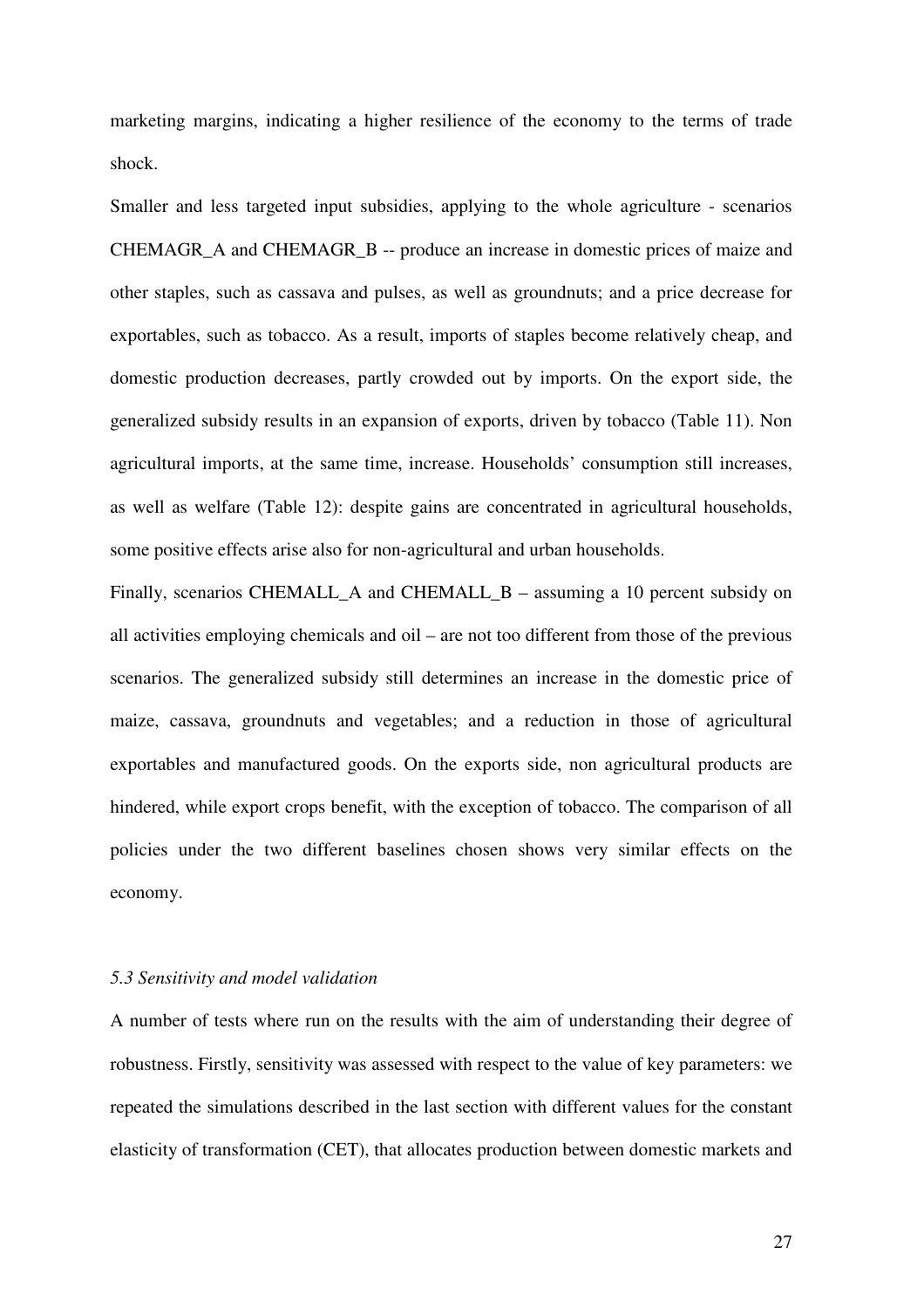exports; for the Armington constant elasticity of substitution (CES), that controls consumers' preference between domestically produced and imported goods; and for the constant elasticity of substitution (CES) at the bottom nest of the production function, which rules the substitution among factors. Besides sensitivity, changes in these parameters can also be interpreted as counterfactual scenarios in which the economy is assumed to be more integrated in world markets, and more rapidly reacting to foreign price signals.

Trade elasticities were augmented by 50 percent, while production parameters were doubled. These tests were performed on all activities, as well as for agricultural and processed food products only, so that six different alternative sets of results were generated for all scenarios. Results are reported here only for BASEPR\_A compared to the calibrated solution (BASE A) (Table A1)<sup>22</sup>. Parameters changes do not appear to invalidate the result presented above: most macro variables do not show changes in the sign when the parameters set is changed, and also percentage changes appear to be very similar.

However, it is worth noticing that when the CET elasticity is increased, that is when we assume a higher degree of substitutability between domestic and exports markets, changes in trade and consumption are amplified. Sign changes, appear for instance, in tobacco - and total agricultural - exports. With the change in world prices, agricultural exports show a reduction - instead of an increase as with standard parameters - when simulations are run with a higher value of the CET. Under increased sensitivity of imports, urban consumers appear to be better-off, due to improved consumption, production and even exports; as a result, total exports increases, while they were shrinking with standard parameters.

Secondly, a set of experiment were conducted with the aim of understanding the extent to which the model is capable of reproducing observed trends in the Malawian economy, or at

 $22$  Results of the sensitivity for the other scenarios are available from the authors upon request.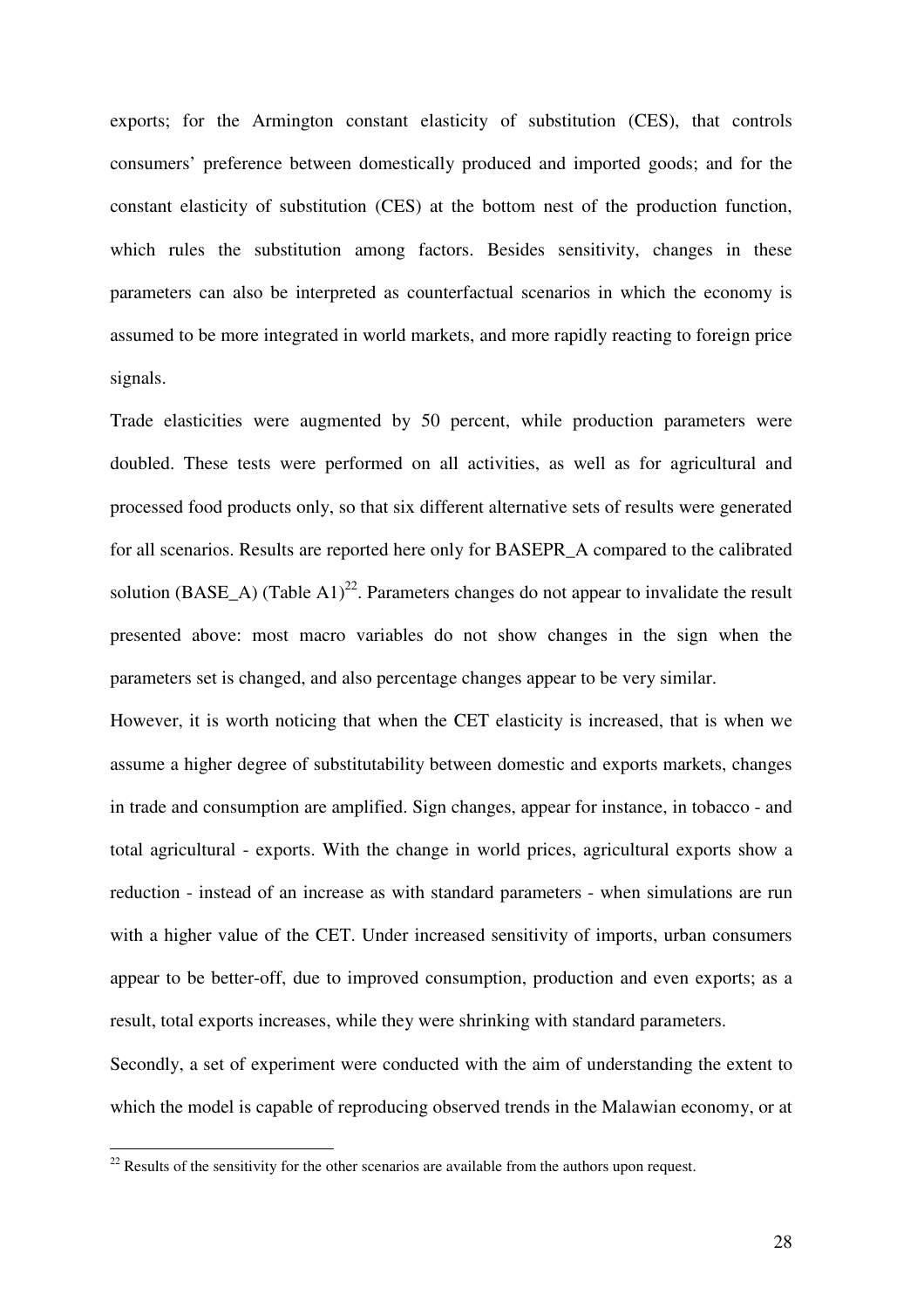least capturing the main driving forces that characterized it. To this end, we considered changes occurred in a number of variables between the reference year of the SAM, which is 2004, and 2007, which is the reference year of our simulations; and shocked the model with these changes to check on its performance. Several economic modifications took place in Malawi over that period, and the model only allows shocking few of them; hence we choose investment, public expenditure, total factor productivity and labour supply<sup>23</sup>. The results of this experiment (Table A2) highlight that the model produces a reasonable approximation of the observed economic performance in terms of GDP growth at constant prices, value added, and change in the exchange rate; results for trade, however, appear to be less accurate.

### **Concluding remarks**

 $\overline{a}$ 

Price spikes like the one observed in 2007-08 are likely to affect Malawi and its agriculture to a significant extent. Despite available data for 2007 show a reduction in the import unit values for key food staples such as maize and rice, the simulations presented point to an increase in the domestic price of these products and of most agricultural products, which is confirmed by inflation observed in the country. The main reason of the price increase, however, is the increase in the cost of imported oil and chemical products, which affects production costs in agriculture. Therefore, both the evidence of weak integration in world maize markets due to transport costs and structural constraints, and that of co-movement of domestic and world maize prices are plausible: domestic food prices in Malawi have been raising following an increase in production cost, while cheap imports from neighbouring

<sup>&</sup>lt;sup>23</sup> Data on total investments and public expenditure were retrieved from the United Nations Statistical Division, labour force from International Financial Statistics (IFS), productivity from Nin et al. (2003). In order to be able to use invested resources as an exogenous information, we had to adopt an investment-driven closure for this test.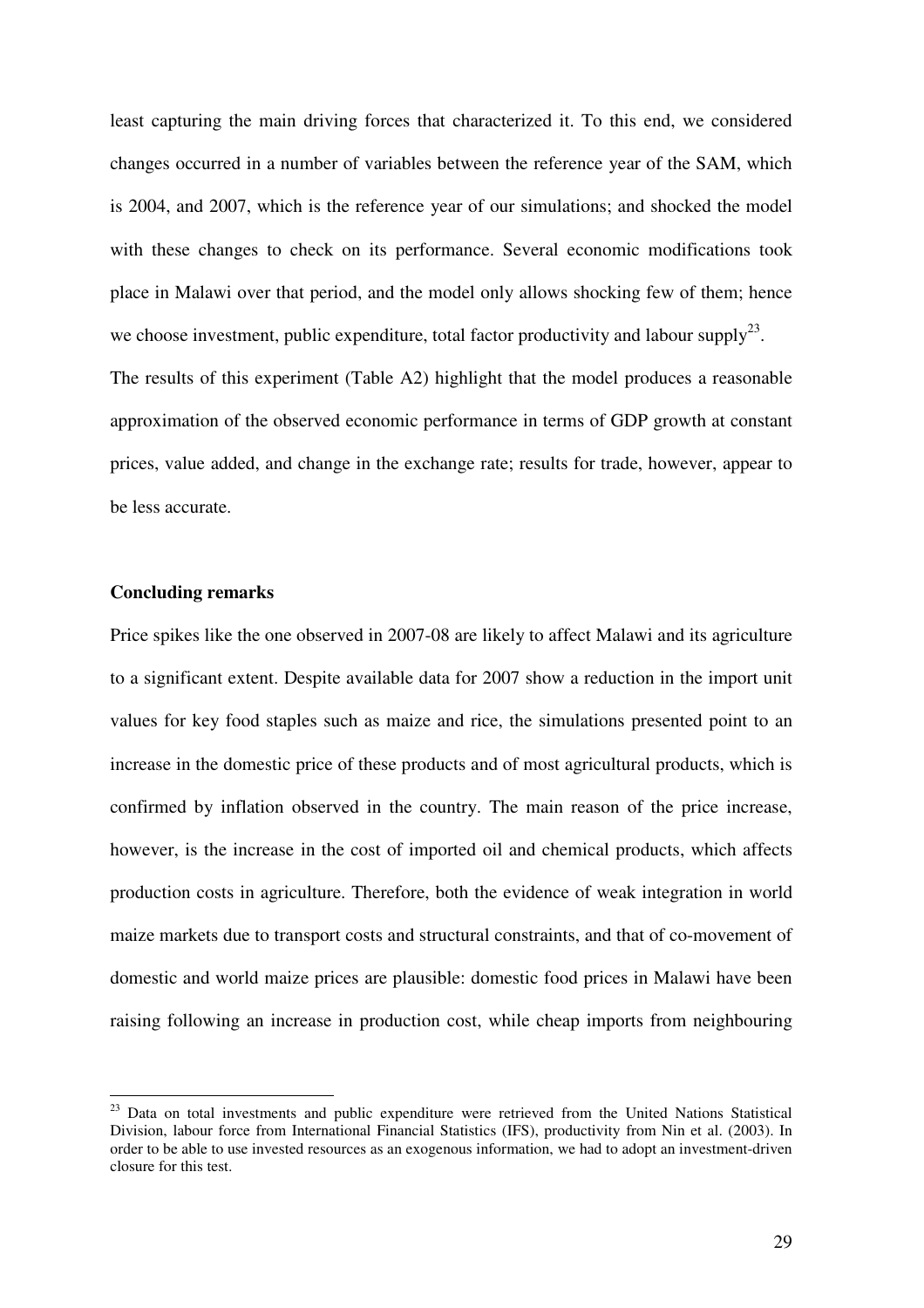countries, which took place in isolation from world markets – through the Mozambican border –have partly substituted domestic production.

In general, our results indicate that the presence of structural constraints in the economy may have dampened the effect of the food price spike by hindering transmission of price signals for key staples, this was not an advantage for urban and non agricultural households. Once shifts in land, labour and capital allocation among crops are taken into account, it becomes evident that raising production costs may result in small benefits for farmers. In our results, gains accruing to farmers are smaller than losses experienced by urban consumers, due to a polarization of agriculture toward unskilled-labour-intensive products.

Policy experiments confirmed the notion that export taxes are mostly ineffective in counteracting a price spike. They certainly generate public revenues, but hamper producers' incentives. In our results, this effect is so pronounced that it produces a counterintuitive effect, by which relative prices lead to a further concentration of activities in exportables. Indirectly, experiments with export taxes also underline the ineffectiveness of exports bans in counteracting the negative impacts of a commodity price spike.

Tariff and domestic taxes reductions appear more beneficial; most households show welfare increases with these policies. However, public revenues would be reduced considerably under these scenarios; an outcome that may imply negative dynamic consequences, given the tight relation between public resources and investment in the economy.

Subsidies on the use of chemicals in agriculture appear as an effective mean to support agriculture, at least in the short run, which turns out to be beneficial to most households. In our results, this outcome also stems from the fact that inflation, based on the COMTRADE import unit value data, is imported mainly through chemicals and oil. For this policy,

30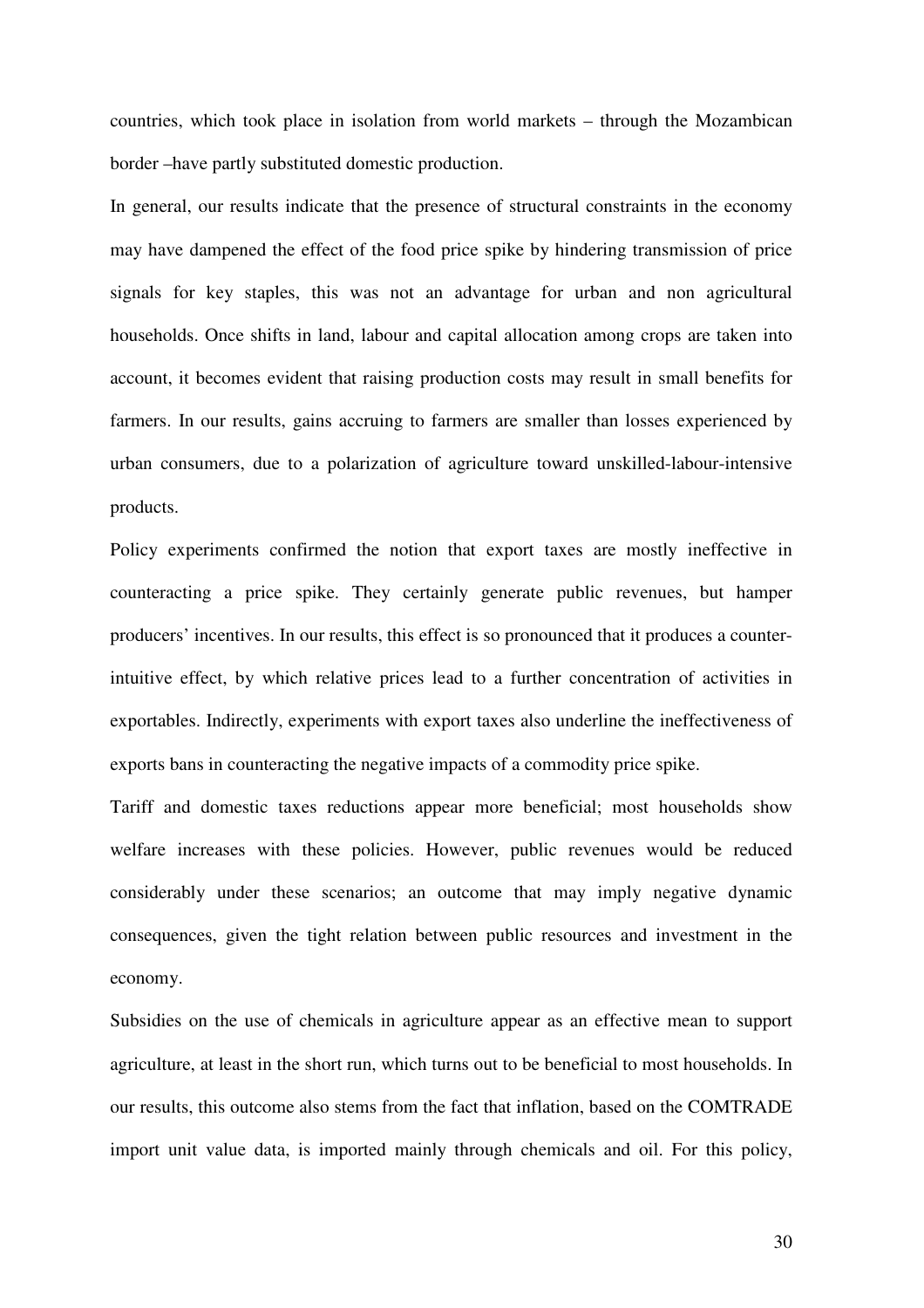however, the reduction in public savings produces a decrease in investment, whose effects are not evident, but likely to be significant throughout time.

More importantly, our results show that if it would be possible to tackle some key structural constraints – as represented by the 20 percent reduced marketing margins baseline – the economy would become more resilient, also to a terms-of trade shock like the one experienced in 2007 and 2008. Domestic demand and supply would react more directly to the new prices, and imports and exports patterns would adjust faster to compensate for the change in the terms of trade. Therefore, the main implication of the simulations presented is that increased efforts should be devoted to improve physical infrastructures and institutions allowing to make the economy more integrated, both domestically and internationally.

## **References**

- Al-Amin, A.Q. Siwar, C. and Jaafar, A.A. (2008) "Impacts of External Price Shocks on Malaysian Macro Economy-An Applied General Equilibrium Analysis" MPRA Paper No. 9308, University Library of Munich, Germany
- Alwang, J. and Siegel, P.B. (1999) "Labour Shortages on Small Landholdings in Malawi: Implications for Policy Reforms" *World Development* 27(8) 1461-1475
- Armington, P.A. (1969), "A Theory of Demand for Products Distinguished by Place of Production" International Monetary Fund Staff Papers No. 16, IMF, Washington D.C.
- Arndt, C. Benfica, R. Maximiano, N. Nucifora, A.M.D. and Thurlow, J. (2008) "Higher Fuel and Food Prices Economics Impacts and Responses for Mozambique" Discussion Paper No. 0836, IFPRI, Washington D.C.
- Arndt, C. Tarp, H. Robinson, S. and Tarp, F. (2000) "Marketing Margins and Agricultural Technology in Mozambique" *The Journal of Development Studies* 37(1) 121-137
- Benin, S. Thurlow, J. Diao, X. McCool, C. and Simtowe, F. (2008), "Agricultural Growth and Investment Options for Poverty reduction in Malawi" Discussion Paper No. 00794, IFPRI, Washington D.C.
- Benson, T. Minot, N. Pender, J. Robles, M. and von Braun, J. (2008) "Global Food Crises: Monitoring and Assessing Impact to Inform Policy Responses" Food Policy Report No. 19, IFPRI, Washington D.C.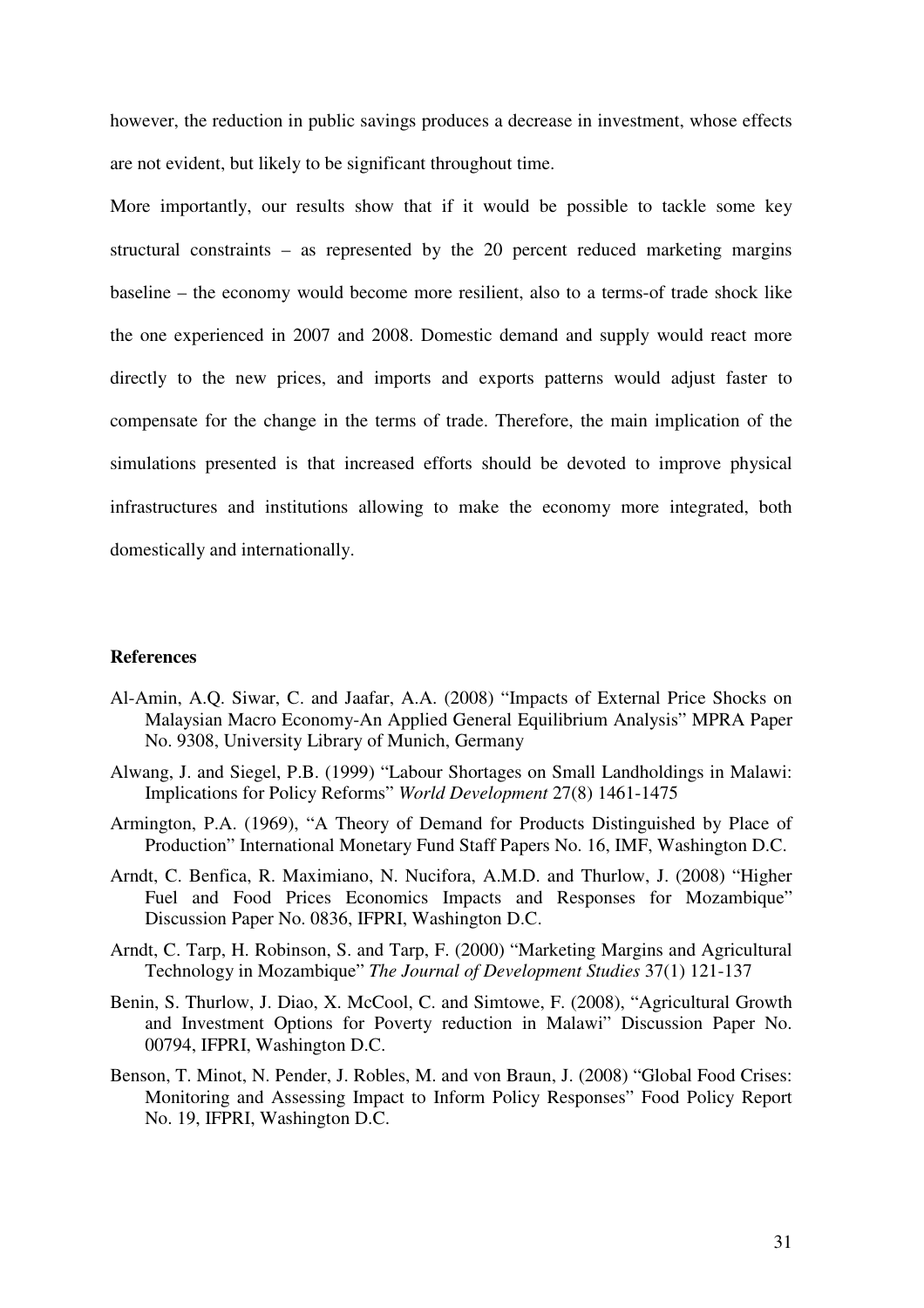- Chirwa, E. W. and Zakeyo, C. (2006) "Malawi" in *Trade Reforms and Food Security. Country Case Studies and Synthesis* Thomas H. (Ed.) FAO Rome
- Chulu, O. and Wobst, P. (2001) "A 1998 Social Accounting Matrix for Malawi", TMD Discussion Paper No. 69, IFPRI, Washington D.C.
- Clark, C. Geer, T. and Underhill, B. (1996) "The Changing Structure of Australian Manufacturing" Staff Information Paper, Productivity Commission Government of Australia
- Conforti, P. and Sarris, A. (2008) "Policy Response to a Commodity Price Boom under Structural Constraints: The Case of Tanzania" Paper Presented at the 11th GTAP Annual Conference on Global Economic Analysis, Helsinki, Finland
- Deaton, A. (1980) "The Measurement of Welfare. Theory and Practical Applications. Living Standards Measurement Study" Working Paper No. 7, World Bank, Washington D.C.
- Dorward, A. Chirwa, E. Kelly, V. Jayne, T. Slater, R. and Boughton, D. (2008) "Evaluation of the 2006/7 Agricultural Input Subsidy Programme, Malawi Final Report"
- Ecker, O. and Qaim, M. (2008) "Income and Price Elasticities of Food Demand and Nutrient Consumption in Malawi" Paper presented at the American Agricultural Economics Association Annual Meeting, Orlando FL, July 27-29
- FAO, (2008a) "*The State of Food Insecurity in the World*" FAO Rome
- FAO, (2008b) "*The State of Commodity Markets*" FAO Rome
- FAO, (2008c) "*Crop Prospects and Food Situation No. 5*" December 2008 FAO Rome
- FAO, (2009) "Malawi: Country Brief", Paper Prepared by Policy Assistance and Resources Mobilization Division Technical Cooperation Department, FAO, Rome January 26
- Harrigan, J. (2008) "Food Insecurity, Poverty and the Malawian Starter pack: Fresh Start or False Start?" *Food Policy* 33(3) 237-249
- IMF, (2009) "Malawi: Request for a One-Year Exogenous Shocks Facility Arrangement— Staff Report; Press Release on the Executive Board Discussion; and Statement by the Executive Director for Malawi International Monetary Fund" IMF Country Report No. 09/16, IMF, Washington D.C.
- Ivanic, M. and Martin, W. (2008) "Implications of Higher Global Food Prices for Poverty in Low-Income Countries" Policy Research Working Paper No. 4594, World Bank, Washington D.C.
- Jayne, T.S. Chapoto, A. Minde, I. and Donovan, C. (2008) "The 2008/09 Food Price and Food Security Situation in Eastern and Southern Africa: Implications for Immediate and Longer Run Responses" International Development Working Paper, Michigan State University, November 7
- Lofgren, H.R. Lee Harris, R. and Robinson, S. (2002) "A Standard Computable General Equilibrium (CGE) Model in GAMS" Microcomputers in Policy Research No. 5, IFPRI, Washington D.C.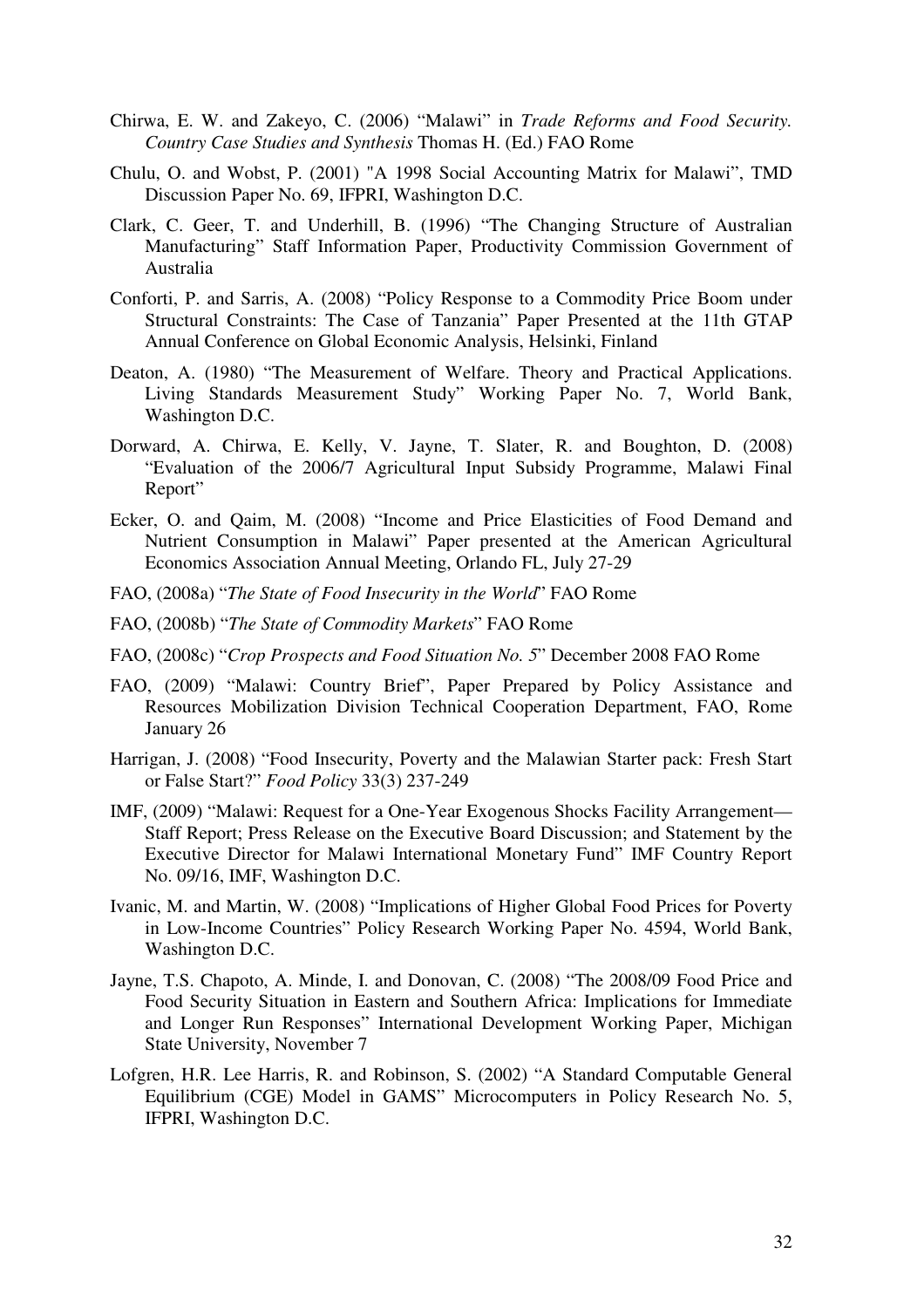- Nin, A. Arndt, C. Hertel, T.W. and Preckel P.V. (2003), "Bridging the Gap between Partial and Total Factor Productivity Measures Using Directional Distance Functions" *American Journal of Agricultural Economics* 85(4) 928-942
- Nouve, K. and Wodon, Q. (2008) "Impact of Rising Rice Prices and Policy Responses in Mali: Simulations with a Dynamic CGE Model" Policy Research Working Paper No. 4739, World Bank, Washington D.C.
- NSO (National Statistical Office), (2005) "Malawi Second Integrated Household Survey 2004-2005" NSO, Lilongwe, Malawi
- NSO (National Statistical Office), (2007) "Statistical Yearbook" NSO, Lilongwe, Malawi
- OECD-FAO, (2008) "*OECD/FAO Agricultural Outlook: 2008-2017*" OECD, Paris
- Rapsomanikis, G. Hallam, D. and Conforti, P. (2004) "Market Integration and Price Transmission in Selected Food and Cash Crop Markets of Developing Countries: Review and Applications" in *Commodity Market Review* FAO, Rome
- Record, R and Davies, S. (2007) "Determinants and Impact of Private Sector Investment in Malawi: Evidence from the 2006 Investment Climate Survey" MPRA Paper No. 3818, University Library of Munich, Germany
- Robinson, S. Cattaneo, A and El-Said, M. (2001). "Updating and Estimating a Social Accounting Matrix Using Cross Entropy Methods" *Economic Systems Research* 13(1) 47-64
- Robinson, S. and El-Said, M. (2000) "GAMS Code for Estimating a Social Accounting Matrix (SAM) Using Cross Entropy (CE) Methods" TMD Discussion Paper No. 64, IFPRI, Washington D.C.
- Sarris, A. Savastano, S. and Christiansen, L. (2006) "Agriculture and Poverty in Commodity Dependent African Countries: A Rural Households Perspective from the United Republic of Tanzania" FAO Commodities and Trade Technical Paper No. 9, FAO, Rome
- Sarris, A. and Rapsomanikis, G. (2009) "Agricultural Food Commodity Markets and Vulnerability of African Economies" Paper resented at the European Report on Development Workshop on Food Crisis and the Development Potential of the Agricultural Sector in Fragile Countries, Cambridge, United Kingdom, March 17th-18th
- Simler, K.R. (1997) "The Transition to a Market-Based Agricultural Economy in Malawi: A Multi-Market Analysis" Cornell Food and Nutrition Policy Program
- Tschirley, D. and Jayne, T.S. (2008) "Food Crises and Food Markets: Implications for Emergency Response in Southern Africa" International Development Policy Syntheses No. 82, Department of Agricultural Economics, Michigan State University
- Thurlow, J. Diao, X. and McCool, C. (2008) "A 2004 Social Accounting Matrix for Malawi" IFPRI, Washington D.C.
- von Braun, J. with Ahmed, A. Asenso-Okyere, K. Fan, S. Gulati, A. Hoddinott, J. Pandya-Lorch, R. Rosengrant, M.W. Ruel, M. Torero, M. van Rheenen, T. and von Grebmer, K. (2008) "High Food Prices: the What, Who, and How of Proposed Policy Actions" Policy Brief No. 1A, IFPRI, Washington D.C.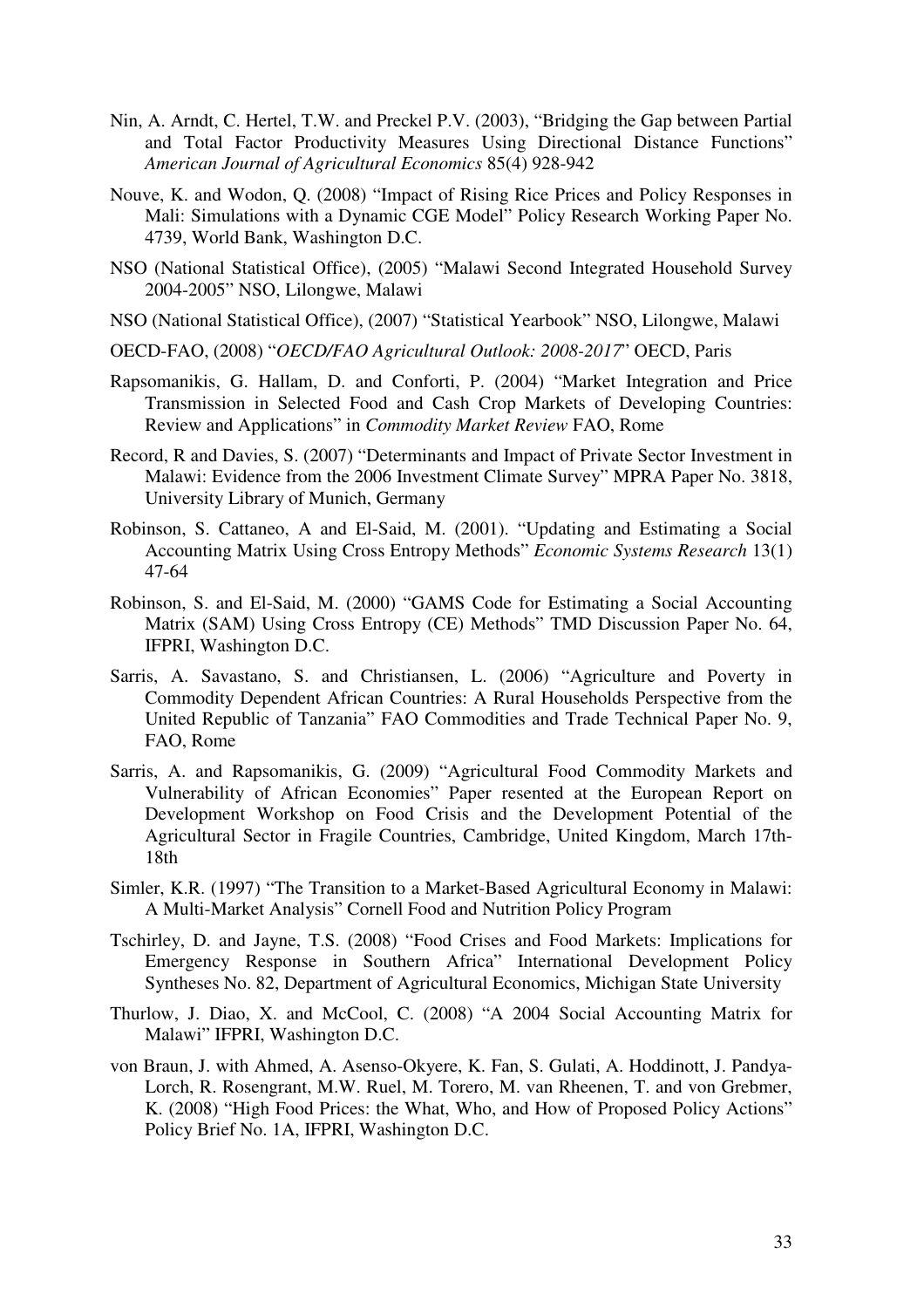- Wobst, P. (2003) "The Impact of Domestic and Global Trade Liberalization on Five Southern African Countries" *Journal of Development Studies* 40(2) 70-92
- Wobst, P. Lofgren, H. Tchale, H. and Morrison, J. (2004) "Pro-Poor Development Strategies for Malawi: An Economy-Wide Analysis of Alternative Policy Scenarios" Department of Agricultural Sciences Imperial College London Wye Campus Ashford (Kent)
- World Bank, (2008a) "Double Jeopardy: Responding to High Food and Fuel Prices" G8 Hokkaido-Toyako Summit
- World Bank, (2008b) "Malawi: Country Brief" World Bank, Washington D.C., September
- Zezza, A. Davis, B. Azzarri, C. Covarrubias, K. Tasciotti, L. and Anriquez, G. (2007) "The Impact of Rising Food Prices on the Poor" ESA Working Paper No. 08-07, FAO, Rome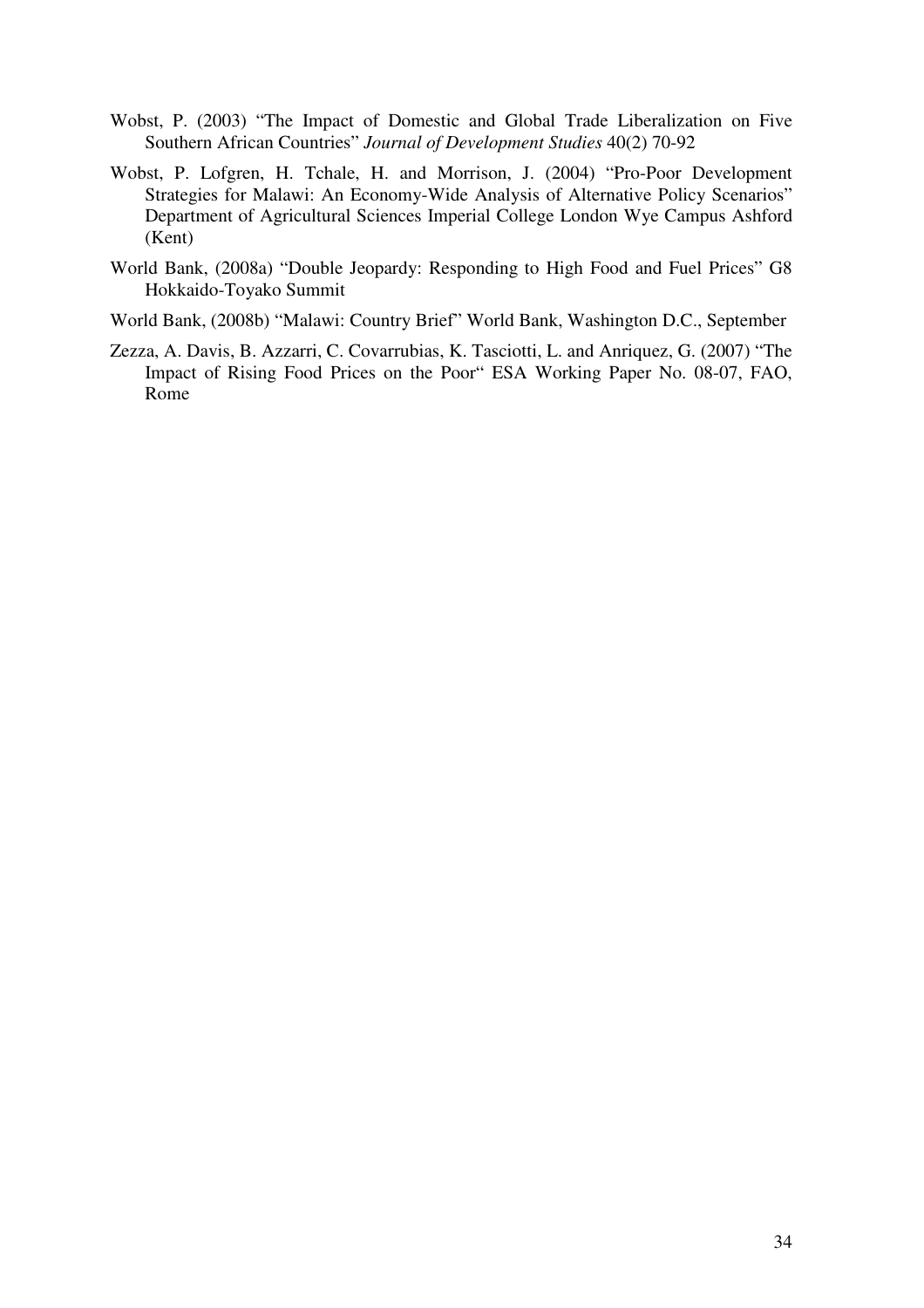



Sources: FAO-GIEWS

**Figure 2. Changes in World and Malawian maize price** 



Sources: FAO-GIEWS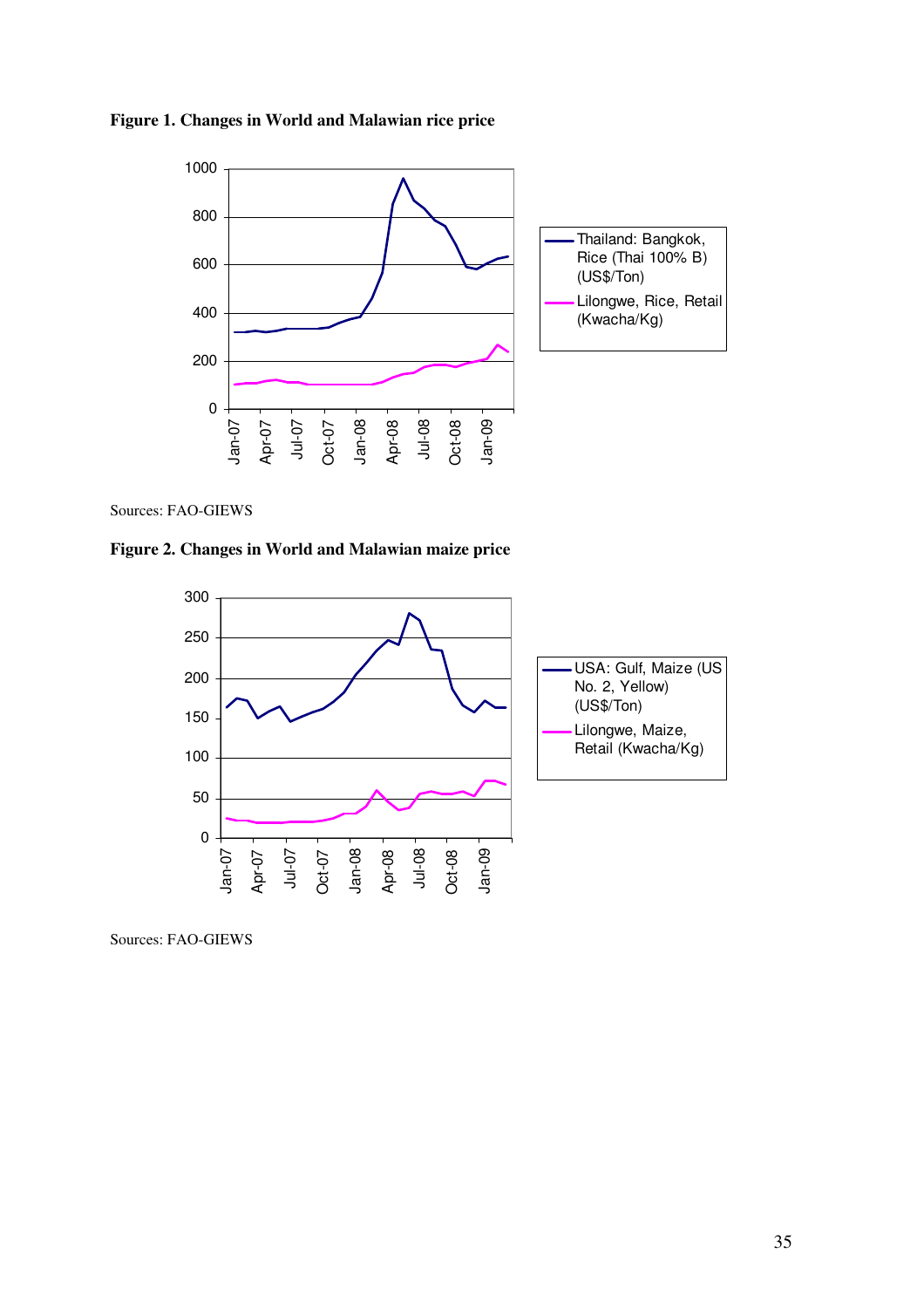



Source: Malawian National Statistical Office

**Figure 4. Total, Rural and Urban CPI percentage change** 



Source: Malawian National Statistical Office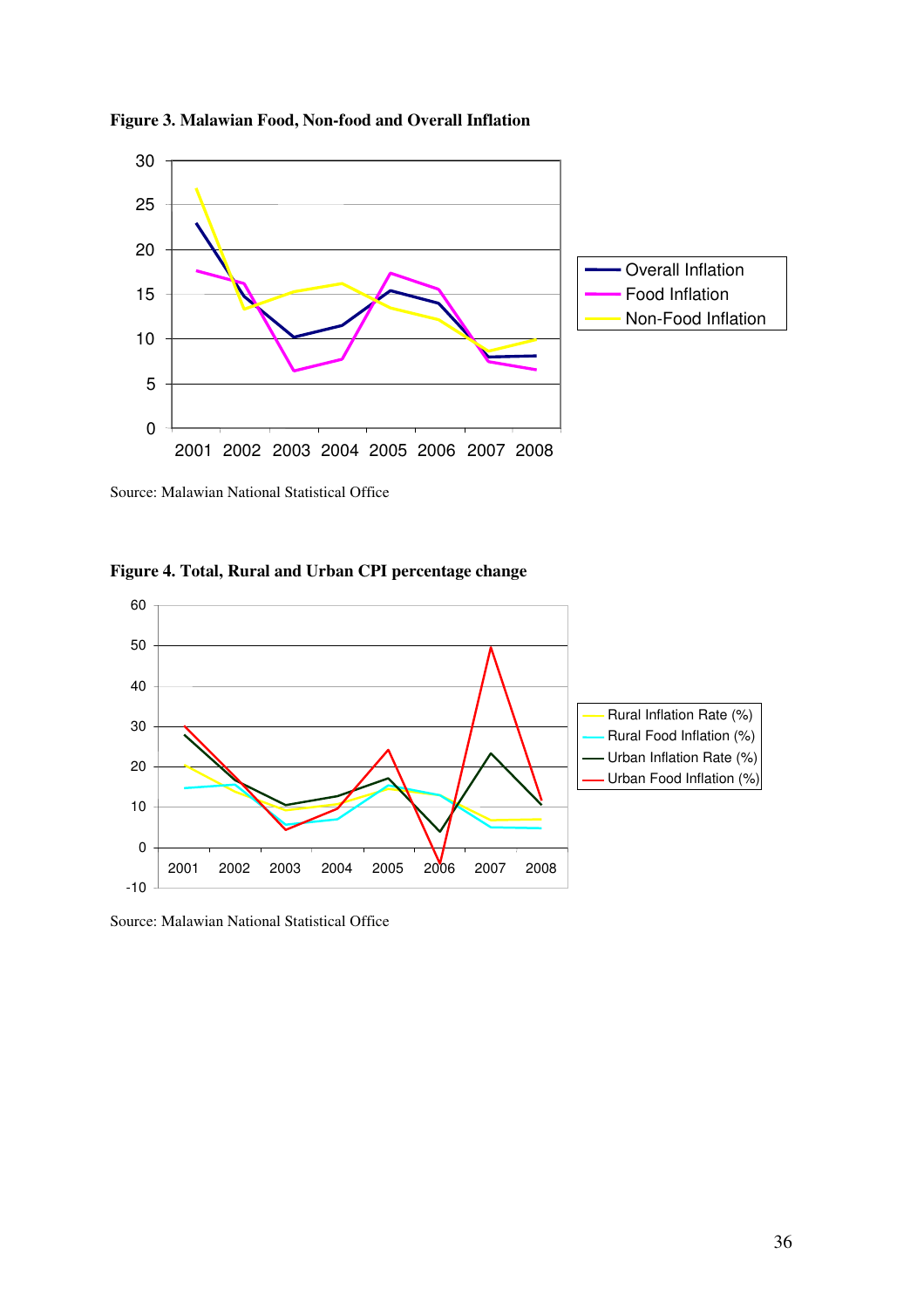

**Figure 5. Percentage change in Food CPI: Lilongwe, for Low, Medium and High income households** 

Source: Malawian National Statistical Office

**Figure 6. Percentage change in Food CPI: Blantyre, for Low, Medium and High income households** 



Source: Malawian National Statistical Office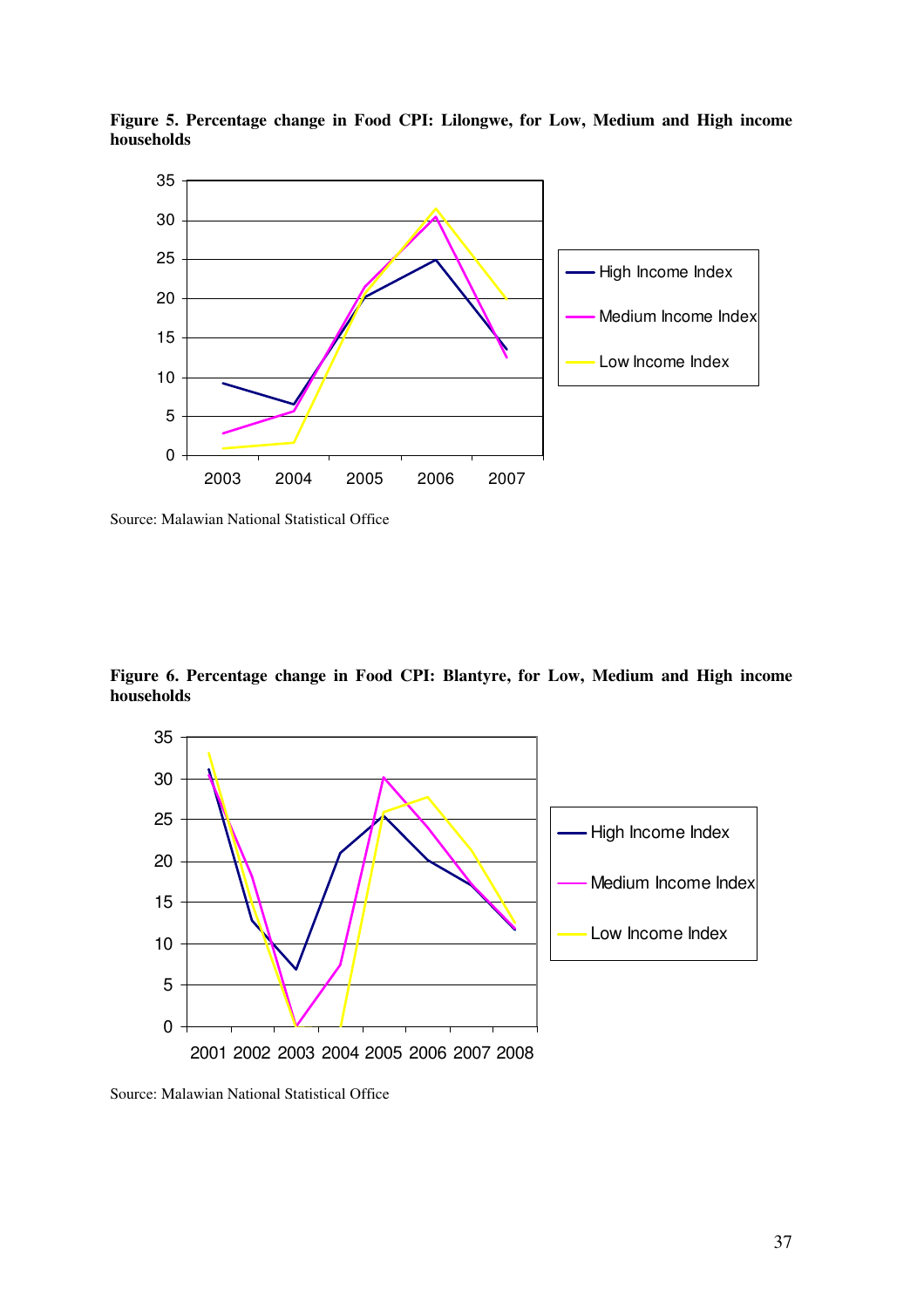|                              | <b>Export unit value</b><br>2007-2004 | source          | <b>Import unit</b><br>value 2007-2004 | source          |
|------------------------------|---------------------------------------|-----------------|---------------------------------------|-----------------|
| Maize                        | 48.6                                  | <b>COMTRADE</b> | $-15.8$                               | <b>COMTRADE</b> |
| Rice                         |                                       |                 | $-13.2$                               | <b>COMTRADE</b> |
| Other Cereals                |                                       |                 | 42.7                                  | <b>COMTRADE</b> |
| <b>Pulses</b>                | 40.3                                  | <b>COMTRADE</b> | 22.0                                  | <b>COMTRADE</b> |
| Vegetables                   | 128.4                                 | <b>COMTRADE</b> | 32.8                                  | <b>COMTRADE</b> |
| <b>Fruits</b>                | 106.8                                 | <b>COMTRADE</b> | 38.4                                  | <b>COMTRADE</b> |
| Tobacco                      | 21.9                                  | <b>COMTRADE</b> |                                       |                 |
| Cotton                       | 10.8                                  | <b>COMTRADE</b> |                                       |                 |
| Sugar                        | 27.6                                  | <b>COMTRADE</b> |                                       |                 |
| Tea                          | 13.6                                  | <b>NSO</b>      |                                       |                 |
| Other Crops                  | 105.2                                 | <b>COMTRADE</b> | 12.6                                  | <b>COMTRADE</b> |
| Poultry                      |                                       |                 | 48.4                                  | <b>COMTRADE</b> |
| Livestock                    | 8.5                                   | <b>COMTRADE</b> | 10.6                                  | <b>COMTRADE</b> |
| <b>Fishing and Hunting</b>   | $-17.9$                               | <b>COMTRADE</b> | 40.2                                  | <b>COMTRADE</b> |
| Forestry                     | $-60.8$                               | <b>NSO</b>      | $-85.6$                               | <b>COMTRADE</b> |
| <b>Other Processed Foods</b> | 8.8                                   | <b>COMTRADE</b> | 13.3                                  | <b>COMTRADE</b> |
| Beverages and Tobacco        | 63.6                                  | <b>COMTRADE</b> | 0.7                                   | <b>COMTRADE</b> |
| Manufacture                  | 7.4                                   | NSO             | 5.5                                   | <b>COMTRADE</b> |
| Chemicals                    |                                       |                 | 78.1                                  | <b>COMTRADE</b> |

## **Table 1. Percentage changes in Malawi export and import unit values**

Source: author's calculations

#### **Table 2. Origin of the external price shock before adjustments**

(Million Kwc and percentage of GDP)

|                                                  | <b>Exports</b>    | Imports         | Exports               | Imports               |
|--------------------------------------------------|-------------------|-----------------|-----------------------|-----------------------|
|                                                  | $(Qx^*\Delta px)$ | $Qm^*\Delta pm$ | $(Qx^*\Delta px)/GDP$ | $(Qm^*\Delta pm)/GDP$ |
| Agriculture, Fishery & Forestry                  | 6256.64           | 866.88          | 3.45                  | 0.48                  |
| Food                                             | 5517.27           | 374.59          | 3.04                  | 0.21                  |
| <b>Manufactures</b>                              | 605.69            | 2757.84         | 0.33                  | 1.52                  |
| <b>Chemicals</b>                                 | $\theta$          | 12857.20        | $\theta$              | 7.08                  |
| Total                                            | 12379.6           | 16856.5         | 6.8                   | 9.3                   |
| Total Change percentage of GDP (exports-imports) |                   |                 |                       | $-2.5$                |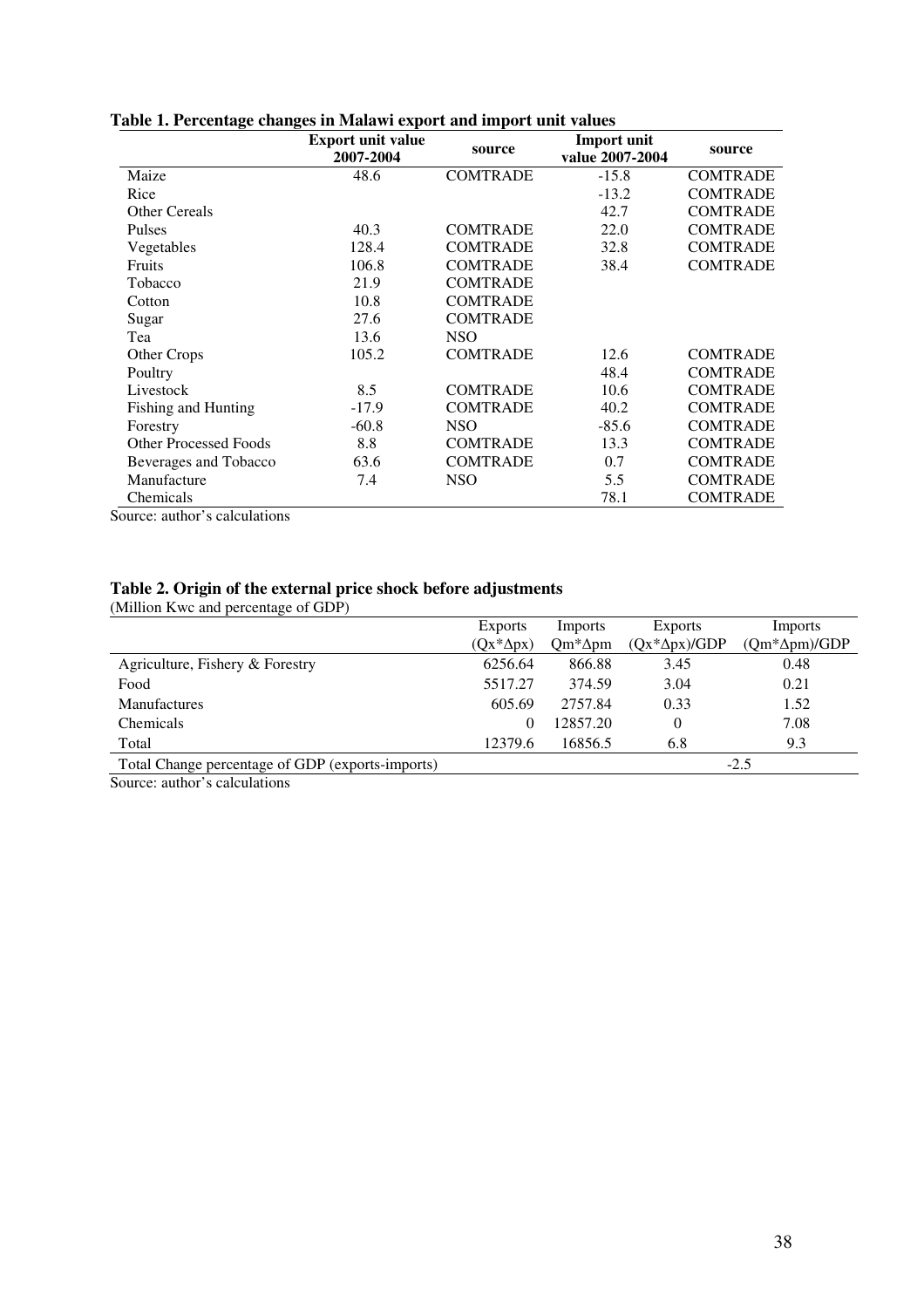## **Table 3. The SAM for Malawi**

(2004, Million Kwc)

| (2004, Million Kwc)                                    |              |               |                |               |                |             |             |           |                |              |            |       |                        |
|--------------------------------------------------------|--------------|---------------|----------------|---------------|----------------|-------------|-------------|-----------|----------------|--------------|------------|-------|------------------------|
|                                                        | Act.<br>(27) | Comm.<br>(27) | margins<br>(3) | labour<br>(3) | capital<br>(2) | land<br>(4) | Ent.<br>(1) | HH<br>(7) | Gov.           | taxes<br>(3) | <b>ROW</b> | $S-I$ | <b>TOTAL</b><br>expend |
| Activities (27)                                        |              | 268           |                |               |                |             |             | 25        |                |              |            |       | 293                    |
| Comm.(27)                                              | 110          |               | 43             |               |                |             |             | 169       | 35             |              | 56         | 30    | 442                    |
| Margins (3)                                            |              | 43            |                |               |                |             |             |           |                |              |            |       | 43                     |
| Labour $(3)$                                           | 104          |               |                |               |                |             |             |           |                |              |            |       | 104                    |
| Capital (2)                                            | 51           |               |                |               |                |             |             |           |                |              |            |       | 51                     |
| Land $(4)$                                             | 26           |               |                |               |                |             |             |           |                |              |            |       | 26                     |
| Enter. $(1)$                                           |              |               |                |               | 37             |             |             |           | 28             |              | 11         |       | 75                     |
| HH(7)                                                  |              |               |                | 104           | 15             | 26          | 63          |           | $\overline{2}$ |              |            |       | 210                    |
| Gov.                                                   |              |               |                |               |                |             |             |           |                | 44           | 27         |       | 71                     |
| Taxes $(3)$                                            |              | 26            |                |               |                |             | 12          | 6         |                |              |            |       | 44                     |
| <b>ROW</b>                                             |              | 106           |                |               |                |             |             |           |                |              |            |       | 106                    |
| $S-I$                                                  |              |               |                |               |                |             |             | 11        | 6              |              | 13         |       | 30                     |
| <b>TOTAL</b>                                           | 292          | 442           | 43             | 104           | 51             | 26          | 75          |           | 71             | 44           | 106        | 30    | 1284                   |
| Source: author's calculations on Thurlow et al. (2008) |              |               |                |               |                |             |             |           |                |              |            |       |                        |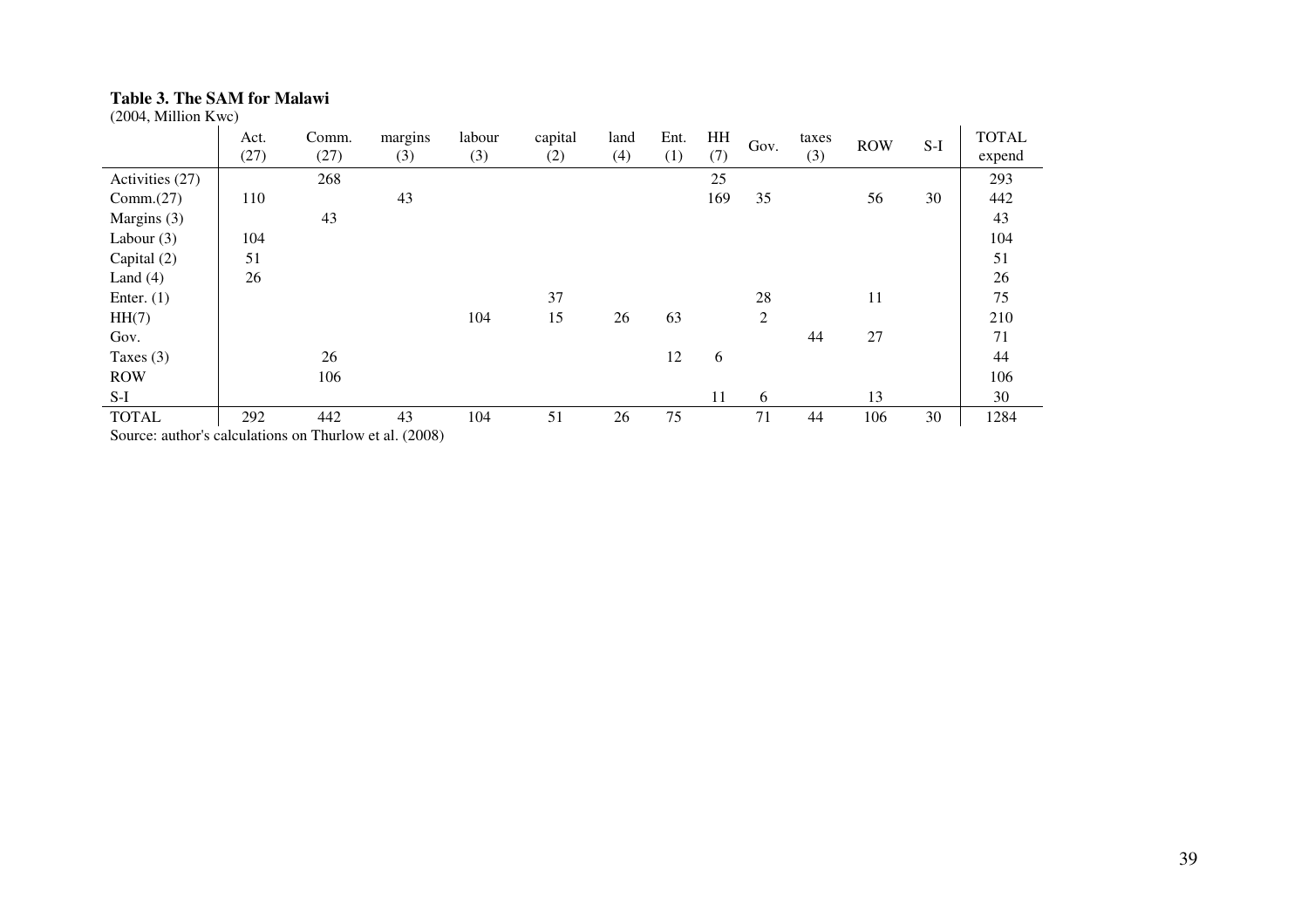|                              | Share in<br>value<br>added | Export<br>Share  | Export<br>Intensity | Share of<br>exports in<br><b>GDP</b> | Import<br>share  | Import<br>Intensity | Share of<br>imports in<br><b>GDP</b> | Share of marketed<br>production in total<br>production | Ratio of domestic<br>margin to<br>marketed<br>production |
|------------------------------|----------------------------|------------------|---------------------|--------------------------------------|------------------|---------------------|--------------------------------------|--------------------------------------------------------|----------------------------------------------------------|
| Maize                        | 9.84                       | 0.27             | 0.67                | 0.08                                 | 3.97             | 18.99               | 2.32                                 | 51.57                                                  | 0.25                                                     |
| Rice                         | 1.16                       | $\boldsymbol{0}$ | $\overline{0}$      | $\boldsymbol{0}$                     | 0.10             | 2.75                | 0.06                                 | 90.39                                                  | 0.19                                                     |
| Other Cereals                | 0.64                       | $\boldsymbol{0}$ | $\boldsymbol{0}$    | $\boldsymbol{0}$                     | 1.01             | 36.07               | 0.59                                 | 78.47                                                  | 0.18                                                     |
| Cassava and Roots            | 2.77                       | $\Omega$         | $\overline{0}$      | $\theta$                             | $\Omega$         | $\boldsymbol{0}$    | $\overline{0}$                       | 70.97                                                  | 0.20                                                     |
| Pulses                       | 3.21                       | 3.09             | 18.51               | 0.95                                 | 0.20             | 2.33                | 0.12                                 | 84.59                                                  | 0.30                                                     |
| Groundnuts                   | 1.82                       | $\boldsymbol{0}$ | $\mathbf{0}$        | $\theta$                             | $\theta$         | $\boldsymbol{0}$    | $\boldsymbol{0}$                     | 18.90                                                  | 0.49                                                     |
| Vegetables                   | 2.77                       | 0.51             | 3.17                | 0.16                                 | 0.33             | 3.87                | 0.19                                 | 84.76                                                  | 0.24                                                     |
| Fruits                       | 1.37                       | 0.56             | 7.76                | 0.17                                 | 0.31             | 8.21                | 0.18                                 | 65.00                                                  | 0.35                                                     |
| Tobacco                      | 5.65                       | 25.82            | 82.37               | 7.91                                 | $\boldsymbol{0}$ | $\boldsymbol{0}$    | $\boldsymbol{0}$                     | 100                                                    | 0.17                                                     |
| Cotton                       | 0.91                       | 4.16             | 81.56               | 1.27                                 | $\overline{0}$   | $\overline{0}$      | $\theta$                             | 100                                                    | 0.20                                                     |
| Sugar                        | 1.51                       | 8.07             | 88.72               | 2.47                                 | $\mathbf{0}$     | $\overline{0}$      | $\overline{0}$                       | 100                                                    | 0.21                                                     |
| Tea                          | 1.62                       | 8.32             | 99.06               | 2.55                                 | $\theta$         | $\Omega$            | $\theta$                             | 100                                                    | 0.17                                                     |
| Other Crops                  | 0.23                       | 0.84             | 28.97               | 0.26                                 | 0.73             | 48.51               | 0.43                                 | 100                                                    | 0.09                                                     |
| Poultry                      | 1.06                       | $\boldsymbol{0}$ | $\overline{0}$      | $\theta$                             | 1.32             | 17.33               | 0.77                                 | 95.52                                                  | 0.18                                                     |
| Livestock                    | 1.31                       | 0.10             | 1.35                | 0.03                                 | 0.63             | 15.99               | 0.37                                 | 89.98                                                  | 0.18                                                     |
| Fishing and Hunting          | 2.24                       | 0.03             | 0.28                | 0.01                                 | 0.07             | 1.26                | 0.04                                 | 97.36                                                  | 0.13                                                     |
| Forestry                     | 0.85                       | 2.88             | 44.12               | 0.88                                 | 0.09             | 2.63                | 0.05                                 | 100                                                    | 0.39                                                     |
| <b>Other Processed Foods</b> | 3.57                       | 1.79             | 5.53                | 0.55                                 | 2.42             | 14.30               | 1.42                                 | 80.16                                                  | 0.07                                                     |
| Beverages and Tobacco        | 1.65                       | 15.34            | 48.45               | 4.70                                 | 4.76             | 28.70               | 2.78                                 | 94.41                                                  | 0.30                                                     |
| Manufacture                  | 5.71                       | 14.56            | 9.18                | 4.46                                 | 47.26            | 56.86               | 27.63                                | 100                                                    | 0.09                                                     |
| Chemicals                    | 1.32                       | $\boldsymbol{0}$ | $\overline{0}$      | $\boldsymbol{0}$                     | 15.52            | 52.91               | 9.07                                 | 100                                                    | 0.10                                                     |
| <b>Electricity and Water</b> | 1.34                       | $\boldsymbol{0}$ | $\mathbf{0}$        | $\boldsymbol{0}$                     | 10.30            | 62.72               | 6.02                                 | 100                                                    | $\boldsymbol{0}$                                         |
| Trade                        | 20.17                      | $\theta$         | $\boldsymbol{0}$    | $\overline{0}$                       | $\overline{0}$   | $\boldsymbol{0}$    | $\boldsymbol{0}$                     | 100                                                    | $\overline{0}$                                           |
| <b>Traded Services</b>       | 2.75                       | 13.65            | 51.19               | 4.18                                 | 6.44             | 46.09               | 3.76                                 | 100                                                    | $\boldsymbol{0}$                                         |
| Communication                | 1.56                       | $\mathbf{0}$     | $\boldsymbol{0}$    | $\boldsymbol{0}$                     | 4.52             | 48.28               | 2.64                                 | 100                                                    | $\Omega$                                                 |
| <b>Financial Services</b>    | 6.47                       | $\mathbf{0}$     | $\mathbf{0}$        | $\mathbf{0}$                         | $\overline{0}$   | $\boldsymbol{0}$    | $\boldsymbol{0}$                     | 100                                                    | $\mathbf{0}$                                             |
| Public Administration        | 16.51                      | $\theta$         | $\overline{0}$      | $\boldsymbol{0}$                     | $\theta$         | $\theta$            | $\Omega$                             | 100                                                    | $\mathbf{0}$                                             |

**Table 4. Production and trade structure of the Malawian economy in 2004** 

Source: author's calculations on Thurlow et al. (2008)

Export (Import) Share= percentage of exports (imports) on total exports (imports) Export (Import) Intensity= percentage of exports (imports) on total output (domestic demand)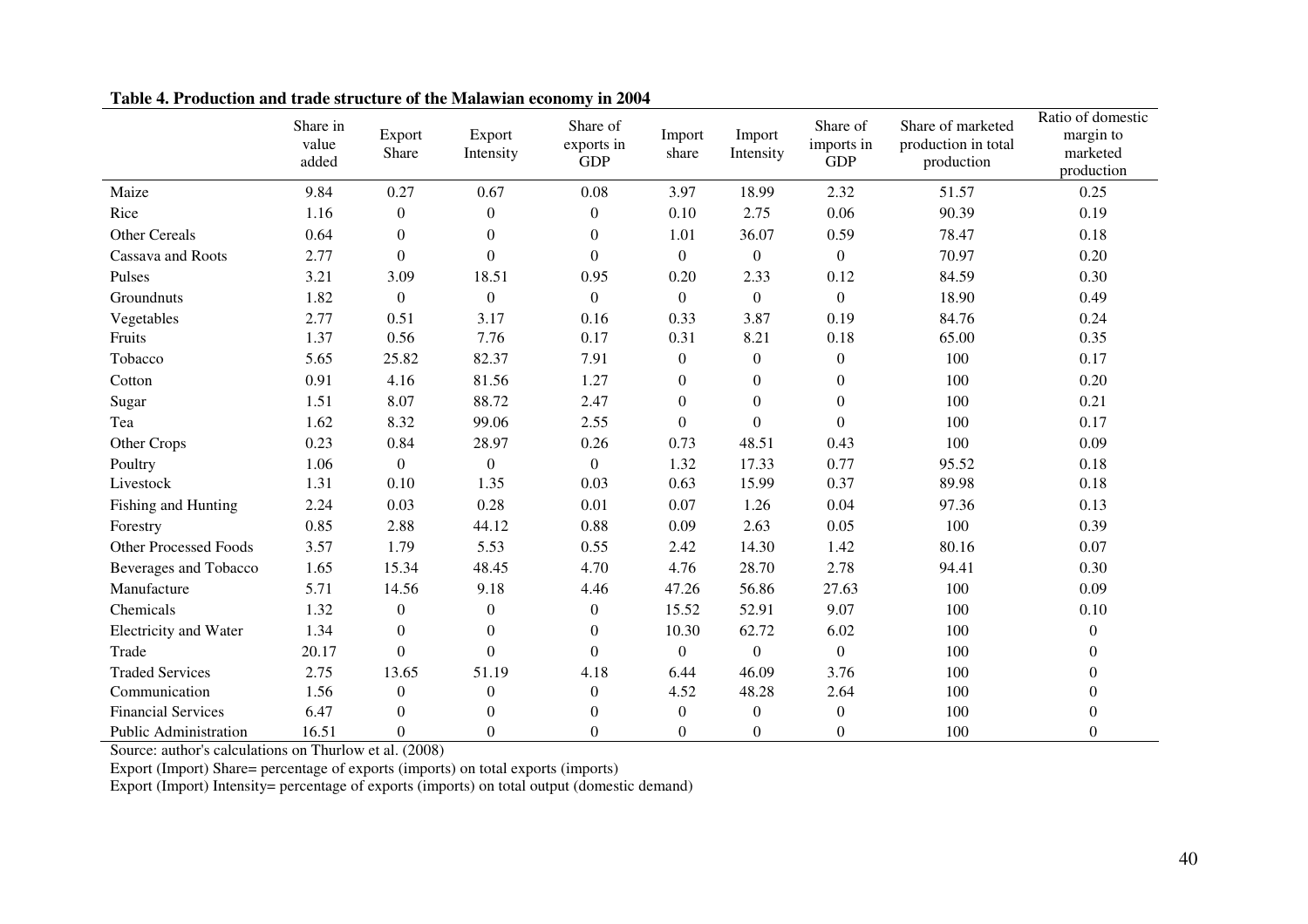### **Table 5. The scenarios simulated**

|                  | <b>BASE_A</b> calibration                                                   | <b>BASE_B</b> updated base with 20 percent decrease in                                                      |                                                                             |  |  |  |
|------------------|-----------------------------------------------------------------------------|-------------------------------------------------------------------------------------------------------------|-----------------------------------------------------------------------------|--|--|--|
|                  |                                                                             | marketing margins                                                                                           |                                                                             |  |  |  |
|                  | <b>BASEPR_A</b> updated base with increased world prices                    | <b>BASEPR_B</b> updated base with 20 percent<br>decrease in marketing margins and increased<br>world prices |                                                                             |  |  |  |
|                  | policy scenarios                                                            |                                                                                                             |                                                                             |  |  |  |
| TARCUT_A         | 20 percent cut in import tariffs,<br>on BASEPR A                            | TARCUT_B                                                                                                    | 20 percent cut in import<br>tariffs, on BASEPR_B                            |  |  |  |
| EXPTAX_A         | 5 percent export tax on all<br>exports, on BASEPR_A                         | <b>EXPTAX_B</b>                                                                                             | 5 percent export tax on all<br>exports, on BASEPR_B                         |  |  |  |
| DOMTAX A         | 20 percent decrease in sales<br>taxes on basic foods, on<br><b>BASEPR_A</b> | DOMTAX B                                                                                                    | 20 percent decrease in sales<br>taxes on basic foods, on<br><b>BASEPR_B</b> |  |  |  |
| <b>CHEMSEL A</b> | 50 percent subsidy on<br>chemicals for maize and<br>tobacco, on BASEPR_A    | <b>CHEMSEL B</b>                                                                                            | 50 percent subsidy on<br>chemicals for maize and<br>tobacco, on BASEPR_B    |  |  |  |
| <b>CHEMAGR A</b> | 15 percent subsidy on<br>chemicals for agricultural<br>sectors, on BASEPR_A | <b>CHEMAGR_B</b>                                                                                            | 15 percent subsidy on<br>chemicals for agricultural<br>sectors, on BASEPR_B |  |  |  |
| <b>CHEMALL A</b> | 10 percent subsidy on<br>chemicals for all sectors, on<br><b>BASEPR_A</b>   | <b>CHEMALL B</b>                                                                                            | 10 percent subsidy on<br>chemicals for all sectors, on<br><b>BASEPR B</b>   |  |  |  |

# **Table 6. Import, Domestic and Export Tax rate under Base and Simulations**

|                       | <b>Import Tariff Rate</b> |          |               | Sale Tax Rate | <b>Export Tax Rate</b> |          |
|-----------------------|---------------------------|----------|---------------|---------------|------------------------|----------|
|                       | <b>BASE A</b>             | TARCUT A | <b>BASE A</b> | DOMTAX A      | <b>BASE A</b>          | EXPTAX A |
| maize                 | 0.001                     | 0.00092  | 0.012         | 0.01          | $\theta$               | 0.05     |
| rice                  | 0.051                     | 0.04     | 0.074         | 0.059         | 0                      | 0        |
| other cereals         | 0.046                     | 0.037    | 0.104         | 0.083         | $\theta$               | 0        |
| cassava and roots     | 0                         | $\theta$ | 0.084         | 0.067         | $\theta$               | $\theta$ |
| pulses                | 0.05                      | 0.04     | 0.079         | 0.063         | $\theta$               | 0.05     |
| groundnuts            | $\theta$                  | $\theta$ | 0.172         | 0.138         | 0                      | $\theta$ |
| vegetables            | 0.05                      | 0.04     | 0.101         | 0.081         | $\theta$               | 0.05     |
| fruits                | 0.051                     | 0.041    | 0.085         | 0.068         | $\theta$               | 0.05     |
| tobacco               | 0                         | $\theta$ | $\theta$      | $\theta$      | $\theta$               | 0.05     |
| cotton                | 0                         | 0        | 0             | $\theta$      | $\theta$               | 0.05     |
| sugar                 | O                         | 0        | 0             | 0             | $\theta$               | 0.05     |
| tea                   | 0                         | $\theta$ | 0             | 0             | $\theta$               | 0.05     |
| other crops           | 0.232                     | 0.186    | $\theta$      | 0             | $\theta$               | 0.05     |
| poultry               | 0.063                     | 0.05     | 0.04          | 0.032         | $\theta$               | $\theta$ |
| livestock             | 0.061                     | 0.049    | 0.048         | 0.038         | $\theta$               | 0.05     |
| fishing and hunting   | 0.063                     | 0.05     | 0.04          | 0.032         | $\theta$               | 0.05     |
| forestry              | 0.064                     | 0.051    | 0.025         | 0.025         | 0                      | 0.05     |
| other processed foods | 0.116                     | 0.093    | 0.073         | 0.058         | $\theta$               | 0.05     |
| beverages & tobacco   | 0.04                      | 0.032    | 0.044         | 0.044         | 0                      | 0.05     |
| manufacture           | 0.081                     | 0.065    | 0.092         | 0.092         | 0                      | 0.05     |
| chemicals             | 0.05                      | 0.04     | 0.077         | 0.077         | 0                      | $\theta$ |
| electricity and water | 0                         | $\theta$ | 0.033         | 0.033         | $\theta$               | $\theta$ |
| trade                 | 0                         | 0        | 0.027         | 0.027         | $\theta$               | 0.05     |
| traded services       | 0                         | $\theta$ | 0.056         | 0.056         | 0                      | 0        |
| communication         | 0                         | 0        | 0.047         | 0.047         | $\theta$               | 0        |
| financial services    | 0                         | 0        | 0.033         | 0.033         | $\theta$               | 0        |
| public administration | 0                         | 0        | 0.008         | 0.008         | $\theta$               | 0        |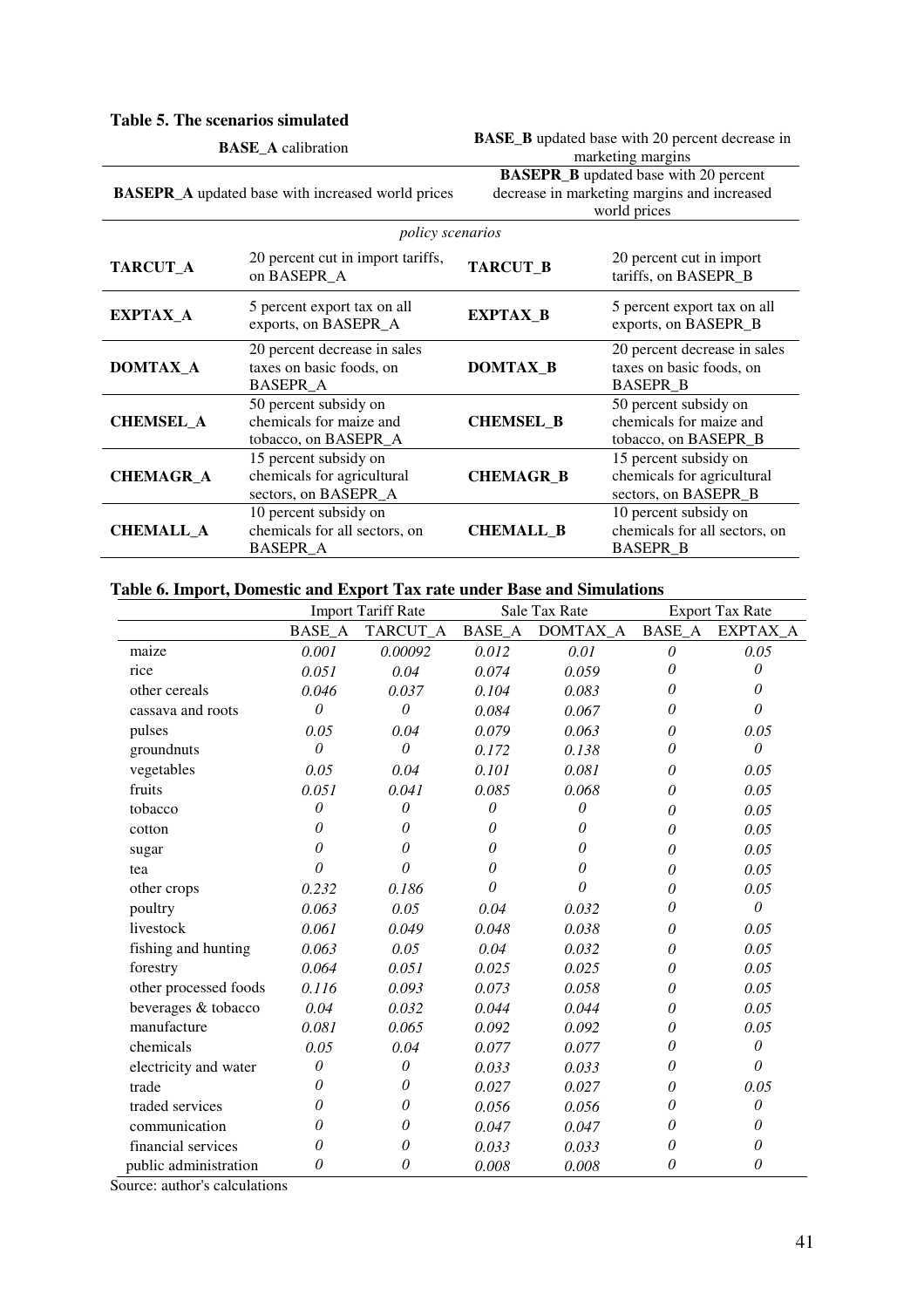#### **Table 7. Aggregated results under the basic scenarios**

|                                 |          |                 |               |                 | <b>BASEPR B</b> | <b>BASEPR A</b> |
|---------------------------------|----------|-----------------|---------------|-----------------|-----------------|-----------------|
|                                 | BASE A   | <b>BASEPR_A</b> | <b>BASE B</b> | <b>BASEPR B</b> | on              | with            |
|                                 |          |                 |               |                 | <b>BASE B</b>   | unemployment    |
| <b>GDP</b>                      | 181525.9 | $-0.5$          | $-0.1$        | $-0.7$          | $-0.6$          | 0.0             |
| <b>Agricultural Imports</b>     | 11883.1  | 60.4            | 13.9          | 81.1            | 58.9            | 57.8            |
| <b>Total Imports</b>            | 106112.9 | 1.5             | 2.5           | 4.8             | 2.3             | 1.9             |
| <b>Agricultural Exports</b>     | 30391.2  | 1.1             | $-2.2$        | $-2.5$          | $-0.3$          | 2.6             |
| <b>Total Exports</b>            | 55595.8  | $-0.7$          | 1.7           | 0.6             | $-1.1$          | $-0.3$          |
| Consumption                     | 192878.9 | 0.5             | 6.3           | 7.6             | 1.3             | 1.1             |
| <b>Investments</b>              | 29880.3  | $-7.8$          | $-1.2$        | $-11.2$         | $-10.7$         | $-8.6$          |
| Government Savings %            | 5764.2   | $-39.9$         | $-23.2$       | $-74.1$         | $-66.3$         | $-43.9$         |
| Government Expenditure          | 64988    | 66558           | 64234         | 66452           | $-105$          | 3235.4          |
| Government Income               | 70753    | 70983           | 67600         | 67942           | $-3040$         | 67990           |
| Unskilled and Elementary Labour | 0.0      | 0.0             | 0.0           | 0.0             | 0.0             | 1.6             |
| Nominal Exchange Rate           | 1.000    | $-12.1$         | $-1.7$        | $-14.2$         | $-2.4$          | $-12.1$         |
| Real Exchange Rate (trd/nontrd) | 1.000    | 3.5             | 1.4           | 3.2             | 1.8             | 1.9             |
| Source: author's calculations   |          |                 |               |                 |                 |                 |

(Million Kwc in BASE and percentage changes from BASE in other scenarios)

42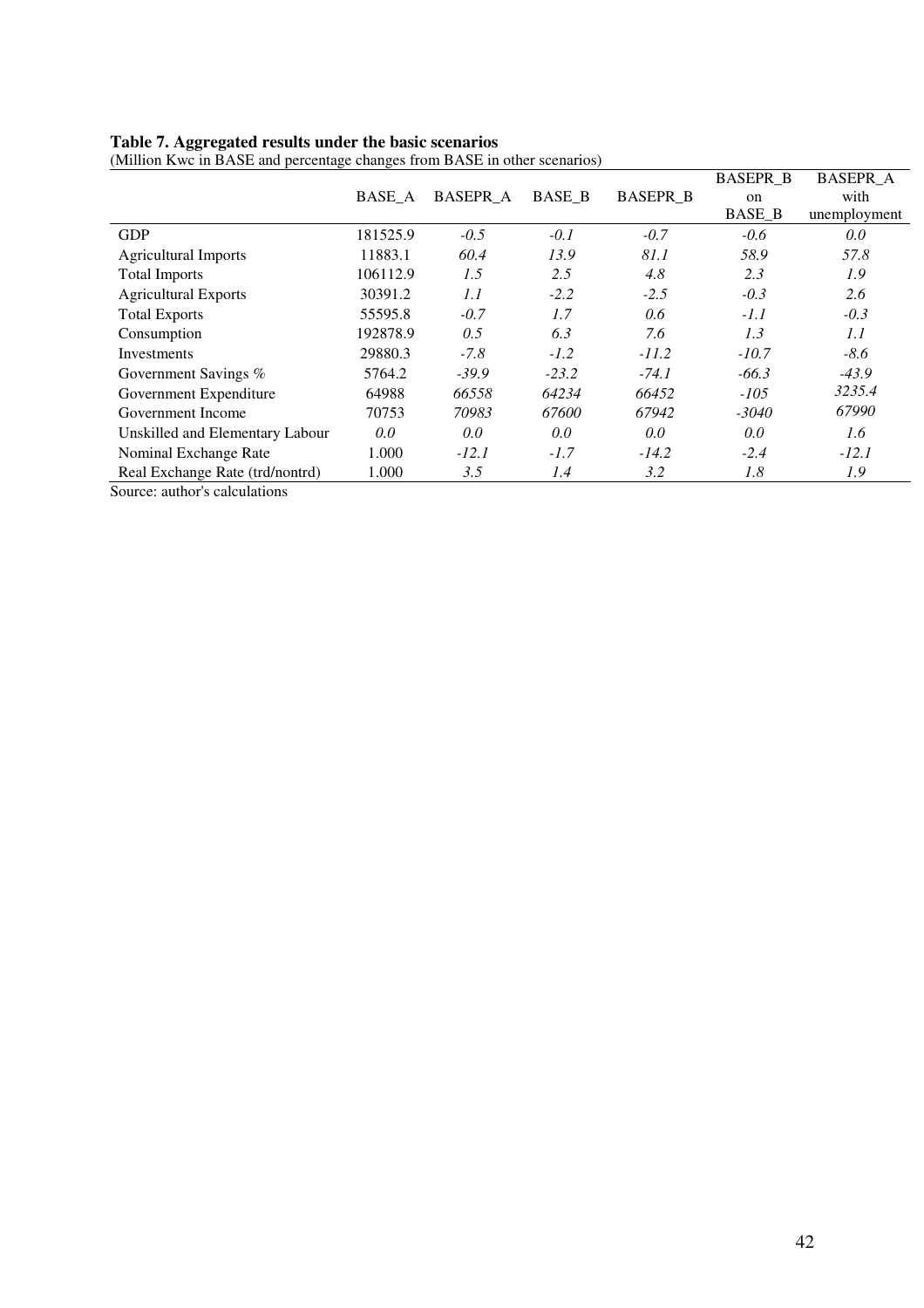## **Table 8. Factor price changes in basic scenarios**

(Percentage change from BASE)

|                              | BASEPR A | <b>BASE B</b> | <b>BASEPR B</b> | BASEPR B on<br><b>BASE B</b> |
|------------------------------|----------|---------------|-----------------|------------------------------|
| Elementary Labour (ILO 9)    | 7.6      | 14.0          | 20.2            | 5.5                          |
| Unskilled Labour (ILO 4-8)   | $-0.2$   | 3.6           | 4.7             | 1.1                          |
| Skilled Labour (ILO 1-3)     | $-3.0$   | 6.8           | 6.4             | $-0.3$                       |
| Small-Scale Rural Farm Land  | 10.9     | 15.2          | 24.5            | 8.1                          |
| Medium-Scale Rural Farm Land | 9.9      | 14.3          | 23.2            | 7.8                          |
| Large-Scale Rural Farm Land  | 7.1      | 9.4           | 17.1            | 7.0                          |
| Urban Farm Land              | 12.8     | 13.0          | 22.5            | 8.4                          |

Source: author's calculations

# **Table 9. Welfare results under basic scenarios**

(Percentage change from BASE)

|                                          |                 |        |                 | <b>BASEPR B</b> | <b>BASEPR A</b> |
|------------------------------------------|-----------------|--------|-----------------|-----------------|-----------------|
|                                          | <b>BASEPR A</b> | BASE B | <b>BASEPR B</b> | on              | with            |
|                                          |                 |        |                 | <b>BASE B</b>   | unemployment    |
| Agricultural Small-scale                 | 0.9             | 6.3    | 7.4             | 1.0             | 1.2             |
| Agricultural Medium-scale                | 0.1             | 5.6    | 6.0             | 0.4             | 0.6             |
| Agricultural Large-scale                 | 2.2             | 6.1    | 8.0             | 1.8             | 2.2             |
| Rural non-Agricultural                   | $-3.3$          | 2.6    | 0.7             | $-1.9$          | $-2.1$          |
| Lilongwe and Blantyre (non-Agricultural) | $-2.3$          | 4.2    | 3.7             | $-0.5$          | $-1.0$          |
| Urban non-Agricultural                   | $-2.0$          | 3.4    | 2.7             | $-0.7$          | $-1.1$          |
| Urban Agricultural                       | 1.0             | 4.6    | 5.8             | 1.2             | 1.4             |

Source: author's calculations

# **Table 10. Structural Change Indexes in the basic scenarios**

(Percentage change from BASE)

|                 | $\alpha$ creenage enange from $B_1$ to $B_2$ |                                               |                           |
|-----------------|----------------------------------------------|-----------------------------------------------|---------------------------|
|                 | <b>SCI Value Added</b>                       | <b>SCI</b><br>Elementary and Unskilled Labour | <b>SCI Skilled Labour</b> |
| BASEPR A        | 3.93                                         | 6.16                                          | 2.86                      |
| <b>BASE B</b>   | 2.40                                         | 4.23                                          | 3.70                      |
| <b>BASEPR B</b> | 5.24                                         | 8.56                                          | 4.32                      |
|                 | .                                            |                                               |                           |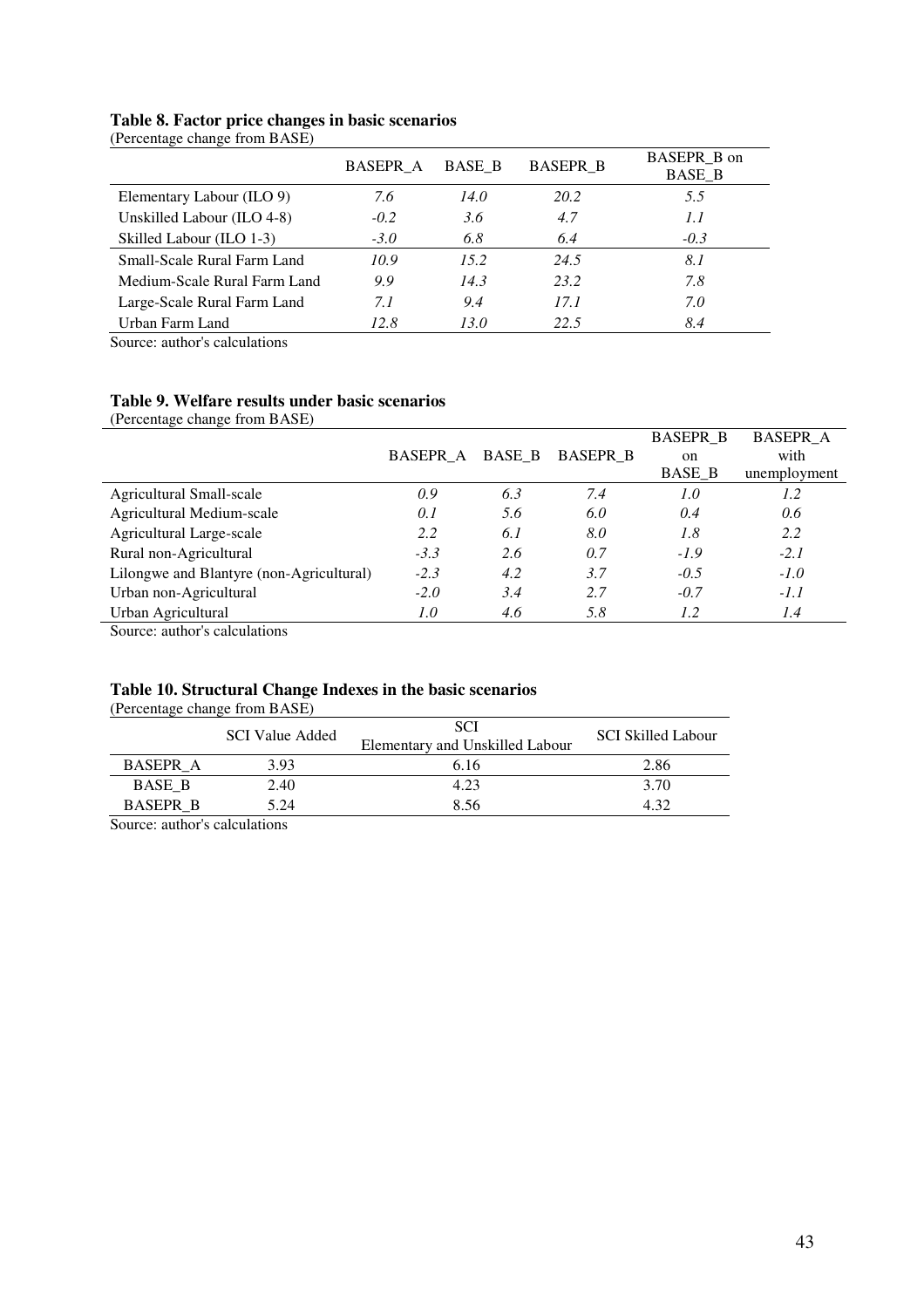|                              | TARCUT_A | EXPTAX_A | DOMTAX_A | CHEMSEL_A | CHEMAGR_A        | CHEMALL_A        |
|------------------------------|----------|----------|----------|-----------|------------------|------------------|
| <b>GDP</b>                   | 0.00     | $-0.01$  | 0.00     | 0.00      | $-0.03$          | $-0.01$          |
| <b>Agricultural Imports</b>  | 1.00     | $-8.38$  | 0.47     | $-0.58$   | 1.07             | 0.93             |
| <b>Total Imports</b>         | $-0.30$  | 1.14     | $-0.45$  | $-0.58$   | $-0.52$          | $-0.52$          |
| <b>Agricultural Exports</b>  | $-0.18$  | 0.29     | $-0.64$  | 0.42      | 0.81             | 0.31             |
| <b>Total Exports</b>         | $-0.36$  | 1.37     | $-0.68$  | $-0.57$   | $-0.48$          | $-0.49$          |
| Consumption                  | 0.67     | $-2.85$  | 0.84     | 0.57      | 0.79             | 0.73             |
| Investments                  | $-4.23$  | 19.97    | $-5.51$  | $-5.13$   | $-5.74$          | $-5.38$          |
| Government Savings %         | $-39.23$ | 170.57   | $-41.66$ | $-40.96$  | $-46.63$         | $-43.78$         |
| Government Expenditure       | 64465.5  | 63107.5  | 64677.2  | 64375.6   | 64293.4          | 64363.1          |
| Government Income            | 66571.3  | 72483.0  | 66698.9  | 66421.5   | 66142.6          | 66311.4          |
| Nominal Exchange Rate        | 0.20     | 4.18     | 0.38     | $-0.57$   | $-0.52$          | $-0.44$          |
| Real Exchange Rate           | $-0.25$  | 1.60     | $-0.60$  | $-0.94$   | $-0.51$          | $-0.56$          |
|                              | TARCUT_B | EXPTAX_B | DOMTAX_B | CHEMSEL_B | <b>CHEMAGR_B</b> | <b>CHEMALL_B</b> |
| <b>GDP</b>                   | $-0.01$  | 0.02     | $-0.01$  | $-0.02$   | $-0.03$          | $-0.01$          |
| <b>Agricultural Imports</b>  | 0.99     | $-8.20$  | 0.59     | $-0.44$   | 0.92             | 0.81             |
| <b>Total Imports</b>         | $-0.25$  | 0.88     | $-0.45$  | $-0.52$   | $-0.46$          | $-0.46$          |
| <b>Agricultural Exports</b>  | $-0.12$  | 0.02     | $-0.68$  | 0.27      | 0.98             | 0.46             |
| <b>Total Exports</b>         | $-0.27$  | 0.94     | $-0.67$  | $-0.53$   | $-0.36$          | $-0.36$          |
| Consumption                  | 0.62     | $-2.69$  | 0.84     | 0.51      | 0.70             | 0.65             |
| Investments                  | $-4.41$  | 20.98    | $-6.07$  | $-5.19$   | $-5.73$          | $-5.37$          |
| Government Savings%          | 158.5    | 7320.7   | $-26.5$  | 138.9     | $-25.5$          | 65.4             |
| Government Expenditure       | 66677.4  | 65325.4  | 66896.9  | 66586.5   | 66494.0          | 66563.2          |
| Government Income            | 66836.0  | 72646.1  | 66870.4  | 66725.4   | 66468.5          | 66628.6          |
| Nominal Exchange Rate        | 0.23     | 4.02     | 0.37     | $-0.54$   | $-0.45$          | $-0.38$          |
| Real Exchange Rate<br>$\sim$ | $-0.20$  | 1.37     | $-0.51$  | $-0.85$   | $-0.42$          | $-0.46$          |

| Table 11. Aggregated results under the policy scenarios |
|---------------------------------------------------------|
| (Percentage change from BASEPR and BASEPRTD)            |

Source: author's calculations

# **Table 12. Welfare results under the policy scenarios**

| (Percentage change from BASEPR and BASEPRTD) |          |          |          |                  |                  |                  |
|----------------------------------------------|----------|----------|----------|------------------|------------------|------------------|
|                                              | TARCUT_A | EXPTAX_A | DOMTAX_A | CHEMSEL A        | CHEMAGR_A        | CHEMALL_A        |
| <b>Agricultural Small-Scale</b>              | 0.53     | $-2.30$  | 0.63     | 0.83             | 1.42             | 0.88             |
| Agric. Medium-Scale                          | 0.53     | $-2.25$  | 0.59     | 0.83             | 1.31             | 0.81             |
| Agricultural Large-Scale                     | 0.47     | $-2.01$  | 0.16     | 0.99             | 1.75             | 0.91             |
| Rural Non-Agricultural                       | 0.46     | $-2.38$  | 0.82     | 0.37             | 0.15             | 0.31             |
| Lilongwe And Blantyre                        | 0.64     | $-3.42$  | 1.06     | 0.46             | 0.25             | 0.44             |
| Urban Non-Agricultural                       | 0.55     | $-2.92$  | 0.84     | 0.35             | 0.38             | 0.48             |
| Urban Agricultural                           | 0.46     | $-2.30$  | 0.52     | 0.53             | 1.14             | 0.74             |
|                                              | TARCUT_B | EXPTAX_B | DOMTAX_B | <b>CHEMSEL_B</b> | <b>CHEMAGR B</b> | <b>CHEMALL_B</b> |
| <b>Agricultural Small-Scale</b>              | 0.48     | $-2.09$  | 0.64     | 0.76             | 1.25             | 0.78             |
| Agric. Medium-Scale                          | 0.48     | $-2.04$  | 0.59     | 0.74             | 1.14             | 0.71             |
| <b>Agricultural Large-Scale</b>              | 0.44     | $-1.90$  | 0.19     | 0.84             | 1.58             | 0.83             |
| Rural Non-Agricultural                       | 0.42     | $-2.22$  | 0.78     | 0.34             | 0.10             | 0.25             |
| Lilongwe And Blantyre                        | 0.56     | $-3.14$  | 1.00     | 0.40             | 0.17             | 0.36             |
| Urban Non-Agricultural                       | 0.51     | $-2.72$  | 0.80     | 0.31             | 0.31             | 0.41             |
| Urban Agricultural                           | 0.43     | $-2.18$  | 0.53     | 0.48             | 1.03             | 0.67             |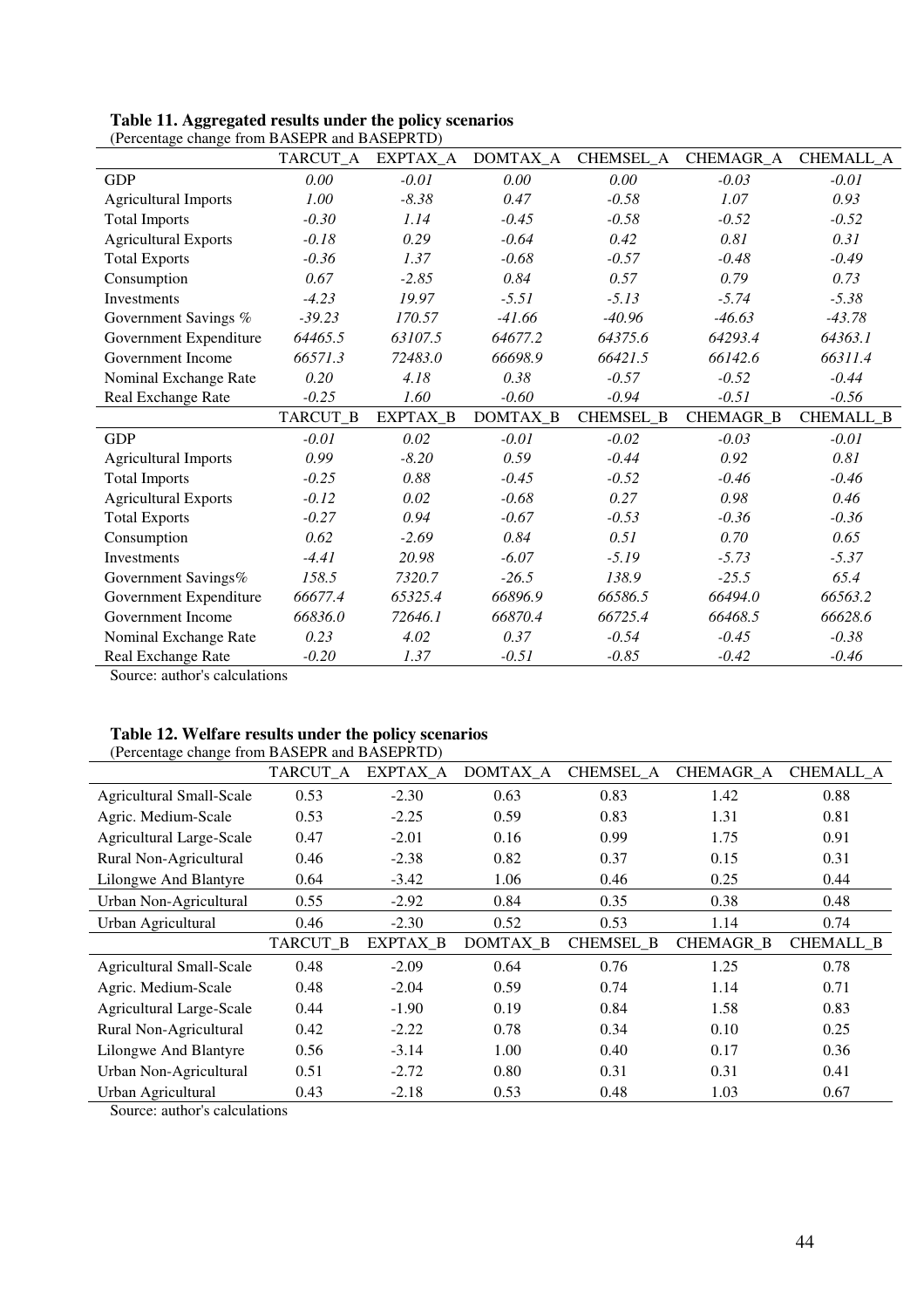# **APPENDIX Table A1. Aggregated results for BASEPR under different parameters**

(Million Kwc in BASE and percentage changes from BASE in other scenarios

|                                | <b>BASE_A</b> | <b>BASEPR_A</b>                |                                                                               |                                                                                             |                                                             |                                                                                         |                                                                |                                                                                            |
|--------------------------------|---------------|--------------------------------|-------------------------------------------------------------------------------|---------------------------------------------------------------------------------------------|-------------------------------------------------------------|-----------------------------------------------------------------------------------------|----------------------------------------------------------------|--------------------------------------------------------------------------------------------|
|                                |               | standar<br>d<br>param<br>eters | highe<br>$\mathbf{r}$<br><b>CET</b><br>elasti<br>city,<br>all<br>produ<br>cts | higher<br><b>CET</b><br>elasticit<br>у,<br>agricult<br>ural and<br>food<br>products<br>only | higher<br><b>CES</b><br>elastici<br>ty, all<br>produc<br>ts | higher<br><b>CES</b><br>elasticity,<br>agricultu<br>ral and<br>food<br>products<br>only | higher<br>supply<br>elastici<br>ty in<br>all<br>activiti<br>es | higher<br>supply<br>elasticity<br>in<br>agricultu<br>re and<br>food<br>productio<br>n only |
| <b>GDP</b>                     | 181525.9      | $-0.5$                         | $-0.6$                                                                        | $-0.6$                                                                                      | $-0.7$                                                      | $-0.6$                                                                                  | $-0.8$                                                         | $-0.8$                                                                                     |
| Agricultural<br>Imports        | 30391.2       | 60.4                           | 68.2                                                                          | 68.3                                                                                        | 86.1                                                        | 86.1                                                                                    | 65.3                                                           | 65.7                                                                                       |
| <b>Total Imports</b>           | 55595.8       | 1.5                            | 2.2                                                                           | 2.2                                                                                         | 3.5                                                         | 3.4                                                                                     | 1.8                                                            | 1.7                                                                                        |
| Agricultural<br><b>Exports</b> | 9314.3        | 1.1                            | $-1.9$                                                                        | $-2.0$                                                                                      | 4.0                                                         | 4.0                                                                                     | 3.1                                                            | 2.0                                                                                        |
| <b>Total Exports</b>           | 106112.9      | $-0.7$                         | $-3.4$                                                                        | $-3.3$                                                                                      | 0.9                                                         | 1.0                                                                                     | $-2.0$                                                         | $-1.0$                                                                                     |
| Consumption                    | 192878.9      | 0.5                            | 1.4                                                                           | 1.4                                                                                         | 0.8                                                         | 0.8                                                                                     | 1.0                                                            | 0.9                                                                                        |
| <b>Investments</b>             | 29880.3       | $-7.8$                         | $-9.2$                                                                        | $-9.4$                                                                                      | $-8.4$                                                      | $-8.6$                                                                                  | $-8.6$                                                         | $-8.3$                                                                                     |
| Government<br>Savings %        | 5764.2        | $-39.9$                        | $-50.7$                                                                       | $-51.3$                                                                                     | $-42.3$                                                     | $-43.2$                                                                                 | $-44.8$                                                        | $-43.8$                                                                                    |
| Nominal Exchange<br>Rate       | 1.0           | $-12.1$                        | $-13.7$                                                                       | $-13.7$                                                                                     | $-11.4$                                                     | $-11.4$                                                                                 | $-12.7$                                                        | $-12.7$                                                                                    |
| Real Exchange<br>Rate          | 1.0           | 3.5                            | 3.8                                                                           | 3.7                                                                                         | 1.3                                                         | 1.3                                                                                     | 4.0                                                            | 4.1                                                                                        |
| <b>SCI Value Added</b>         | 0.0           | 3.9                            | 4.5                                                                           | 4.5                                                                                         | 4.7                                                         | 4.6                                                                                     | 4.4                                                            | 4.1                                                                                        |
| <b>SCI Unskilled</b><br>Labour | 0.0           | 6.2                            | 6.8                                                                           | 6.7                                                                                         | 7.1                                                         | 7.0                                                                                     | 7.1                                                            | 6.5                                                                                        |
| <b>SCI Skilled Labour</b>      | 0.0           | 2.9                            | 2.9                                                                           | 2.9                                                                                         | 2.8                                                         | 2.6                                                                                     | 3.1                                                            | 2.9                                                                                        |